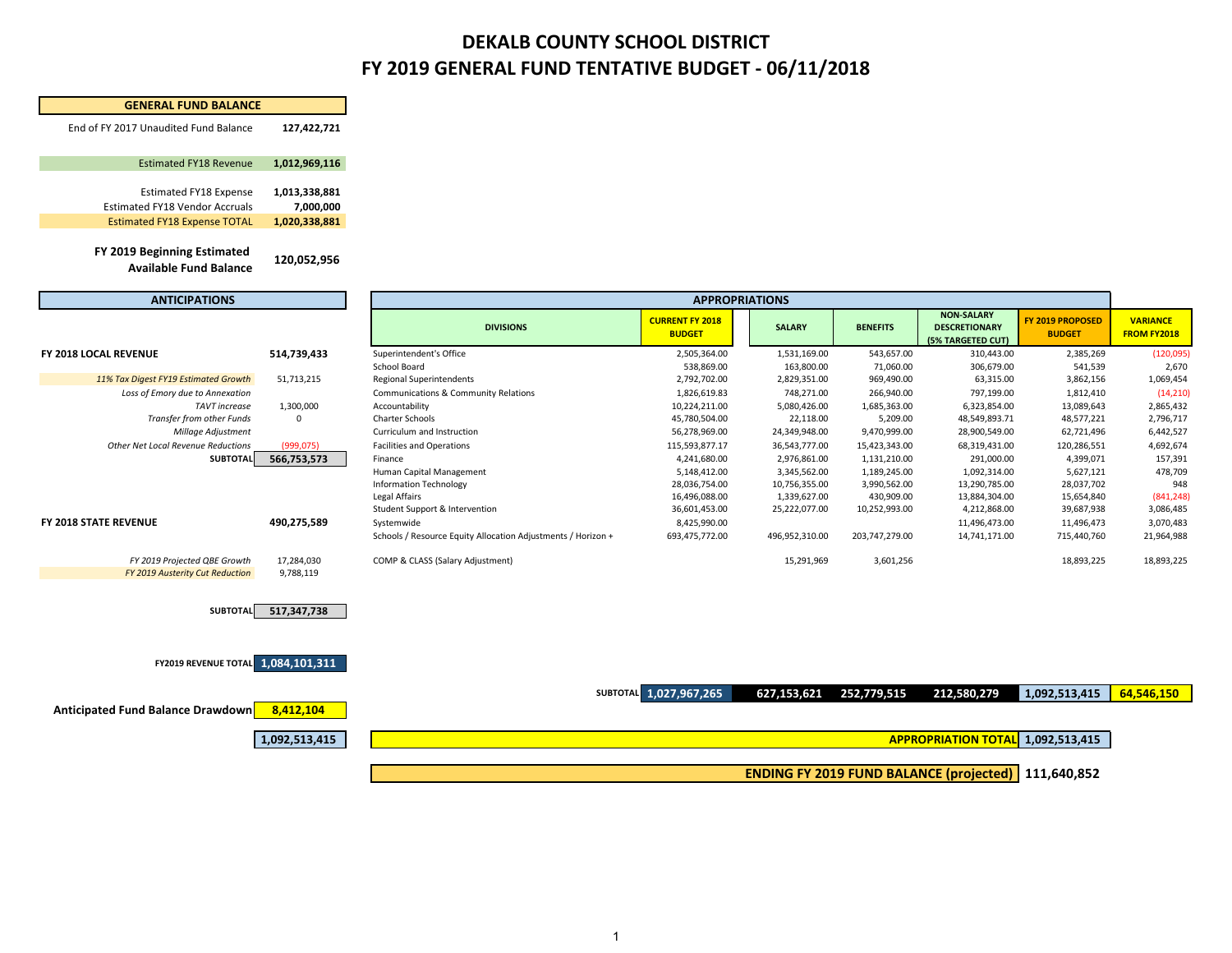#### **FY2019 DCSD GENERAL FUND BUDGET CONSIDERATIONS**

|    | <b>INCLUDED</b>                                                                                                                     | <b>AMOUNT</b> |
|----|-------------------------------------------------------------------------------------------------------------------------------------|---------------|
|    |                                                                                                                                     |               |
| 1  | <b>TRS</b> increase                                                                                                                 | 23,837,122    |
| 2  | 403b 2% Match Program                                                                                                               | 4,200,000     |
| 3  | Includes General Fund Contingency account                                                                                           | 2,233,973     |
| 4  | Annualized Classified Insurance                                                                                                     | 1,818,000     |
| 5. | Increase Transportation budget for additional Bus Monitors (35)                                                                     | 772,418       |
| 6  | Increase Extra Activity Pay for Bus Drivers - Total Extra Activity budget                                                           | 7,750,000     |
| 7  | Transportation Routing Technicians (4 New Positions), Field Trainer (1 New Position)                                                | 389,376       |
| 8  | Bus Mechanic (1 New Position), Technicians/Body Repair and Technology Repair (3 New Positions)                                      | 288,132       |
| 9  | Transportation Dispatch Clerks (2 New Positions), Transportation Customer Service Representatives (2 New Positions)                 | 214,600       |
| 10 | Meritorious Attendance Allocation restored for employees - (Systemwide) \$150 Incentive                                             | 420,000       |
| 11 | Facilities Personnel (New Previously Approved - Plant Engineer, Carpenter, HVAC Technicians, Plumbers, Custodians,<br>Electricians) | 1,009,190     |
| 12 | Increased support for Parents districtwide- (Family Engagement Liaison (4), Family Engagement Specialist (1))                       | 285,792       |
| 13 | 10 New School Resource Officers & 1 New Sergeant                                                                                    | 859,725       |
|    | 14 Increase Extra Pay to pay SROs overtime to ensure student safety                                                                 | 67,125        |
|    | 15 Maintaining current funding for Nurses for all Middle and High Schools                                                           | 1,578,496     |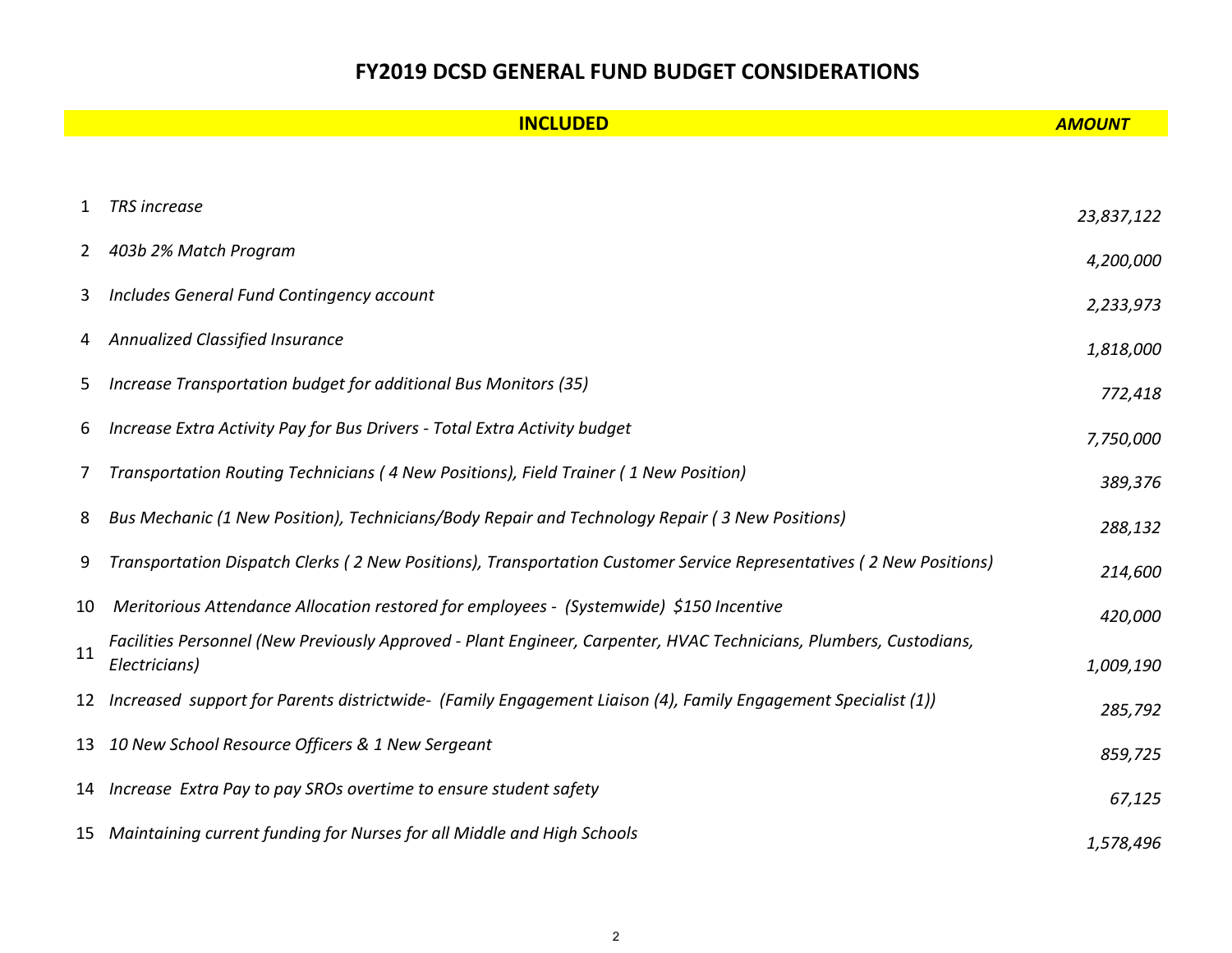#### **FY2019 DCSD GENERAL FUND BUDGET CONSIDERATIONS**

|    | <b>INCLUDED</b>                                                                                                                                                          | <b>AMOUNT</b> |
|----|--------------------------------------------------------------------------------------------------------------------------------------------------------------------------|---------------|
|    |                                                                                                                                                                          |               |
| 16 | Increase Purchased Services /Professional Technical for services to students (Special Ed - nursing, behavioral, speech etc.)                                             | 1,352,100     |
| 17 | New Bilingual Instruction Liaisons (3 New Positions) and Interpreters II (10 New Positions)                                                                              | 629,860       |
| 18 | School Psychologist (1 New Position) and Lead Psychologist (1 New Position)                                                                                              | 201,906       |
| 19 | Purchased Professional and Technical Services to support training of counseling teams on grief crisis, mental health and<br>other support for students and families      | 20,000        |
| 20 | <b>Textbooks Total for FY19</b>                                                                                                                                          | 6,500,000     |
|    | 21 Summer School Program                                                                                                                                                 | 3,546,125     |
| 22 | FY18 Mid-Year Annualized (2 New Regions, multiple division impact, etc.)                                                                                                 | 3,053,442     |
| 23 | <b>Early Learning Center</b>                                                                                                                                             | 2,077,213     |
| 24 | Increase Purchased Services /Professional Technical for Research and Assessments for test/exam materials and Data<br>tools                                               | 1,121,426     |
| 25 | Library Media Assistants for all Schools (Phased Rollout ~15 new positions)                                                                                              | 503,920       |
| 26 | New positions - for Research Assessment & Grants (Coordinator II, Data Analyst III, Specialist III, Assessment, Director<br><b>Grants &amp; Partnership Development)</b> | 393,052       |
| 27 | Increase Purchased Professional/Technical to provide support for 2019-2024 Strategic Planning work and Continuous<br><b>Improvement Plan</b>                             | 350,000       |
| 28 | Reclass registrars to 12 month positions (Middle and High Schools)                                                                                                       | 290,184       |
| 29 | Comprehensive College & Career Platform for processing and tracking student applications/scholarships/transcripts                                                        | 254,150       |
|    | 30 Signing and Retention Bonuses                                                                                                                                         | 850,000       |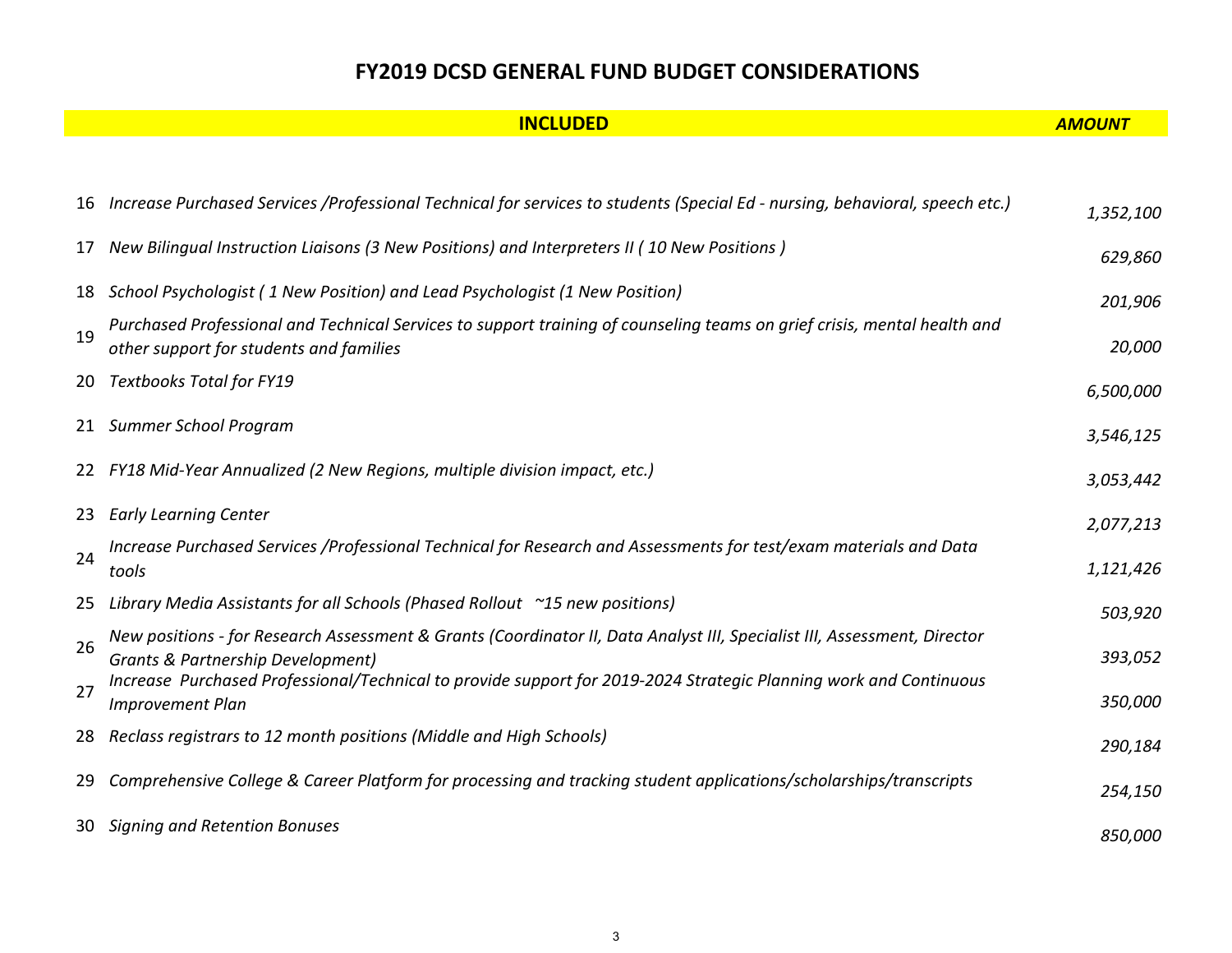#### **TENTATIVE BUDGET FORDEKALB COUNTY BOARD OF EDUCATION JULY 1, 2018 THROUGH JUNE 30, 2019**

|                                     | <b>General</b><br>$(K-12)$ | <b>Special</b><br>Revenue | <b>Debt</b><br><b>Service</b> | Capital<br>Outlay | <b>Sch. Nutrition</b><br>& Athletics | <b>Trust</b><br>& Agency | <b>Total</b>    |
|-------------------------------------|----------------------------|---------------------------|-------------------------------|-------------------|--------------------------------------|--------------------------|-----------------|
| <b>Anticipated Funds Available</b>  |                            |                           |                               |                   |                                      |                          |                 |
| <b>Local Taxes</b>                  | \$557,683,375              |                           | \$0                           | \$103,250,000     | \$10,144,931                         |                          | \$671,078,306   |
| <b>Other Local Sources</b>          | 9,070,200                  | \$9,388,666               |                               |                   |                                      | \$70,164                 | 18,529,030      |
| <b>State Funding</b>                | 517,347,736                | 19,239,751                |                               | \$0               | 47,471,292                           |                          | 584,058,779     |
| <b>Federal Funding</b>              |                            | 60,607,619                |                               |                   | 7,750,000                            |                          | 68,357,619      |
| Other                               |                            |                           |                               |                   |                                      | 22,500,000               | 22,500,000      |
| <b>Transfers from Other Funds</b>   | 0                          | 3,416,856                 | 2,620,500                     |                   | 1,090,000                            |                          | 7,127,356       |
| <b>Total Revenue Anticipated</b>    | \$1,084,101,311            | \$92,652,892              | \$2,620,500                   | \$103,250,000     | \$66,456,223                         | \$22,570,164             | \$1,371,651,090 |
| Beginning Fund Balance 7/1/2018 *   | \$120,052,956              | (\$16,205,794)            | \$47,605                      | \$350,971,511     | (\$4,554,835)                        | \$10,239,054             | \$460,550,497   |
|                                     |                            |                           |                               |                   |                                      |                          |                 |
| <b>Total Funds Available</b>        | \$1,204,154,267            | \$76,447,098              | \$2,668,105                   | \$454,221,511     | \$61,901,388                         | \$32,809,218             | \$1,832,201,586 |
|                                     |                            |                           |                               |                   |                                      |                          |                 |
| <b>Budgeted Expenditures</b>        |                            |                           |                               |                   |                                      |                          |                 |
| <b>Instruction</b>                  | \$709,781,718              | \$55,763,345              |                               |                   |                                      | \$51,000                 | \$765,596,063   |
| <b>Pupil Services</b>               | 65,471,210                 | 3,638,991                 |                               |                   |                                      |                          | 69,110,201      |
| <b>Instructional Staff Training</b> | 15,000                     | 196,640                   |                               |                   |                                      |                          | 211,640         |
| <b>Instructional Staff Services</b> | 18,568,393                 | 15,733,569                |                               |                   |                                      |                          | 34,301,962      |
| <b>Federal Grant Administration</b> |                            | 2,866,917                 |                               |                   |                                      |                          | 2,866,917       |
| <b>General Administration</b>       | 16,704,624                 | 1,701,898                 |                               |                   | \$850,000                            |                          | 19,256,522      |
| <b>School Administration</b>        | 69,618,195                 | 58,013                    |                               |                   |                                      |                          | 69,676,208      |
| Transportation                      | 60,522,620                 | 3,357,873                 |                               |                   |                                      |                          | 63,880,493      |
| <b>Maintenance &amp; Operations</b> | 109,214,762                | 83,573                    |                               |                   | 2,000                                |                          | 109,300,335     |
| <b>School Nutrition</b>             |                            |                           |                               |                   | 61,823,957                           |                          | 61,823,957      |
| <b>Capital Outlay</b>               | 6,412,591                  | 3,454,940                 |                               | \$188,502,164     | 1,017,000                            |                          | 199,386,695     |
| <b>Support Services</b>             | 31,792,124                 | 336,611                   |                               |                   | 1,509,915                            | 20,000                   | 33,658,650      |
| <b>Other Support Services</b>       | 1,585,928                  |                           |                               |                   |                                      |                          | 1,585,928       |
| <b>Debt Service</b>                 | 10,000                     |                           | \$2,620,500                   |                   |                                      |                          | 2,630,500       |
| Agency                              | 302,000                    |                           |                               |                   |                                      | 18,890,000               | 19,192,000      |
| <b>Transfers to Other Funds</b>     | 2,514,250                  | 902,606                   |                               | 2,620,500         | 1,090,000                            | 0                        | 7,127,356       |
| <b>Total Expenditures</b>           | \$1,092,513,415            | \$88,094,976              | \$2,620,500                   | \$191,122,664     | \$66,292,872                         | \$18,961,000             | \$1,459,605,427 |
| Ending Fund Balance 6/30/2018       | \$111,640,852              | (\$11,647,878)            | \$47,605                      | \$263,098,847     | (\$4,391,484)                        | \$13,848,218             | \$372,596,159   |
|                                     |                            |                           |                               |                   |                                      |                          |                 |
| <b>Total Funds Allocated</b>        | \$1,204,154,267            | \$76,447,098              | \$2,668,105                   | \$454,221,511     | \$61,901,388                         | \$32,809,218             | \$1,832,201,586 |

 **\* NOTE: Beginning fund balances are estimates based on the March 2018 Financial Reports**

Adoption of the Approved Budget for Fiscal Year 2018-19 is scheduled for the official meeting of the DeKalb Board of Education at 7:00 P.M. on June 26, 2018, in the Board Room at 1701 Mountain Industrial Blvd., Stone Mountain, Georgia 30083.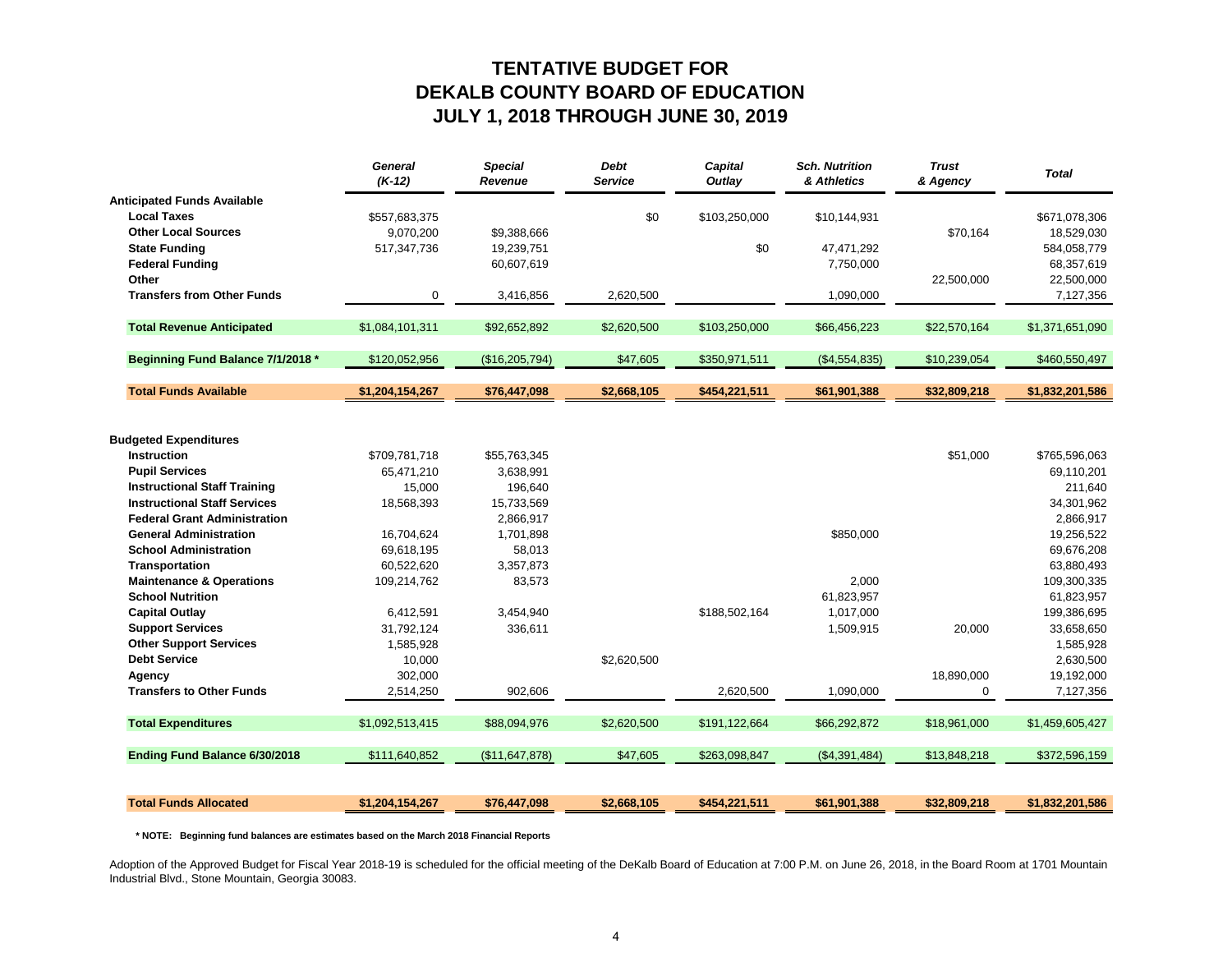#### **DIVISION SUMMARY**

| <b>ANTICIPATIONS</b>                      |                     |                     |               |                                |  |  |  |  |
|-------------------------------------------|---------------------|---------------------|---------------|--------------------------------|--|--|--|--|
| <b>DIVISION</b>                           | <b>2016 ACTUALS</b> | <b>2017 ACTUALS</b> | 2018 BUDGET   | 2019 PROPOSED<br><b>BUDGET</b> |  |  |  |  |
| Curriculum and Instruction                | 2,262,436           | 2,334,394           | 90,000        | 50,000                         |  |  |  |  |
| <b>Facilities and Operations</b>          |                     | 9,525               | ი             | 0                              |  |  |  |  |
| Finance                                   | 117,357             | 1,882,458           | 1,900,000     | 1,250,000                      |  |  |  |  |
| <b>Student Support &amp; Intervention</b> | 159,200             | 375,040             | 210,000       | 215,000                        |  |  |  |  |
| Systemwide                                | 898,042,332         | 960,951,815         | 1,005,961,022 | 1,082,586,311                  |  |  |  |  |
| Region II Schools                         |                     | 10,600              |               |                                |  |  |  |  |
| <b>TOTAL ANTICIPATIONS</b>                | 900,581,325         | 965,563,832         | 1,008,161,022 | 1,084,101,311                  |  |  |  |  |

|                                                 | <b>APPROPRIATIONS</b> |                     |               |                                |
|-------------------------------------------------|-----------------------|---------------------|---------------|--------------------------------|
| <b>DIVISION</b>                                 | 2016 ACTUALS          | <b>2017 ACTUALS</b> | 2018 BUDGET   | 2019 PROPOSED<br><b>BUDGET</b> |
| Superintendent's Office                         | 1,960,558             | 2,337,912           | 2,505,364     | 2,385,269                      |
| <b>School Board</b>                             | 320,178               | 289,951             | 538,869       | 541,539                        |
| <b>Regional Superintendents</b>                 | 1,594,092             | 1,935,729           | 2,792,702     | 3,862,156                      |
| <b>Communications &amp; Community Relations</b> | 977,968               | 1,518,590           | 1,826,620     | 1,812,410                      |
| Accountability                                  | 7,192,475             | 9,422,324           | 10,224,211    | 13,089,643                     |
| <b>Charter Schools</b>                          | 33,311,149            | 38,149,619          | 45,780,504    | 48,577,221                     |
| Curriculum and Instruction                      | 40,697,652            | 41,915,471          | 56,278,969    | 62,721,496                     |
| <b>Facilities and Operations</b>                | 89,873,684            | 114,886,110         | 115,593,877   | 120,286,551                    |
| Finance                                         | 3,264,492             | 3,523,329           | 4,241,680     | 4,399,071                      |
| Human Capital Management                        | 3,792,415             | 3,928,148           | 5,148,412     | 5,627,121                      |
| <b>Information Technology</b>                   | 25,195,340            | 27,224,714          | 28,036,754    | 28,037,702                     |
| Legal Affairs                                   | 15,583,318            | 16,885,605          | 16,496,088    | 15,654,840                     |
| <b>Student Support &amp; Intervention</b>       | 30,015,599            | 31,974,426          | 36,601,453    | 39,687,938                     |
| Systemwide                                      | 2,962,523             | 2,274,301           | 8,425,990     | 11,496,473                     |
| Schools                                         | 10,654,094            | 10,984,958          | (16,807,224)  | (8,553,608)                    |
| Region I Schools                                | 119,500,521           | 132,651,519         | 142,066,650   | 145,190,200                    |
| Region II Schools                               | 113,231,225           | 126,581,632         | 137,253,600   | 140,030,340                    |
| Region III Schools                              | 84,152,573            | 91,222,941          | 98,500,806    | 100,293,832                    |
| Region IV Schools                               | 70,834,722            | 75,462,868          | 82,192,749    | 84,141,066                     |
| Region V Schools                                | 82,553,986            | 89,171,829          | 97,288,179    | 97,856,804                     |
| Region VI Schools                               | 68,162,147            | 74,945,758          | 80,943,116    | 82,537,833                     |
| Region VII Schools                              | 61,610,370            | 66,764,993          | 72,037,896    | 73,944,293                     |
| <b>COMP &amp; CLASS</b>                         |                       |                     |               | 18,893,225                     |
| <b>TOTAL APPROPRIATIONS</b>                     | 867,441,081           | 964,052,726         | 1,027,967,265 | 1,092,513,415                  |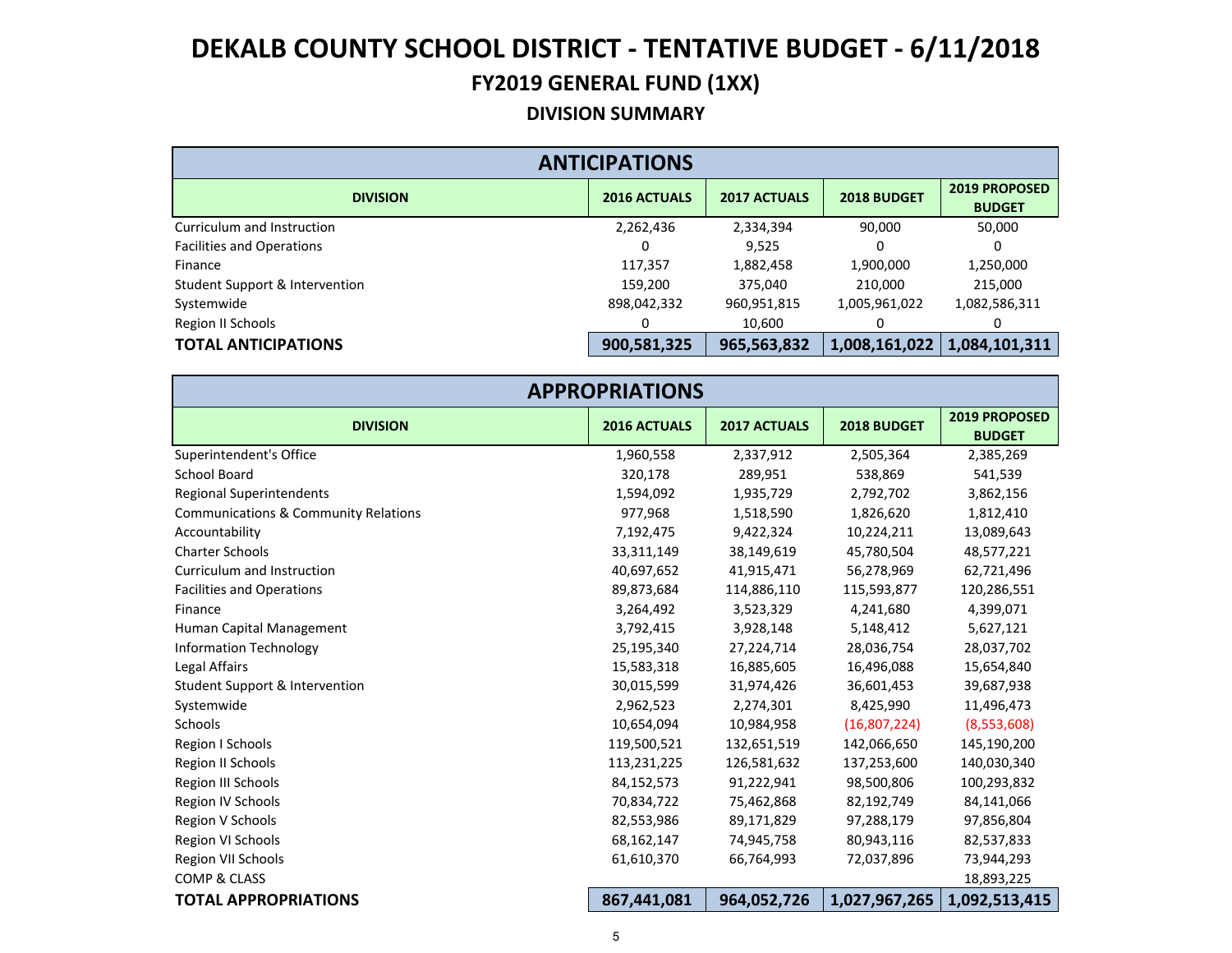|                          | <b>ANTICIPATIONS</b>                                                                               |                     |                     |               |                                |
|--------------------------|----------------------------------------------------------------------------------------------------|---------------------|---------------------|---------------|--------------------------------|
| <b>DIVISION</b>          | <b>BUDGET FORM</b>                                                                                 | <b>2016 ACTUALS</b> | <b>2017 ACTUALS</b> | 2018 BUDGET   | 2019 PROPOSED<br><b>BUDGET</b> |
|                          | <b>Curriculum and Instruction</b>                                                                  | 2,262,436           | 2,334,394           | 90,000        | 50,000                         |
|                          | (142101)all - PROFESSIONAL DEVELOPMENT-STATE                                                       | 2,262,436           | 2,334,394           |               | 0                              |
|                          | (692101)all - PLANETARIUM PROCEEDS-GENERAL OPNS                                                    | 0                   |                     | 90,000        | 50,000                         |
|                          | <b>Facilities and Operations</b>                                                                   | $\bf{0}$            | 9,525               | $\bf{0}$      | 0                              |
|                          | (000101)752 - DEPARTMENT OF FACILITIES MANAGEMENT                                                  | 0                   | 9,525               | 0             | 0                              |
| <b>Finance</b>           |                                                                                                    | 117,357             | 1,882,458           | 1,900,000     | 1,250,000                      |
|                          | (665101)all - INDIRECT COST PROJECT                                                                | 117,357             | 1,882,458           | 1,900,000     | 1,250,000                      |
|                          | <b>Student Support &amp; Intervention</b>                                                          | 159,200             | 375,040             | 210,000       | 215,000                        |
|                          | (000101)702 - DEPUTY CHIEF SUPERINTENDENT OF SUPPORT SERVICES<br>(020101)all - DISTRICT GRADUATION | 0                   | 194,957             | 0             | $\Omega$<br>50,000             |
|                          | (112101)all - 4-H CLUB SPONSORS                                                                    | $\Omega$            | $\Omega$            | 45,000        | U                              |
|                          | (302101)all - FINGERPRINTING-BACKGROUND CHECK                                                      | 159,200             | 180,083             | 165,000       | 165,000                        |
| Systemwide               |                                                                                                    | 898,042,332         | 960,951,815         | 1,005,961,022 | 1,082,586,311                  |
|                          | (000101)SYS - SYSTEMWIDE                                                                           | 897,997,032         | 960,904,989         | 1,005,916,022 | 1,082,541,311                  |
|                          | (315101)all - DCBOE ADMINISTRATIVE FEES                                                            | 45,300              | 46,826              | 45,000        | 45,000                         |
| <b>Region II Schools</b> |                                                                                                    | $\bf{0}$            | 10,600              | $\bf{0}$      | 0                              |
|                          | sch_350 - SAGAMORE HILLS ELEM                                                                      | 0                   | 10,600              | 0             | 0                              |
|                          | <b>TOTAL ANTICIPATIONS</b>                                                                         | 900,581,325         | 965,563,832         |               | 1,008,161,022   1,084,101,311  |

|                     | <b>APPROPRIATIONS</b>                                     |                     |                     |             |                                       |  |  |  |
|---------------------|-----------------------------------------------------------|---------------------|---------------------|-------------|---------------------------------------|--|--|--|
| <b>DIVISION</b>     | <b>BUDGET FORM</b>                                        | <b>2016 ACTUALS</b> | <b>2017 ACTUALS</b> | 2018 BUDGET | <b>2019 PROPOSED</b><br><b>BUDGET</b> |  |  |  |
|                     | <b>Superintendent's Office</b>                            | 1,960,558           | 2,337,912           | 2,505,364   | 2,385,269                             |  |  |  |
|                     | (000101)700 - SUPERINTENDENT'S OFFICE                     | 1,353,002           | 1,558,500           | 1,659,723   | 1,491,868                             |  |  |  |
|                     | (000101)723 - DEPARTMENT OF INTERNAL AUDITS               | 607.556             | 779.412             | 845.641     | 893,401                               |  |  |  |
| <b>School Board</b> |                                                           | 320,178             | 289.951             | 538,869     | 541,539                               |  |  |  |
|                     | (000101)708 - SCHOOL BOARD MEMBERS                        | 320.178             | 289.951             | 538.869     | 541.539                               |  |  |  |
|                     | <b>Regional Superintendents</b>                           | 1,594,092           | 1,935,729           | 2,792,702   | 3,862,156                             |  |  |  |
|                     | (336101)841 - STUDENT ACHIEVEMENT INITIATIVE - REGION V   | 407,709             | 554,288             | 643,057     | 652,661                               |  |  |  |
|                     | (336101)844 - STUDENT ACHIEVEMENT INITIATIVE - REGION III | 305,204             | 320,171             | 391,254     | 486,759                               |  |  |  |
|                     | (336101)853 - STUDENT ACHIEVEMENT INITIATIVE - REGION IV  | 346.444             | 388,866             | 462.204     | 551,971                               |  |  |  |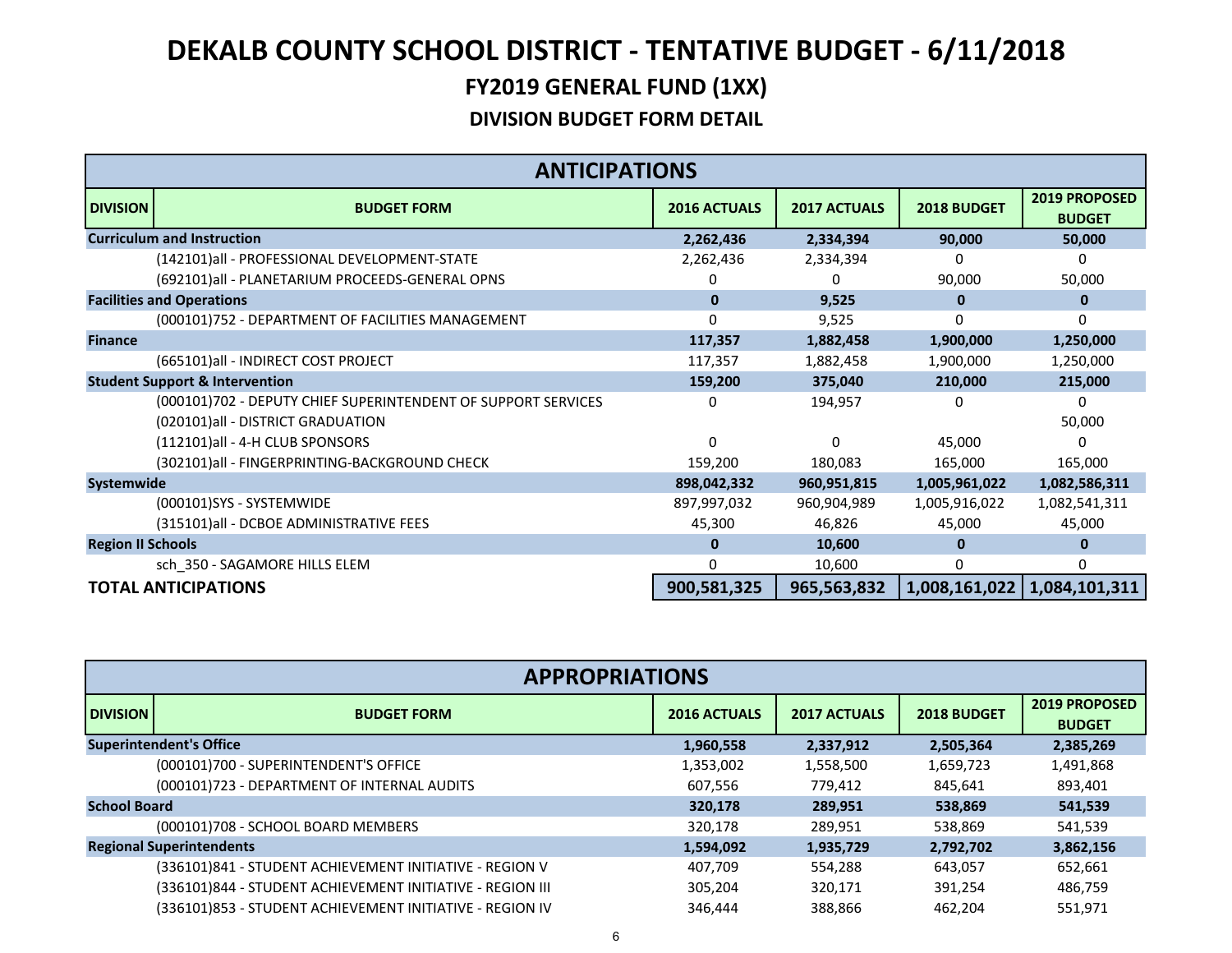|                        | <b>APPROPRIATIONS</b>                                          |                     |              |             |                                |
|------------------------|----------------------------------------------------------------|---------------------|--------------|-------------|--------------------------------|
| <b>DIVISION</b>        | <b>BUDGET FORM</b>                                             | <b>2016 ACTUALS</b> | 2017 ACTUALS | 2018 BUDGET | 2019 PROPOSED<br><b>BUDGET</b> |
|                        | (336101)854 - STUDENT ACHIEVEMENT INITIATIVE - REGION II       | 348,332             | 365,383      | 443,258     | 532,287                        |
|                        | (336101)855 - STUDENT ACHIEVEMENT INITIATIVE - REGION I        | 186,403             | 307,021      | 344,181     | 573,394                        |
|                        | (336101)856 - STUDENT ACHIEVEMENT INITIATIVE - REGION VI       | 0                   | 0            | 254,375     | 532,542                        |
|                        | (336101)857 - STUDENT ACHIEVEMENT INITIATIVE - REGION VII      | 0                   | 0            | 254,373     | 532,542                        |
|                        | <b>Communications &amp; Community Relations</b>                | 977,968             | 1,518,590    | 1,826,620   | 1,812,410                      |
|                        | (000101)780 - DEPARTMENT OF COMMUNICATIONS                     | 977,968             | 1,518,590    | 1,826,620   | 1,812,410                      |
| <b>Accountability</b>  |                                                                | 7,192,475           | 9,422,324    | 10,224,211  | 13,089,643                     |
|                        | (000101)703 - OFFICE OF ACCOUNTABILITY                         |                     |              |             | 639,247                        |
|                        | (000101)704 - STUDENT ADVANCEMENT                              | 292,477             | 1,460,891    | 1,535,664   | 2,049,222                      |
|                        | (000101)705 - CHARTER SCHOOLS-SCHOOL GOVERNANCE & FLEXABILITY  | 103,872             | 478,114      | 505,022     | 521,479                        |
|                        | (000101)745 - DEPARTMENT OF CAREER EDUCATION                   | 450,659             | 147,741      | 177,759     | 221,759                        |
|                        | (000101)754 - DEPARTMENT OF RESEARCH, ASSESSMENTS, AND GRANTS  | 2,441,324           | 3,089,303    | 3,143,467   | 4,472,653                      |
|                        | (000101)766 - BUSINESS OPERATIONS                              | 186,591             | 308,976      | 386,950     | 789,455                        |
|                        | (000101)794 - VOCATIONAL EDUCATION OPERATIONS                  | 1,642,463           | 1,728,734    | 1,670,955   | 1,656,863                      |
|                        | (029101)all - DISTRICT WIDE PARENTAL ENGAGEMENT                | 0                   | 0            | 366,097     | 349,690                        |
|                        | (037101)all - ROTC NAVY (BOARD)                                | 1,035,653           | 1,104,706    | 1,104,590   | 1,153,991                      |
|                        | (038101)all - ROTC AIR FORCE (BOARD)                           | 754,003             | 801,114      | 1,014,576   | 905,195                        |
|                        | (039101)all - ROTC ARMY (BOARD)                                | 235,041             | 252,119      | 271,297     | 282,255                        |
|                        | (365101)all - CAREER TECH IN MIDDLE SCHOOLS                    | 32,211              | 31,804       | 30,009      | 30,009                         |
|                        | (599101)all - TRADE & INDUSTRY                                 | 18,182              | 18,823       | 17,825      | 17,825                         |
| <b>Charter Schools</b> |                                                                | 33,311,149          | 38,149,619   | 45,780,504  | 48,577,221                     |
|                        | (497101)all - DEKALB ACADEMY OF TECHNOLOGY AND THE ENVIRONMENT | 5,959,428           | 6,161,344    | 7,350,378   | 7,673,667                      |
|                        | (569101)all - PATH CHARTER SCHOOL                              | 3,323,060           | 3,324,079    | 3,553,497   | 4,281,269                      |
|                        | (576101)all - LEADERSHIP PREPARATORY ACADEMY                   | 3,498,028           | 4,296,094    | 4,037,608   | 5,320,984                      |
|                        | (577101)all - THE MUSEUM SCHOOL OF AVONDALE                    | 4,350,622           | 4,874,931    | 6,584,214   | 6,527,221                      |
|                        | (578101)all - CHAMBLEE CHARTER HS                              | 0                   | 166,426      | 181,835     | 171,467                        |
|                        | (580101)all - DEKALB PREPARATORY ACADEMY                       | 3,639,789           | 4,554,818    | 5,298,835   | 5,851,445                      |
|                        | (588101)all - INTERNATIONAL CHARTER SCHOOL                     | 3,789,398           | 3,914,755    | 4,430,380   | 4,746,736                      |
|                        | (762101)all - GLOBE CHARTER SCHOOL                             | 4,255,089           | 6,231,195    | 7,807,025   | 9,617,579                      |
|                        | (763101)all - TAPESTRY CHARTER SCHOOL                          | 1,767,860           | 2,214,067    | 3,236,147   | 4,386,853                      |
|                        | <b>Curriculum and Instruction</b>                              | 40,697,652          | 41,915,471   | 56,278,969  | 62,721,496                     |
|                        | (000101)660 - FERNBANK SCIENCE CENTER                          | 2,882,117           | 3,276,238    | 3,531,461   | 3,787,193                      |
|                        | (000101)713 - INTERNATIONAL STUDENT SCREENING                  | 0                   | 2,186        | $\pmb{0}$   | 0                              |
|                        | (000101)718 - PROFESSIONAL DEVELOPMENT                         | 821,915             | 1,535,484    | 1,978,042   | 2,872,321                      |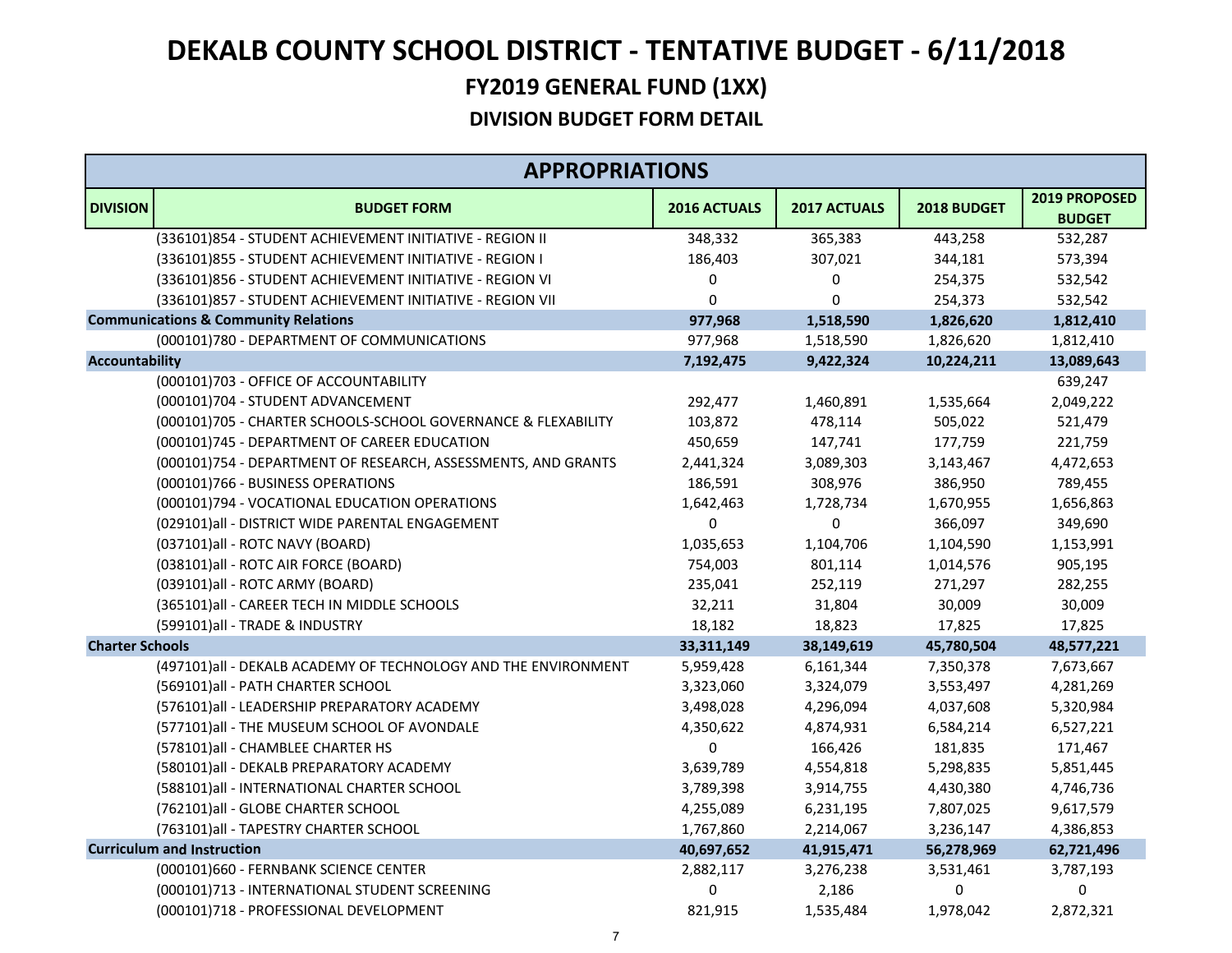### **FY2019 GENERAL FUND (1XX) DEKALB COUNTY SCHOOL DISTRICT ‐ TENTATIVE BUDGET ‐ 6/11/2018**

| <b>APPROPRIATIONS</b> |                                                                       |              |              |             |                                |
|-----------------------|-----------------------------------------------------------------------|--------------|--------------|-------------|--------------------------------|
| <b>DIVISION</b>       | <b>BUDGET FORM</b>                                                    | 2016 ACTUALS | 2017 ACTUALS | 2018 BUDGET | 2019 PROPOSED<br><b>BUDGET</b> |
|                       | (000101)721 - CHIEF ACADEMIC OFFICER'S OFFICE                         | 889,608      | 794,460      | 1,005,086   | 1,053,586                      |
|                       | (000101)725 - LEADERSHIP DEVELOPMENT                                  | 372,392      | 355,120      | 381,079     | 395,539                        |
|                       | (000101)730 - ADVANCED ACADEMICS                                      | 26           | $\mathbf 0$  | 0           | $\pmb{0}$                      |
|                       | (000101)733 - HOSPITAL HOMEBOUND                                      | 0            | 457          | 336,993     | 333,845                        |
|                       | (000101)734 - DEPARTMENT OF SPECIAL EDUCATION                         | 16,515,894   | 21,556,480   | 26,977,205  | 29,719,220                     |
|                       | (000101)741 - DEPARTMENT OF EDUCATIONAL MEDIA                         | 817,122      | 871,461      | 906,975     | 947,617                        |
|                       | (000101)744 - DEPARTMENT OF HIGH SCHOOL EDUCATION                     | 97           | $\Omega$     | $\Omega$    | $\mathbf 0$                    |
|                       | (000101)748 - DEPARTMENT OF CURRICULUM AND INSTRUCTION                | 1,970,993    | 1,425,355    | 2,369,559   | 2,369,559                      |
|                       | (000101)758 - DEPARTMENT OF INSTRUCTIONAL MATERIALS                   | 5,580,348    | 3,487,736    | 7,767,127   | 6,768,211                      |
|                       | (000101)759 - TITLE I PROGRAM                                         | 0            | 142,124      | 227,301     | 247,921                        |
|                       | (000101)796 - ELEMENTARY SCHOOL OPERATIONS                            | 113,446      | 93,247       | 143,450     | 143,450                        |
|                       | (009101)660 - MEDIA-FERNBANK SCIENCE CENTER                           | 4,895        | 8,179        | 11,400      | 11,400                         |
|                       | (009101)all - INSTRUCTIONAL MEDIA                                     | 385,206      | 119,027      | 310,726     | 310,726                        |
|                       | (095101)all - K-12 SPECIAL PROGRAMS                                   | 0            | 268,400      | 370,130     | 370,130                        |
|                       | (142101)all - PROFESSIONAL DEVELOPMENT-STATE                          | 631,453      | 610,390      | 755,888     | 1,081,013                      |
|                       | (145101)all - EARLY LEARNING CENTER                                   |              |              |             | 2,077,213                      |
|                       | (227101)all - SECTION 504 SERVICES FOR STUDENTS                       | 188,412      | 253,164      | 382,533     | 404,391                        |
|                       | (344101)all - AP & GIFTED                                             | 162,785      | 182,834      | 364,074     | 371,371                        |
|                       | (378101)all - C&I PROFESSIONAL DEVELOPMENT                            | 0            | 483,764      | 549,729     | 554,202                        |
|                       | (400101)all - JOHN LEWIS ELEM STARTUP                                 | 0            | 258,458      | 0           | 0                              |
|                       | (400204)all - SCHOOLWIDE PROGRAMS                                     | 0            | 0            | $\mathbf 0$ | $\mathbf 0$                    |
|                       | (491101)all - UHS OF LAUREL HEIGHTS                                   | 671,718      | 700,931      | 728,523     | 343,814                        |
|                       | (533101)all - INTERNATIONAL BACCALAUREATE                             | 167,027      | 293,453      | 226,366     | 226,557                        |
|                       | (566101)all - HORIZON SCHOOLS                                         | 214,826      | 1,462,262    | 1,808,304   | 1,900,000                      |
|                       | (631101)all - K-12 INSTRUMENTAL MUSIC                                 | 467,128      | 169,781      | 560,000     | 300,000                        |
|                       | (632101)all - K-12 CURRICULUM AND INSTRUCTION                         | 764,346      | 513,530      | 667,054     | 667,054                        |
|                       | (633101)all - BIZTOWN & JR ACHIEVEMENT                                | 148,749      | 143,237      | 137,180     | 137,180                        |
|                       | (639101)all - CIA2                                                    | 0            | 1,382,466    | 1,726,678   | 0                              |
|                       | (639101)all - CURRICULUM-INSTRUCTION-ASSESSMENT-ACCOUNTABILITY (CIA2) |              |              |             | 1,726,678                      |
|                       | (640101)all - SUMMER SCHOOL                                           | 550,853      | 1,469,763    | 2,000,926   | 3,546,125                      |
|                       | (748101)all - C&I INSTRUCTIONAL BUDGET SWEEP                          | 6,359,975    | 29,146       | 0           | 0                              |
|                       | (764101)all - SUSTAINMENT OF DUAL IMMERSION                           | 16,320       | 26,338       | 55,180      | 55,180                         |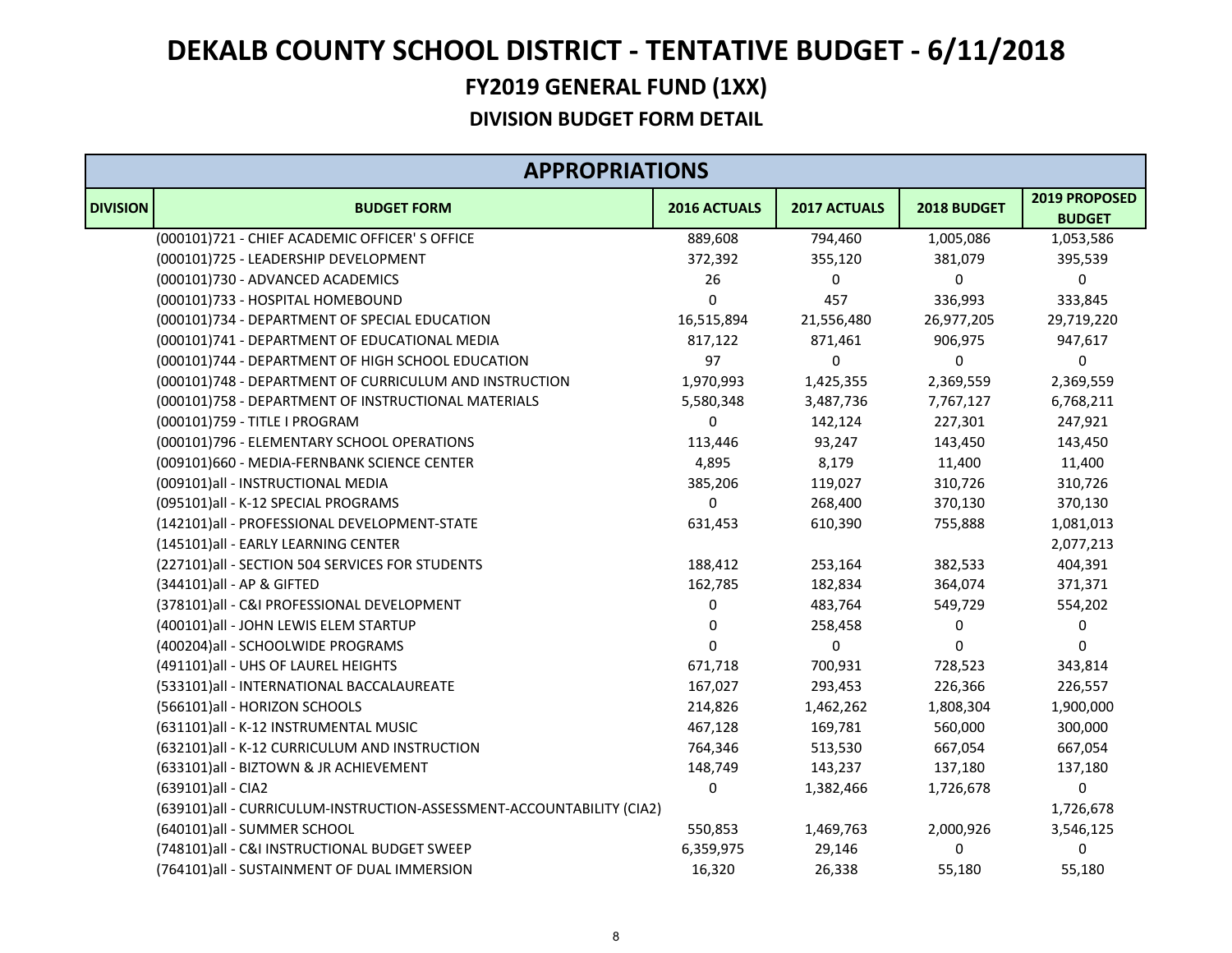|                 | <b>APPROPRIATIONS</b>                             |              |              |             |                                |
|-----------------|---------------------------------------------------|--------------|--------------|-------------|--------------------------------|
| <b>DIVISION</b> | <b>BUDGET FORM</b>                                | 2016 ACTUALS | 2017 ACTUALS | 2018 BUDGET | 2019 PROPOSED<br><b>BUDGET</b> |
|                 | <b>Facilities and Operations</b>                  | 89,873,684   | 114,886,110  | 115,593,877 | 120,286,551                    |
|                 | (000101)710 - DEPARTMENT OF TRANSPORTATION        | 3,860,680    | 3,920,897    | 5,055,488   | 6,073,463                      |
|                 | (000101)712 - BUS DRIVERS                         | 32,279,735   | 35,511,102   | 35,187,285  | 36,497,942                     |
|                 | (000101)719 - DEPARTMENT OF FLEET SERVICES        | 11,861,120   | 13,574,780   | 14,472,528  | 14,945,234                     |
|                 | (000101)752 - DEPARTMENT OF FACILITIES MANAGEMENT | 35,701,899   | 54,116,673   | 53,151,156  | 53,936,166                     |
|                 | (000101)762 - DEPARTMENT OF BUSINESS SERVICES     | 4,379,883    | 4,514,155    | 5,580,836   | 6,623,283                      |
|                 | (016101)all - BLDG-PORTABLE CLASSROOMS            | 1,730,808    | 3,164,832    | 1,968,875   | 1,968,875                      |
|                 | (196101)all - REIMBURSABLE SCHOOL BUS REPAIRS     | (45, 221)    | (67, 020)    | 18,050      | 18,050                         |
|                 | (225101)all - TRANSPORTATION-HEALTH & SAFETY      | 15,976       | 7,665        | 14,534      | 14,534                         |
|                 | (334101)all - HAIRSTON-MEMORIAL SHOPPING CENTER   | 63,942       | 57,832       | 0           | 63,879                         |
|                 | (363101)all - NON-REIMBURSABLE SCHOOL BUS REPAIRS | 24,861       | 19,116       | 45,125      | 45,125                         |
|                 | (712101)all - COMMERCIAL TRANSPORTATION SUPPORT   | 0            | 66,078       | 100,000     | 100,000                        |
| <b>Finance</b>  |                                                   | 3,264,492    | 3,523,329    | 4,241,680   | 4,399,071                      |
|                 | (000101)720 - DEPARTMENT OF FINANCE               | 2,850,094    | 3,095,523    | 3,798,865   | 3,934,730                      |
|                 | (665101)all - INDIRECT COST PROJECT               | 414,398      | 427,806      | 442,815     | 464,341                        |
|                 | <b>Human Capital Management</b>                   | 3,792,415    | 3,928,148    | 5,148,412   | 5,627,121                      |
|                 | (000101)739 - PERSONNEL-SICK LEAVE                | 358,621      | 415,394      | 513,250     | 487,588                        |
|                 | (000101)740 - DEPARTMENT OF EMPLOYMENT            | 1,934,428    | 2,010,628    | 2,600,659   | 2,948,849                      |
|                 | (000101)742 - TOTAL REWARDS                       | 1,423,329    | 1,416,215    | 1,925,416   | 2,090,436                      |
|                 | (000101)799 - INSTRUCTIONAL OPERATIONS            | 30,147       | 13,346       | 21,239      | 16,792                         |
|                 | (406101)all - RECRUITMENT                         | 45,889       | 72,565       | 87,848      | 83,456                         |
|                 | <b>Information Technology</b>                     | 25,195,340   | 27,224,714   | 28,036,754  | 28,037,702                     |
|                 | (000101)602 - FLEX ACADEMY OF EXCELLENCE          | $\mathbf 0$  | 744,532      | 1,438,827   | 1,332,053                      |
|                 | (000101)753 - EDUCATIONAL INFORMATION SYSTEMS     | (1)          | 23           | $\mathbf 0$ | 0                              |
|                 | (000101)760 - DEPARTMENT OF INFORMATION SYSTEMS   | 20,151,083   | 22,549,777   | 22,713,804  | 22,838,993                     |
|                 | (000101)tel - TELECOMMUNICATIONS                  | 2,016,835    | 1,690,911    | 1,900,000   | 1,900,000                      |
|                 | (026101)all - WIDE AREA NETWORK                   | 717,013      | 802,329      | 707,169     | 707,169                        |
|                 | (401101) all - MICRO COMPUTER MAINTENANCE         | 246,311      | 288,216      | 244,638     | 244,638                        |
|                 | (676101)all - INSTRUCTIONAL TECHNOLOGY            | 170,600      | 160,560      | 161,892     | 0                              |
|                 | (676101)all - INSTRUCTIONAL TECHNOLOGY            |              |              |             | 153,797                        |
|                 | (677101)all - TECHNOLOGY & SUPPORT SERVICES       | 207,690      | 0            | 187,439     | 178,067                        |
|                 | (747101)all - ERP PROJECT                         | 0            | 575,836      | 361,000     | 361,000                        |
|                 | (753101)all - ENTERPRISE SYSTEMS                  | 300,283      | 354,751      | 321,985     | 321,985                        |
|                 | sch 597 - VIRTUAL ACADEMY                         | 1,385,525    | 57,781       | $\Omega$    | 0                              |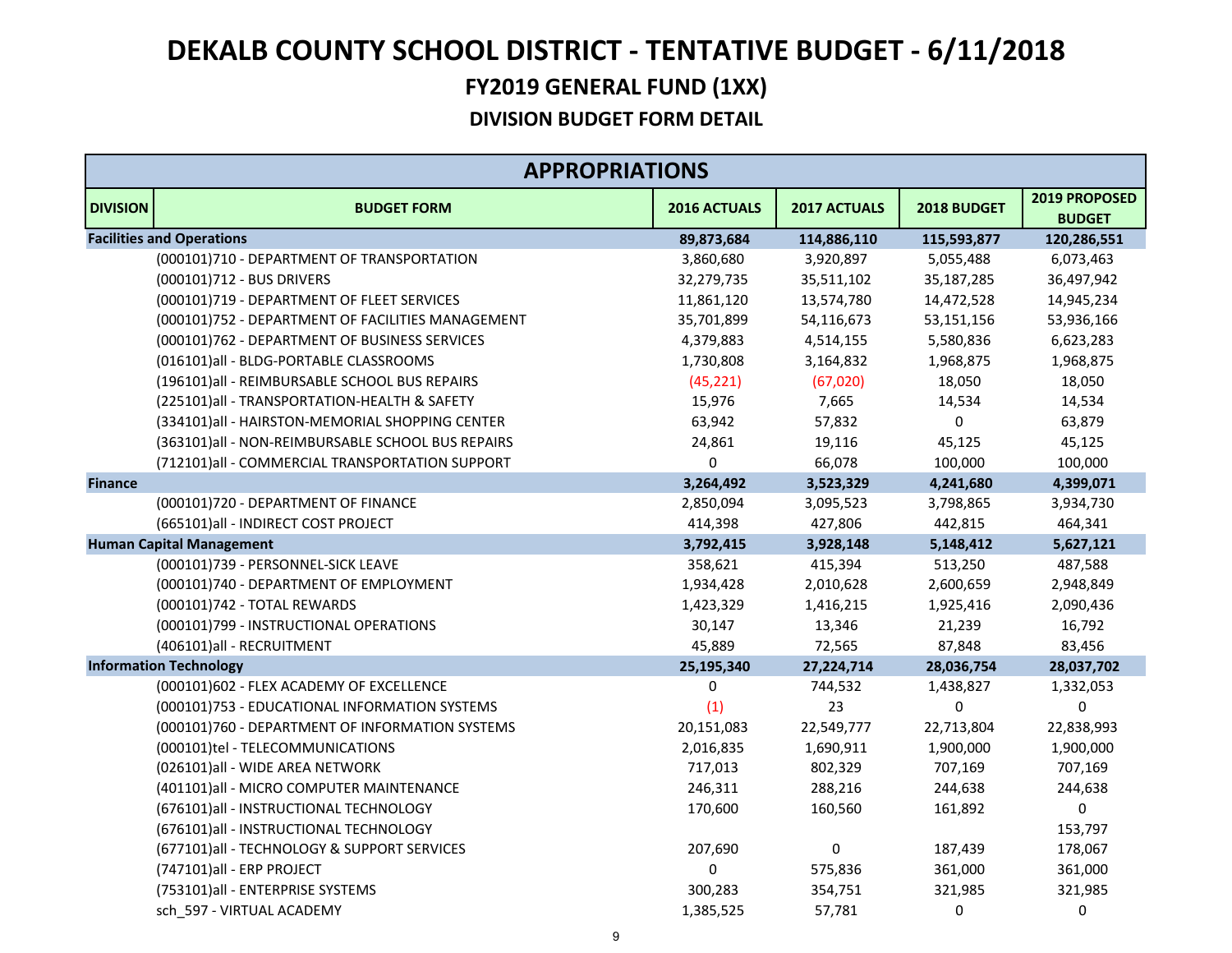|                      | <b>APPROPRIATIONS</b>                                          |                  |              |             |                                |  |  |
|----------------------|----------------------------------------------------------------|------------------|--------------|-------------|--------------------------------|--|--|
| <b>DIVISION</b>      | <b>BUDGET FORM</b>                                             | 2016 ACTUALS     | 2017 ACTUALS | 2018 BUDGET | 2019 PROPOSED<br><b>BUDGET</b> |  |  |
| <b>Legal Affairs</b> |                                                                | 15,583,318       | 16,885,605   | 16,496,088  | 15,654,840                     |  |  |
|                      | (000101)746 - OFFICE OF LEGAL UNIT                             | 876,414          | 1,051,524    | 1,111,958   | 1,240,049                      |  |  |
|                      | (000101)747 - LEGAL EXPENSE BUDGET                             | 4,446,384        | 5,297,688    | 4,464,531   | 3,266,379                      |  |  |
|                      | (000101)749 - DIVISION OF INSURANCE SERVICES                   | 2,007,544        | 2,307,537    | 2,544,601   | 2,935,941                      |  |  |
|                      | (153101)all - WORKERS' COMPENSATION                            | 7,415,594        | 7,188,933    | 7,388,904   | 7,188,346                      |  |  |
|                      | (690101)all - D AND O PLAN - LIABILITY INSURANCE               | 837,383          | 1,039,924    | 986,094     | 1,024,125                      |  |  |
|                      | <b>Student Support &amp; Intervention</b>                      | 30,015,599       | 31,974,426   | 36,601,453  | 39,687,938                     |  |  |
|                      | (000101)701 - STUDENT ASSIGNMENT                               | 910,963          | 660,673      | 731,478     | 716,543                        |  |  |
|                      | (000101)702 - DEPUTY CHIEF SUPERINTENDENT OF SUPPORT SERVICES  | 822,107          | 811,432      | 648,160     | 722,127                        |  |  |
|                      | (000101)709 - DEPARTMENT OF ATHLETICS                          | 1,227,532        | 1,520,192    | 1,338,113   | 1,214,440                      |  |  |
|                      | (000101)735 - DEPARTMENT OF SOCIAL WORK                        | 3,462,586        | 3,698,661    | 3,715,272   | 3,851,098                      |  |  |
|                      | (000101)737 - DEPARTMENT OF STUDENT SUPPORT SERVICES           | 1,116,317        | 601,828      | 1,432,264   | 1,241,146                      |  |  |
|                      | (000101)738 - DEPARTMENT OF SCHOOL PSYCHOLOGISTS               | 3,885,005        | 4,139,456    | 4,397,019   | 4,724,111                      |  |  |
|                      | (000101)756 - DEPARTMENT OF SAFE SCHOOLS AND STUDENT RELATIONS | 713,982          | 732,537      | 928,738     | 958,093                        |  |  |
|                      | (020101)all - DISTRICT GRADUATION                              | $\boldsymbol{0}$ | 0            | 300,000     | 350,000                        |  |  |
|                      | (031101)all - MENTORING                                        | $\boldsymbol{0}$ | $\pmb{0}$    | 1,950       | 1,950                          |  |  |
|                      | (077101)all - ESOL AND INTERNATIONAL STUDENT SERVICES          | 1,642,607        | 2,070,505    | 2,502,502   | 3,287,771                      |  |  |
|                      | (108101)all - MAGNET OPERATIONS                                | 5,953            | 1,315        | 15,525      | 15,525                         |  |  |
|                      | (112101)all - 4-H CLUB SPONSORS                                | 12,409           | 7,702        | 0           | 0                              |  |  |
|                      | (138101)all - RISING SCHOLARS-ELEMENTARY                       | 16,145           | 5,494        | $\Omega$    | 0                              |  |  |
|                      | (139101)all - HOUSE BILL 91                                    | 76,138           | 0            | 92,163      | 92,163                         |  |  |
|                      | (237101)all - SUPPORT PROJECT SERVICES                         | 47,374           | 79,599       | 103,525     | 196,684                        |  |  |
|                      | (238101)all - ONLINE REGISTRATION                              | $\mathbf 0$      | $\Omega$     | 176,260     | 192,811                        |  |  |
|                      | (302101)all - FINGERPRINTING-BACKGROUND CHECK                  | 320,647          | 235,531      | 282,419     | 290,071                        |  |  |
|                      | (402101)all - CAMPUS SECURITY                                  | 11,975,396       | 12,665,043   | 13,689,051  | 14,454,636                     |  |  |
|                      | (456101)all - NURSES                                           | 3,748,208        | 4,723,698    | 6,222,678   | 7,339,433                      |  |  |
|                      | (637101)all - COUNSELING                                       | 31,789           | 20,758       | 24,336      | 39,336                         |  |  |
|                      | (721101)all - WALLACE GRANT - MATCHING                         | 440              | $\Omega$     | 0           | 0                              |  |  |
| Systemwide           |                                                                | 2,962,523        | 2,274,301    | 8,425,990   | 11,496,473                     |  |  |
|                      | (000101)SYS - SYSTEMWIDE                                       | 2,886,443        | 2,201,695    | 5,537,274   | 9,177,000                      |  |  |
|                      | (152101)all - UNEMPLOYMENT COMPENSATION                        | 76,080           | 72,606       | 80,000      | 75,500                         |  |  |
|                      | (315101)all - DCBOE ADMINISTRATIVE FEES                        | $\pmb{0}$        | 0            | 10,000      | 10,000                         |  |  |
|                      | (722101)all - CONTINGENCY                                      | $\boldsymbol{0}$ | 0            | 2,798,716   | 2,233,973                      |  |  |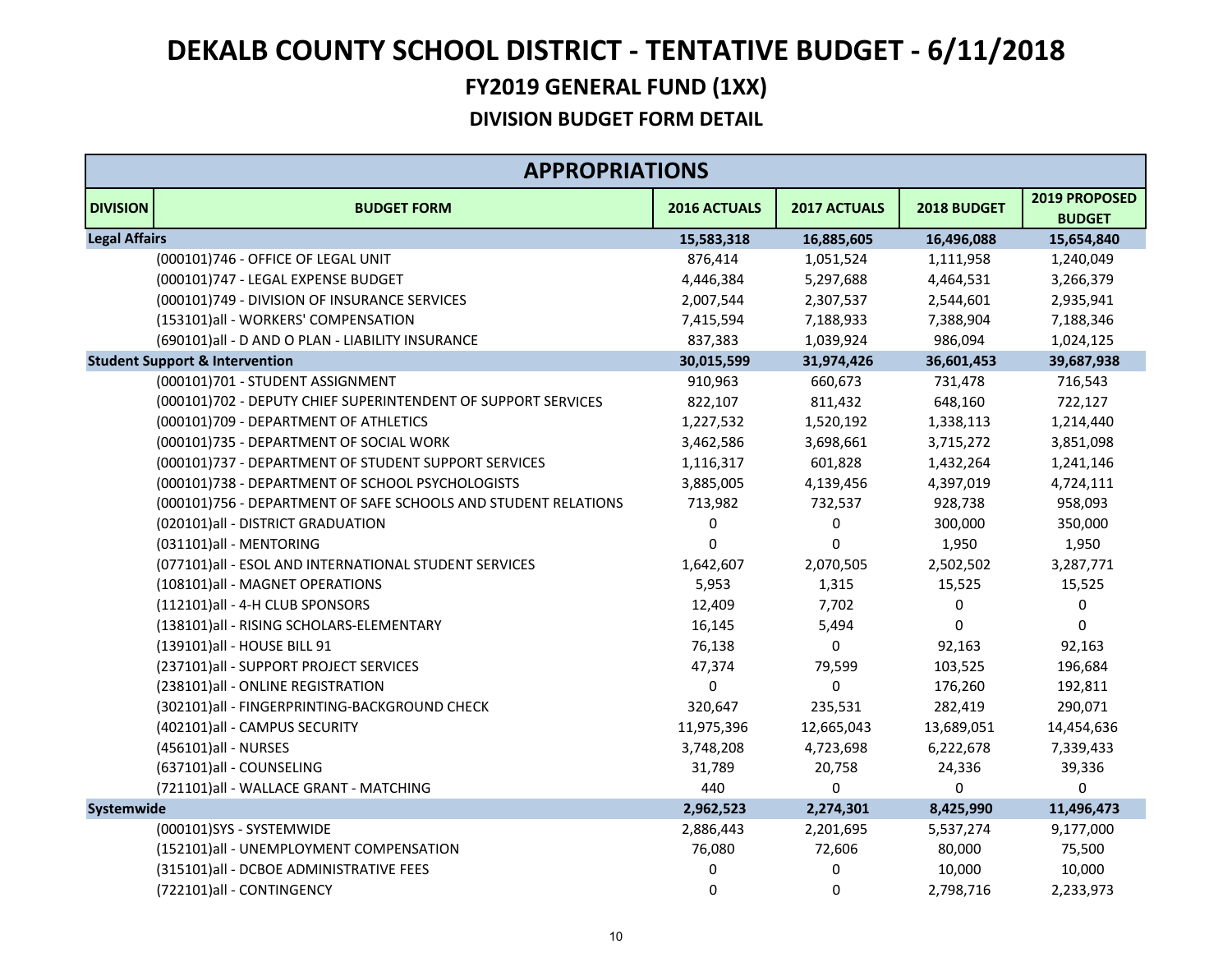|                          | <b>APPROPRIATIONS</b>                   |              |              |              |                                |
|--------------------------|-----------------------------------------|--------------|--------------|--------------|--------------------------------|
| <b>DIVISION</b>          | <b>BUDGET FORM</b>                      | 2016 ACTUALS | 2017 ACTUALS | 2018 BUDGET  | 2019 PROPOSED<br><b>BUDGET</b> |
| <b>Schools</b>           |                                         | 10,654,094   | 10,984,958   | (16,807,224) | (8,553,608)                    |
|                          | (000101)798 - HIGH SCHOOL OPERATIONS    | 3,515,141    | 3,452,450    | 3,641,701    | 3,816,992                      |
|                          | (000101)999 - SUPPLY TEACHERS           | 7,138,954    | 7,532,508    | 7,051,075    | 7,104,900                      |
|                          | (746101)all - SALARY SAVINGS            | 0            | 0            | (27,500,000) | (19, 475, 500)                 |
| <b>Region I Schools</b>  |                                         | 119,500,521  | 132,651,519  | 142,066,650  | 145,190,200                    |
|                          | sch_015 - MARGARET HARRIS COMPREHENSIVE | 2,494,746    | 2,730,950    | 2,877,112    | 2,835,161                      |
|                          | sch_113 - ASHFORD PARK ELEM             | 3,173,074    | 3,787,503    | 4,043,095    | 3,474,916                      |
|                          | sch_118 - AUSTIN ELEM                   | 3,709,058    | 3,983,958    | 4,160,439    | 4,081,869                      |
|                          | sch_140 - JOHN R. LEWIS ELEM            | 12,529       | 3,025,222    | 3,182,398    | 3,170,662                      |
|                          | sch_152 - CHESNUT ELEM                  | 2,687,760    | 3,282,059    | 3,857,745    | 3,641,878                      |
|                          | sch_176 - DRESDEN ELEM                  | 5,967,151    | 5,778,435    | 5,871,630    | 6,857,391                      |
|                          | sch 180 - DUNWOODY ELEM                 | 5,720,209    | 6,155,090    | 6,498,285    | 6,577,006                      |
|                          | sch_218 - HIGHTOWER ELEM                | 4,813,980    | 5,312,800    | 5,484,148    | 5,374,267                      |
|                          | sch_220 - HUNTLEY HILLS ELEM            | 3,908,585    | 4,371,134    | 4,568,715    | 4,588,271                      |
|                          | sch_236 - KINGSLEY ELEM                 | 3,375,088    | 3,830,725    | 4,167,557    | 4,068,704                      |
|                          | sch_237 - KITTREDGE MAGNET SCH          | 3,249,806    | 3,569,298    | 3,735,375    | 3,808,874                      |
|                          | sch_278 - MONTCLAIR ELEM                | 6,354,962    | 5,718,684    | 6,342,850    | 6,434,730                      |
|                          | sch_284 - MONTGOMERY ELEM               | 3,695,409    | 4,088,974    | 4,583,063    | 4,030,901                      |
|                          | sch_300 - OAKCLIFF ELEM                 | 3,967,875    | 4,380,528    | 4,688,427    | 4,862,006                      |
|                          | sch 325 - CARY REYNOLDS ELEM            | 6,850,715    | 6,420,203    | 6,614,215    | 6,018,361                      |
|                          | sch_484 - VANDERLYN ELEM                | 3,805,264    | 4,192,733    | 4,454,035    | 4,144,037                      |
|                          | sch_496 - WOODWARD ELEM                 | 5,406,053    | 5,690,899    | 5,943,852    | 6,302,189                      |
|                          | sch_521 - CHAMBLEE MIDDLE               | 5,157,902    | 5,649,435    | 6,132,050    | 6,922,735                      |
|                          | sch 522 - CHAMBLEE HIGH                 | 7,871,802    | 9,076,106    | 9,698,092    | 10,849,369                     |
|                          | sch 529 - CROSS KEYS HIGH               | 8,232,427    | 8,537,255    | 9,878,657    | 10,153,103                     |
|                          | sch 535 - DUNWOODY HIGH                 | 9,502,565    | 10,770,577   | 11,769,148   | 10,733,215                     |
|                          | sch_565 - PEACHTREE MIDDLE              | 8,703,011    | 9,681,900    | 10,152,773   | 12,113,544                     |
|                          | sch_570 - SEQUOYAH MIDDLE               | 8,010,243    | 9,400,775    | 10,021,173   | 10,558,004                     |
|                          | sch 624 - WARREN TECHNICAL              | 2,830,305    | 3,216,276    | 3,341,816    | 3,589,007                      |
| <b>Region II Schools</b> |                                         | 113,231,225  | 126,581,632  | 137,253,600  | 140,030,340                    |
|                          | sch_022 - CORALWOOD CENTER              | 1,998,944    | 2,068,447    | 2,285,129    | 2,800,878                      |
|                          | sch_120 - AVONDALE ELEM                 | 3,449,270    | 3,760,480    | 4,489,760    | 4,247,384                      |
|                          | sch 132 - BRIARLAKE ELEM                | 2,613,405    | 3,330,342    | 3,277,902    | 3,200,971                      |
|                          | sch 133 - BRIAR VISTA ELEM              | 3,671,426    | 4,037,573    | 4,190,172    | 4,429,639                      |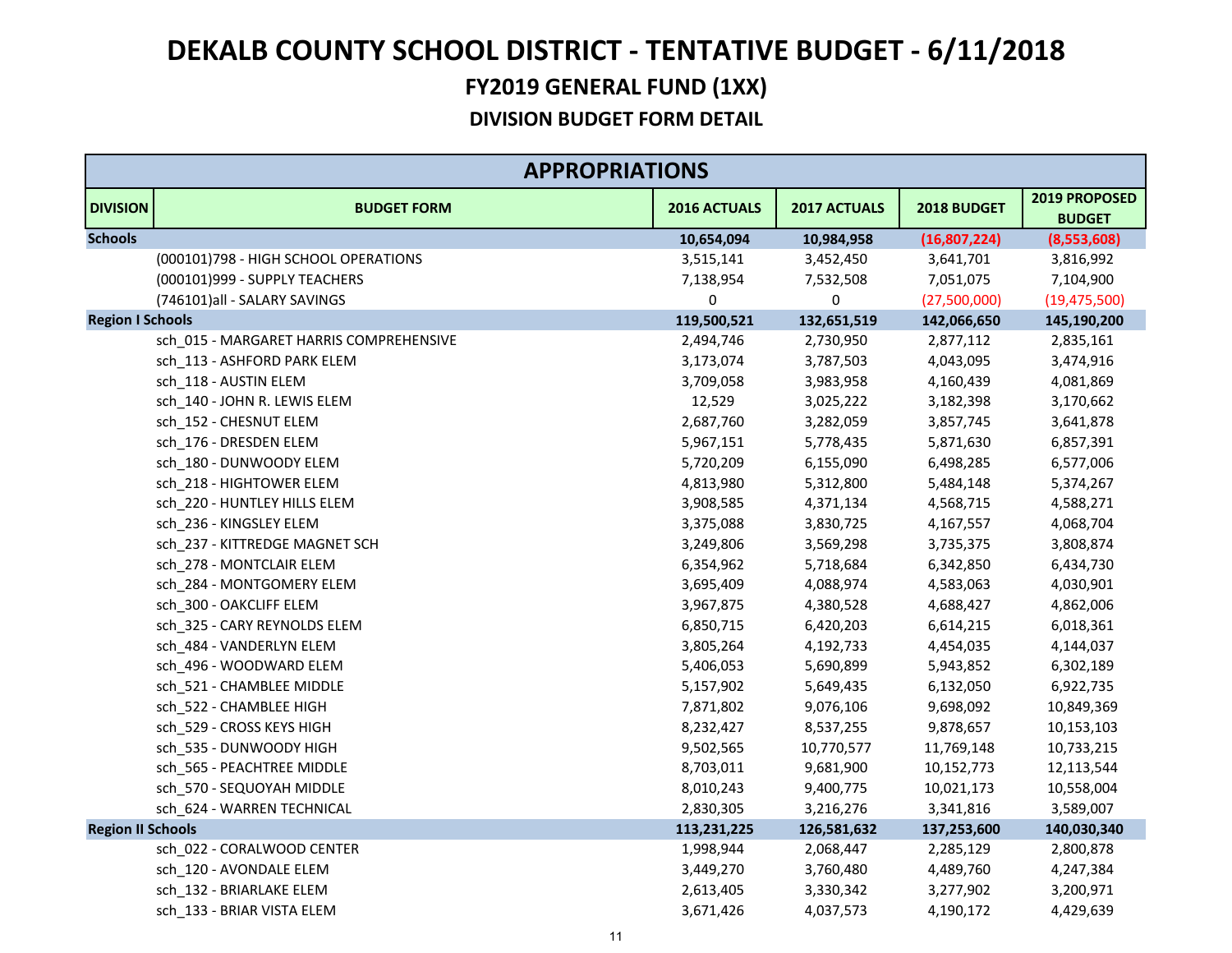|                           | <b>APPROPRIATIONS</b>                |              |              |             |                                |
|---------------------------|--------------------------------------|--------------|--------------|-------------|--------------------------------|
| <b>DIVISION</b>           | <b>BUDGET FORM</b>                   | 2016 ACTUALS | 2017 ACTUALS | 2018 BUDGET | 2019 PROPOSED<br><b>BUDGET</b> |
|                           | sch 136 - BROCKETT ELEM              | 3,439,525    | 3,724,610    | 3,782,139   | 3,997,553                      |
|                           | sch_185 - EVANSDALE ELEM             | 4,073,867    | 4,305,595    | 4,467,349   | 4,607,544                      |
|                           | sch_190 - FERNBANK ELEM              | 3,700,323    | 6,083,042    | 6,273,379   | 6,871,431                      |
|                           | sch_213 - HAWTHORNE ELEM             | 2,503,701    | 3,312,356    | 3,716,881   | 4,558,518                      |
|                           | sch_215 - HENDERSON MILL ELEM        | 3,693,395    | 4,262,685    | 4,309,063   | 4,507,037                      |
|                           | sch_225 - IDLEWOOD ELEM              | 5,125,164    | 5,451,534    | 6,263,226   | 6,899,207                      |
|                           | sch_250 - LAUREL RIDGE ELEM          | 3,096,185    | 3,326,744    | 3,717,975   | 3,608,154                      |
|                           | sch_256 - LIVSEY ELEM                | 2,462,872    | 2,909,455    | 2,901,677   | 3,586,435                      |
|                           | sch_260 - MCLENDON ELEM              | 3,409,790    | 3,724,864    | 4,067,703   | 3,916,615                      |
|                           | sch_270 - MIDVALE ELEM               | 3,821,684    | 4,313,394    | 4,608,191   | 4,595,018                      |
|                           | sch_305 - OAK GROVE ELEM             | 3,753,658    | 4,030,722    | 3,970,707   | 3,861,458                      |
|                           | sch_315 - PLEASANTDALE ELEM          | 4,736,433    | 5,402,686    | 5,958,185   | 5,270,395                      |
|                           | sch_350 - SAGAMORE HILLS ELEM        | 3,104,072    | 3,294,317    | 4,032,034   | 3,279,560                      |
|                           | sch_398 - SMOKE RISE ELEM            | 3,347,850    | 3,612,926    | 3,997,326   | 3,981,460                      |
|                           | sch_533 - DRUID HILLS HIGH           | 7,848,077    | 8,387,303    | 9,056,647   | 9,367,003                      |
|                           | sch_549 - HENDERSON MIDDLE           | 8,869,068    | 9,479,339    | 9,986,913   | 9,722,308                      |
|                           | sch_555 - LAKESIDE HIGH              | 10,637,585   | 11,708,002   | 12,991,254  | 13,906,912                     |
|                           | sch_573 - DRUID HILLS MIDDLE         | 6,393,719    | 7,090,077    | 7,733,636   | 8,148,347                      |
|                           | sch_592 - TUCKER MIDDLE              | 7,095,900    | 7,847,699    | 9,043,310   | 8,404,508                      |
|                           | sch 593 - TUCKER HIGH                | 10,385,314   | 11,117,441   | 12,133,042  | 12,262,005                     |
| <b>Region III Schools</b> |                                      | 84,152,573   | 91,222,941   | 98,500,806  | 100,293,832                    |
|                           | sch_257 - ELDRIDGE MILLER ELEM       | 3,774,401    | 4,261,833    | 4,780,450   | 4,427,866                      |
|                           | sch_261 - MARBUT ELEM                | 4,153,495    | 4,704,571    | 5,045,724   | 4,623,397                      |
|                           | sch_312 - PINE RIDGE ELEM            | 4,266,929    | 4,916,953    | 5,208,986   | 4,932,590                      |
|                           | sch 320 - REDAN ELEM                 | 3,545,149    | 3,848,137    | 4,406,757   | 4,768,262                      |
|                           | sch_340 - ROCK CHAPEL ELEM           | 3,520,944    | 3,772,884    | 4,161,037   | 4,166,781                      |
|                           | sch 345 - PRINCETON ELEM             | 4,966,673    | 5,383,211    | 5,286,541   | 5,385,342                      |
|                           | sch_362 - SHADOW ROCK ELEM           | 3,900,627    | 4,209,404    | 4,450,176   | 4,479,302                      |
|                           | sch 425 - STONEVIEW ELEM             | 4,693,038    | 4,731,028    | 5,636,103   | 6,094,131                      |
|                           | sch_498 - WYNBROOKE ELEM             | 4,363,425    | 5,191,725    | 5,454,048   | 5,568,239                      |
|                           | sch_502 - ARABIA MOUNTAIN MIDDLE SCH | 408          | 0            | $\pmb{0}$   | 0                              |
|                           | sch_503 - ARABIA MOUNTAIN HIGH       | 6,767,752    | 7,363,755    | 8,808,035   | 8,712,278                      |
|                           | sch 557 - LITHONIA HIGH              | 7,304,337    | 7,966,945    | 8,717,692   | 9,992,549                      |
|                           | sch 558 - LITHONIA MIDDLE SCH        | 6,919,837    | 6,907,603    | 7,462,013   | 7,620,832                      |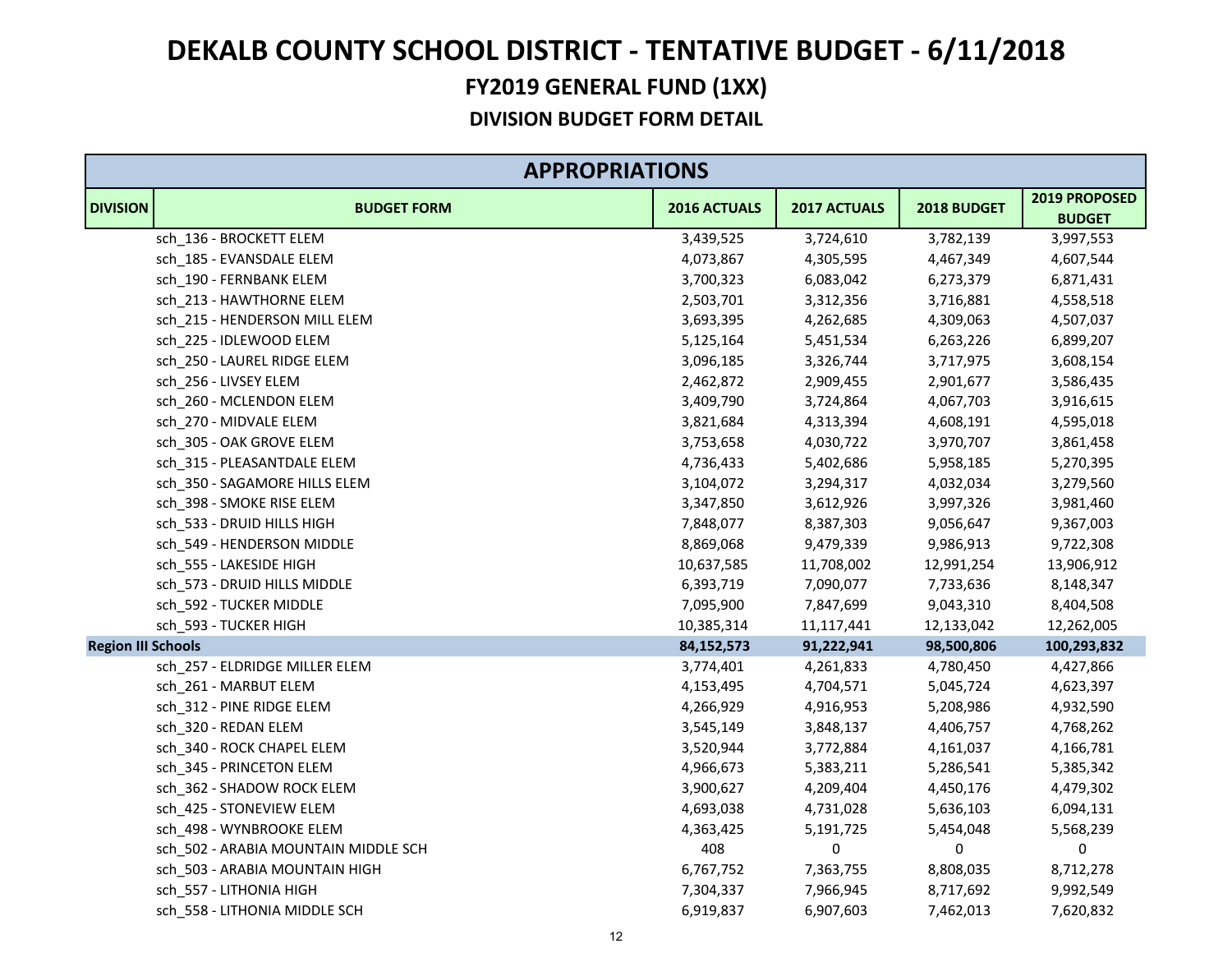### **FY2019 GENERAL FUND (1XX) DEKALB COUNTY SCHOOL DISTRICT ‐ TENTATIVE BUDGET ‐ 6/11/2018**

|                          | <b>APPROPRIATIONS</b>                  |              |              |             |                                |
|--------------------------|----------------------------------------|--------------|--------------|-------------|--------------------------------|
| <b>DIVISION</b>          | <b>BUDGET FORM</b>                     | 2016 ACTUALS | 2017 ACTUALS | 2018 BUDGET | 2019 PROPOSED<br><b>BUDGET</b> |
|                          | sch 566 - REDAN MIDDLE                 | 5,038,694    | 5,247,679    | 5,699,538   | 5,747,781                      |
|                          | sch_567 - REDAN HIGH                   | 6,187,895    | 6,739,134    | 6,945,269   | 6,777,578                      |
|                          | sch_578 - STEPHENSON HIGH              | 8,531,437    | 9,240,084    | 9,514,288   | 9,929,857                      |
|                          | sch_579 - STEPHENSON MIDDLE            | 6,217,530    | 6,737,997    | 6,924,149   | 7,067,047                      |
| <b>Region IV Schools</b> |                                        | 70,834,722   | 75,462,868   | 82,192,749  | 84,141,066                     |
|                          | sch_011 - SHADOW ROCK PSYCHED          | 527,327      | 328,354      | 407,305     | 190,717                        |
|                          | sch_024 - EAGLE WOODS ACADEMY          | 645,993      | 692,362      | 591,286     | 791,544                        |
|                          | sch_108 - ALLGOOD ELEM                 | 3,807,884    | 4,006,879    | 4,414,922   | 4,529,092                      |
|                          | sch_178 - DUNAIRE ELEM                 | 4,649,859    | 4,786,201    | 5,035,677   | 4,834,412                      |
|                          | sch_212 - HAMBRICK ELEM                | 3,849,372    | 4,001,242    | 4,634,659   | 4,529,809                      |
|                          | sch_230 - INDIAN CREEK ELEM            | 5,957,730    | 6,626,027    | 7,095,996   | 6,913,484                      |
|                          | sch_232 - JOLLY ELEM                   | 5,269,718    | 5,438,625    | 5,726,156   | 4,825,641                      |
|                          | sch_344 - ROCKBRIDGE ELEM              | 2,594,409    | 2,871,584    | 3,035,487   | 4,450,156                      |
|                          | sch_415 - STONE MILL ELEM              | 3,354,051    | 3,830,044    | 4,189,542   | 4,372,472                      |
|                          | sch_420 - STONE MTN ELEM               | 3,408,331    | 3,805,303    | 4,077,161   | 4,170,403                      |
|                          | sch_506 - DEKALB EARLY COLLEGE ACADEMY | 1,966,286    | 2,163,733    | 2,958,498   | 3,407,758                      |
|                          | sch_524 - FREEDOM MIDDLE               | 8,116,759    | 8,836,467    | 9,492,541   | 9,269,418                      |
|                          | sch_525 - CLARKSTON HIGH               | 9,710,708    | 10,113,012   | 11,272,013  | 11,626,084                     |
|                          | sch_580 - STONE MTN HIGH               | 6,699,144    | 7,032,359    | 7,663,979   | 7,715,543                      |
|                          | sch_581 - STONE MTN. MIDDLE            | 6,055,256    | 6,385,401    | 6,716,145   | 7,332,110                      |
|                          | sch_582 - CHAMPION THEME MIDDLE        | 4,221,894    | 4,545,275    | 4,881,382   | 5,182,423                      |
| <b>Region V Schools</b>  |                                        | 82,553,986   | 89,171,829   | 97,288,179  | 97,856,804                     |
|                          | sch_138 - BROWNS MILL ELEM             | 3,821,899    | 4,150,493    | 4,278,806   | 4,450,699                      |
|                          | sch_146 - MURPHEY CANDLER ELEM         | 3,337,611    | 3,719,979    | 3,832,764   | 4,224,355                      |
|                          | sch_147 - CHAPEL HILL ELEM             | 3,890,689    | 4,144,157    | 4,430,934   | 4,778,762                      |
|                          | sch_186 - FLAT ROCK ELEM               | 5,745,409    | 6,034,425    | 7,060,455   | 6,864,343                      |
|                          | sch_187 - FAIRINGTON ELEM              | 3,921,676    | 4,273,041    | 4,627,389   | 4,712,026                      |
|                          | sch_259 - BOB MATHIS ELEM              | 3,439,397    | 3,831,563    | 4,396,878   | 4,592,258                      |
|                          | sch 309 - PANOLA WAY ELEM              | 5,391,280    | 6,118,028    | 6,611,408   | 6,447,873                      |
|                          | sch_332 - RAINBOW ELEM                 | 3,471,786    | 4,038,392    | 4,340,450   | 4,329,943                      |
|                          | sch_342 - E.L. BOUIE, SR. ELEM         | 4,293,107    | 4,576,739    | 4,948,727   | 4,913,376                      |
|                          | sch_492 - WOODRIDGE ELEM               | 3,582,232    | 3,833,360    | 4,138,049   | 4,217,192                      |
|                          | sch_523 - CHAPEL HILL MIDDLE           | 5,332,389    | 5,979,229    | 6,359,289   | 6,607,752                      |
|                          | sch 564 - MILLER GROVE HIGH            | 7,865,539    | 8,680,224    | 9,638,764   | 9,278,414                      |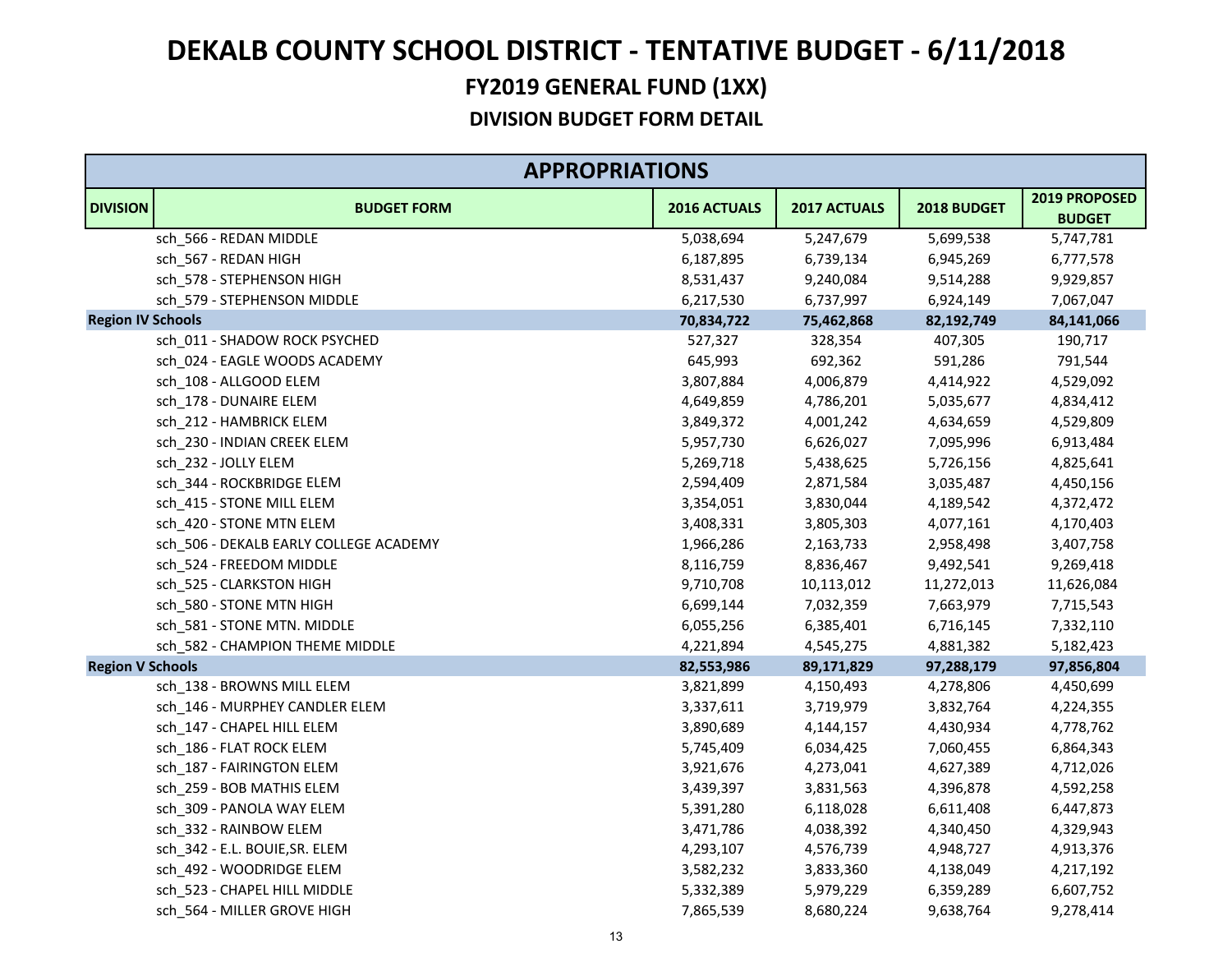|                           | <b>APPROPRIATIONS</b>                                |              |              |             |                                |  |
|---------------------------|------------------------------------------------------|--------------|--------------|-------------|--------------------------------|--|
| <b>DIVISION</b>           | <b>BUDGET FORM</b>                                   | 2016 ACTUALS | 2017 ACTUALS | 2018 BUDGET | 2019 PROPOSED<br><b>BUDGET</b> |  |
|                           | sch 568 - MILLER GROVE MIDDLE                        | 5,756,547    | 6,346,704    | 6,910,783   | 6,757,476                      |  |
|                           | sch_569 - SALEM MIDDLE                               | 6,094,666    | 6,260,918    | 6,863,661   | 7,365,783                      |  |
|                           | sch_574 - MARTIN LUTHER KING, JR. HIGH               | 8,832,804    | 8,776,382    | 10,012,971  | 9,635,252                      |  |
|                           | sch_576 - SOUTHWEST DEKALB H S                       | 7,776,955    | 8,408,195    | 8,836,851   | 8,681,300                      |  |
| <b>Region VI Schools</b>  |                                                      | 68,162,147   | 74,945,758   | 80,943,116  | 82,537,833                     |  |
|                           | sch_139 - WADSWORTH MAGNET SCHOOL FOR HIGH ACHEIVERS | 2,083,930    | 2,040,601    | 2,121,119   | 1,995,634                      |  |
|                           | sch_145 - CANBY LANE ELEM                            | 3,634,731    | 4,202,636    | 4,516,075   | 4,000,024                      |  |
|                           | sch_156 - COLUMBIA ELEM                              | 3,899,066    | 4,386,551    | 4,722,813   | 4,824,998                      |  |
|                           | sch_240 - KNOLLWOOD ELEM                             | 922          | 0            | 0           | 0                              |  |
|                           | sch_275 - MIDWAY ELEM                                | 7,903        | 0            | 0           | 0                              |  |
|                           | sch_311 - PEACHCREST ELEM                            | 6,592,725    | 7,121,404    | 7,776,610   | 7,787,370                      |  |
|                           | sch_348 - ROWLAND ELEM                               | 4,327,153    | 4,705,328    | 5,006,669   | 5,623,546                      |  |
|                           | sch_400 - SNAPFINGER ELEM                            | 4,642,066    | 4,948,276    | 4,977,165   | 5,416,413                      |  |
|                           | sch_465 - TONEY ELEM                                 | 3,165,916    | 3,400,295    | 3,619,901   | 3,357,083                      |  |
|                           | sch_526 - COLUMBIA MIDDLE                            | 5,755,925    | 6,119,989    | 6,833,172   | 6,709,177                      |  |
|                           | sch_527 - COLUMBIA HIGH                              | 6,891,635    | 7,516,142    | 8,161,171   | 7,756,658                      |  |
|                           | sch_546 - DEKALB ALT.                                | 4,049,639    | 4,068,905    | 4,371,569   | 4,810,662                      |  |
|                           | sch_584 - M.M. BETHUNE MIDDLE                        | 4,906,328    | 5,213,228    | 5,968,002   | 6,430,085                      |  |
|                           | sch_585 - TOWERS HIGH                                | 6,005,425    | 6,488,320    | 7,175,616   | 6,935,499                      |  |
|                           | sch_621 - ELIZABETH ANDREWS HIGH                     | 5,890,064    | 6,150,901    | 7,152,481   | 7,445,922                      |  |
|                           | sch_623 - DEKALB HIGH SCHOOL OF TECHNOLOGY-SOUTH     | 1,732,743    | 3,312,960    | 3,229,970   | 3,904,531                      |  |
|                           | sch_716 - INTERNATIONAL STUDENT CENTER               | 4,575,978    | 5,270,222    | 5,310,783   | 5,540,231                      |  |
| <b>Region VII Schools</b> |                                                      | 61,610,370   | 66,764,993   | 72,037,896  | 73,944,293                     |  |
|                           | sch_102 - DEKALB ELEM SCHOOL OF THE ARTS             | 3,768,210    | 4,261,602    | 4,311,839   | 4,296,863                      |  |
|                           | sch_148 - CEDAR GROVE ELEM                           | 4,107,267    | 4,226,266    | 4,552,522   | 4,583,304                      |  |
|                           | sch 154 - CLIFTON ELEM                               | 2,792,688    | 10,699       | 0           | 0                              |  |
|                           | sch_160 - BARACK H. OBAMA ELEM                       | 316          | 5,519,184    | 6,330,316   | 6,048,940                      |  |
|                           | sch 194 - NARVIE J HARRIS ELEM                       | 4,584,998    | 4,793,903    | 5,453,777   | 4,699,816                      |  |
|                           | sch 195 - FLAT SHOALS ELEM                           | 3,590,089    | 4,290,665    | 4,329,737   | 4,730,032                      |  |
|                           | sch_235 - KELLEY LAKE ELEM                           | 2,951,891    | 3,146,094    | 3,430,544   | 3,723,645                      |  |
|                           | sch_262 - MCNAIR DISCOVERY LEARNING ACAD             | 4,468,709    | 4,876,039    | 5,307,587   | 5,320,012                      |  |
|                           | sch 266 - MEADOWVIEW ELEM                            | 2,876,013    | 21,752       | 0           | 0                              |  |
|                           | sch 306 - OAK VIEW ELEM                              | 4,681,730    | 5,355,582    | 6,132,715   | 6,806,250                      |  |
|                           | sch 370 - ROBERT SHAW THEME                          | 3,044,679    | 3,232,602    | 3,166,853   | 4,095,426                      |  |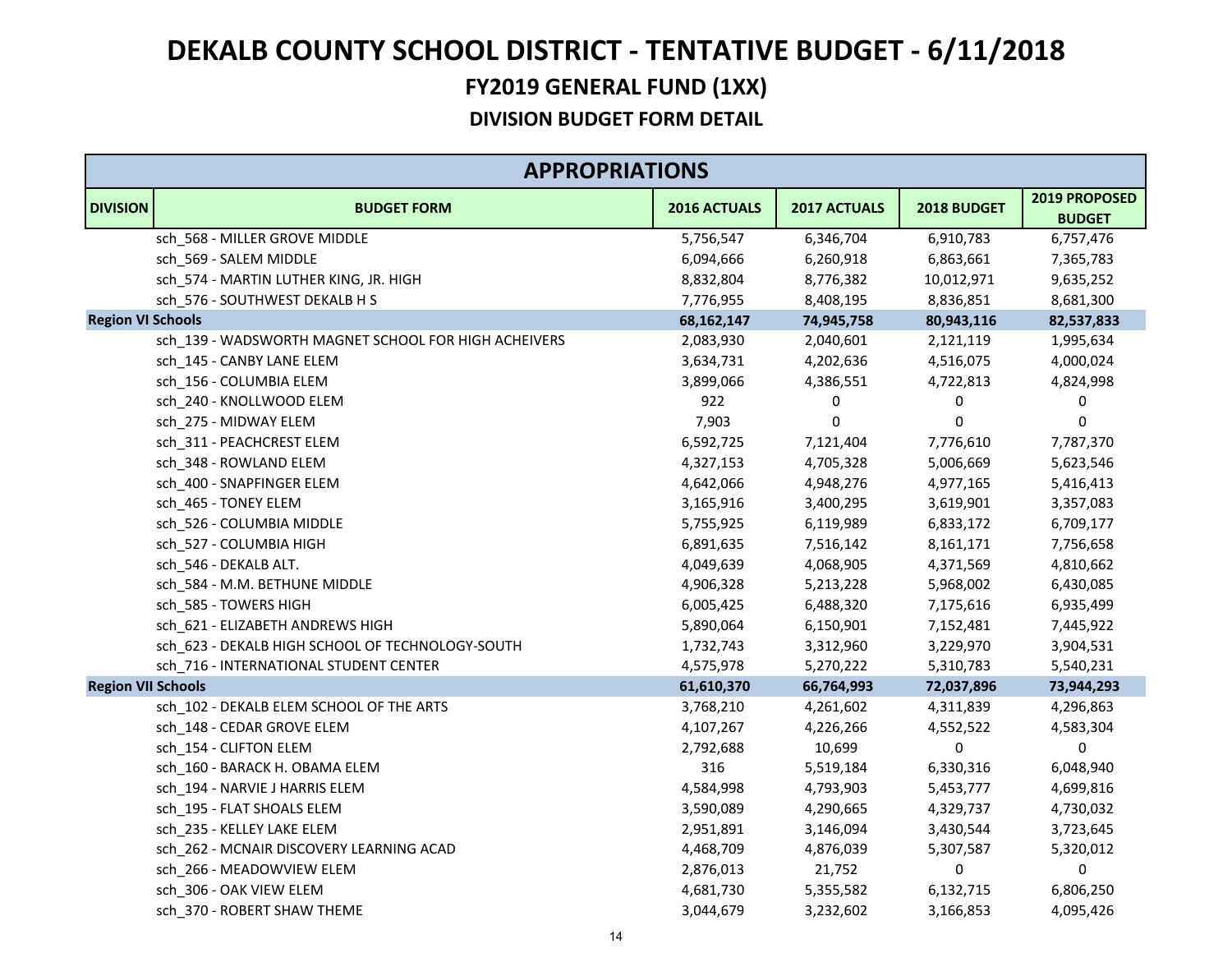|                         | <b>APPROPRIATIONS</b>        |                     |                     |               |                                       |  |  |
|-------------------------|------------------------------|---------------------|---------------------|---------------|---------------------------------------|--|--|
| <b>DIVISION</b>         | <b>BUDGET FORM</b>           | <b>2016 ACTUALS</b> | <b>2017 ACTUALS</b> | 2018 BUDGET   | <b>2019 PROPOSED</b><br><b>BUDGET</b> |  |  |
|                         | sch 501 - DEKALB SCH OF ARTS | 2,894,111           | 3,372,253           | 3,430,528     | 3,761,624                             |  |  |
|                         | sch 518 - CEDAR GROVE MIDDLE | 5,180,305           | 5,644,464           | 6,045,974     | 6,546,666                             |  |  |
|                         | sch 519 - CEDAR GROVE HIGH   | 6,126,211           | 6,769,413           | 7,179,969     | 7,424,712                             |  |  |
|                         | sch 544 - MCNAIR MIDDLE      | 5,098,370           | 5,341,151           | 6,365,886     | 5,643,636                             |  |  |
|                         | sch 595 - MCNAIR HIGH        | 5,444,782           | 5,903,322           | 5,999,649     | 6,263,367                             |  |  |
| <b>COMP &amp; CLASS</b> |                              |                     |                     |               | 18,893,225                            |  |  |
|                         | (999101)all - COMP & CLASS   |                     |                     |               | 18,893,225                            |  |  |
|                         | <b>TOTAL APPROPRIATIONS</b>  | 867,441,081         | 964,052,726         | 1,027,967,265 | 1,092,513,415                         |  |  |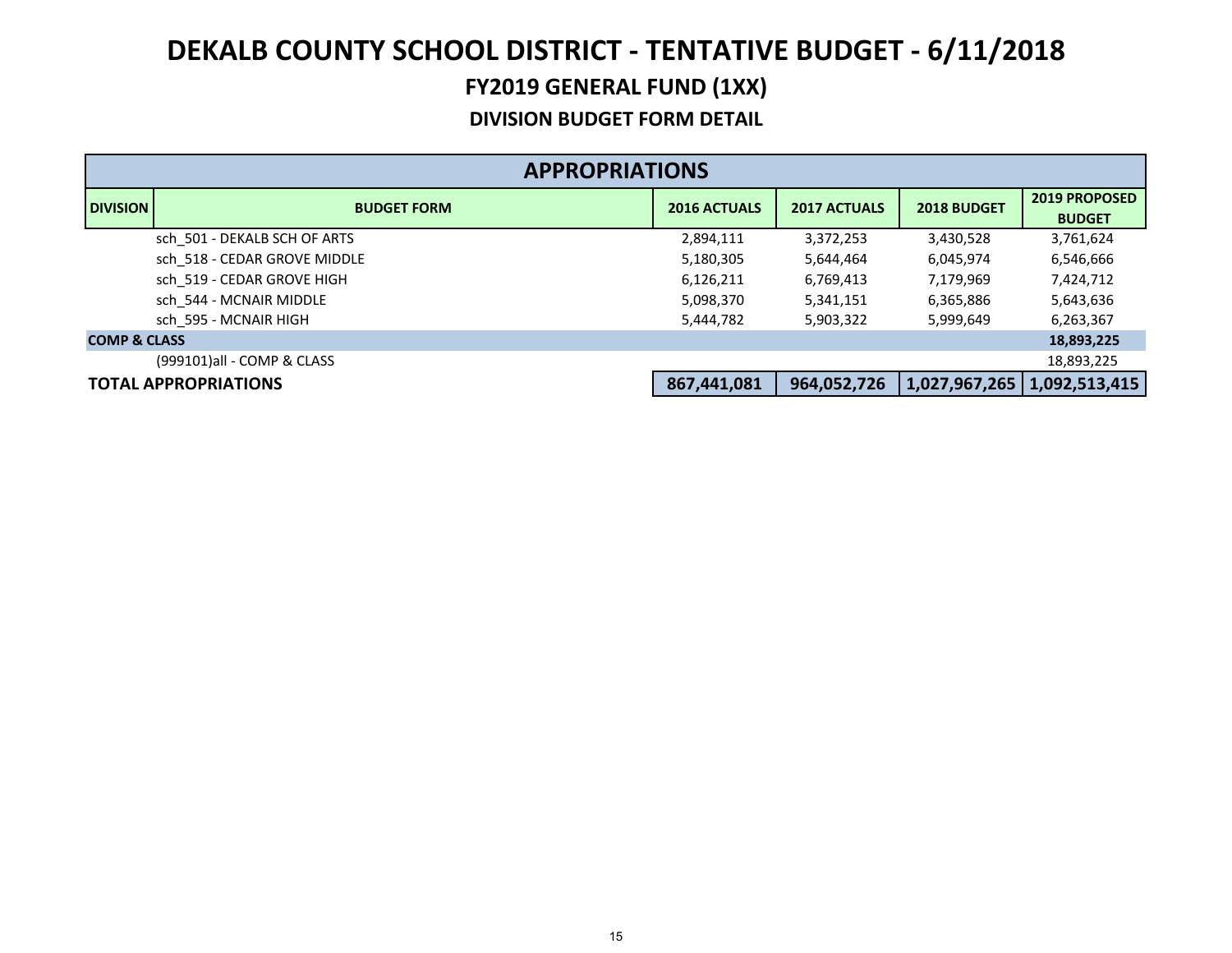#### **FY2019 SPECIAL REVENUE FUNDS (2XX)**

#### **DIVISION SUMMARY**

| <b>ANTICIPATIONS</b>             |                     |                     |             |                                       |  |  |  |
|----------------------------------|---------------------|---------------------|-------------|---------------------------------------|--|--|--|
| <b>DIVISION</b>                  | <b>2016 ACTUALS</b> | <b>2017 ACTUALS</b> | 2018 BUDGET | <b>2019 PROPOSED</b><br><b>BUDGET</b> |  |  |  |
| Accountability                   | 3,258,023           | 3,488,354           | 3,753,860   | 4,244,489                             |  |  |  |
| <b>Charter Schools</b>           | 347,457             | 173,015             | 0           | 0                                     |  |  |  |
| Curriculum and Instruction       | 87,433,285          | 65,434,454          | 102,414,763 | 71,498,013                            |  |  |  |
| <b>Facilities and Operations</b> | 2,393,820           | 0                   | 541,237     | 541,237                               |  |  |  |
| Finance                          | 79,282              | 41,353              | 2,575,000   | 2,542,300                             |  |  |  |
| Human Capital Management         | 1,040,070           | 1,077,084           | 955,224     | 955,224                               |  |  |  |
| <b>Information Technology</b>    | 1,973,108           | 1,171,736           |             |                                       |  |  |  |
| Student Support & Intervention   | 11,002,228          | 10,200,103          | 16,591,611  | 12,871,629                            |  |  |  |
| <b>Schools</b>                   | 68,341              | (1,502)             | 0           | 0                                     |  |  |  |
| <b>TOTAL ANTICIPATIONS</b>       | 107,595,612         | 81,584,597          | 126,831,695 | 92,652,892                            |  |  |  |

| <b>APPROPRIATIONS</b>            |                     |                     |             |                                       |  |  |  |
|----------------------------------|---------------------|---------------------|-------------|---------------------------------------|--|--|--|
| <b>DIVISION</b>                  | <b>2016 ACTUALS</b> | <b>2017 ACTUALS</b> | 2018 BUDGET | <b>2019 PROPOSED</b><br><b>BUDGET</b> |  |  |  |
| Accountability                   | 3,743,823           | 4,005,618           | 3,781,426   | 4,242,489                             |  |  |  |
| <b>Charter Schools</b>           | 349,448             | 173,015             | Ω           | 0                                     |  |  |  |
| Curriculum and Instruction       | 88,454,468          | 81,022,720          | 96,273,723  | 70,223,030                            |  |  |  |
| <b>Facilities and Operations</b> | 2,393,820           | 1,312,676           | 541,237     | 541,237                               |  |  |  |
| Finance                          | 43,593              | 52,991              | 75,000      | 42,300                                |  |  |  |
| Human Capital Management         | 981,977             | 1,033,335           | 955,224     | 955,224                               |  |  |  |
| Information Technology           | 5,519,357           | 66,583              |             |                                       |  |  |  |
| Student Support & Intervention   | 11,288,587          | 9,868,451           | 15,974,510  | 12,090,696                            |  |  |  |
| Schools                          | 31,528              | 11,590              |             |                                       |  |  |  |
| <b>TOTAL APPROPRIATIONS</b>      | 112,806,600         | 97,546,980          | 117,601,121 | 88,094,976                            |  |  |  |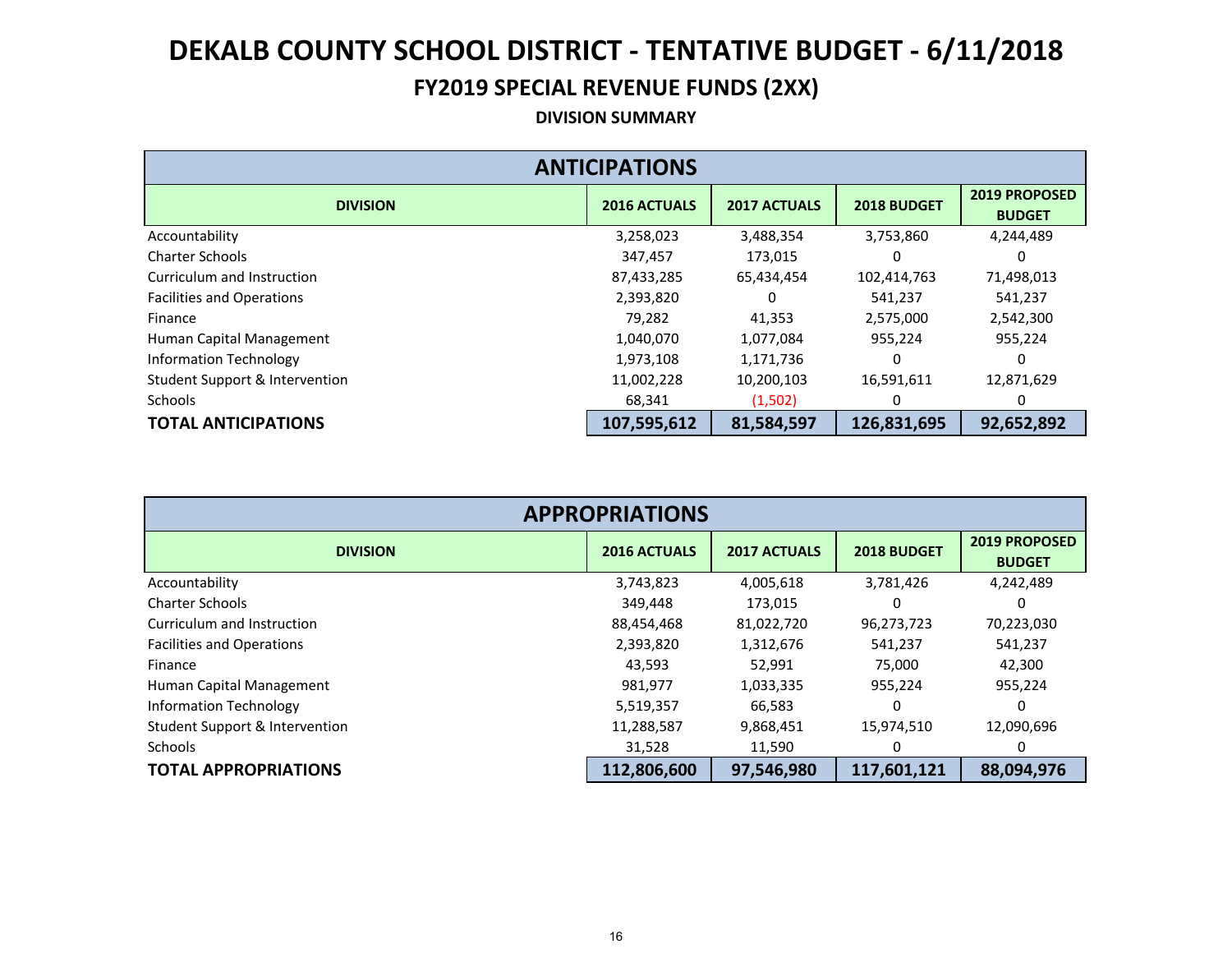#### **FY2019 SPECIAL REVENUE FUNDS (2XX)**

|                        | <b>ANTICIPATIONS</b>                                    |                  |              |              |                                |
|------------------------|---------------------------------------------------------|------------------|--------------|--------------|--------------------------------|
| <b>DIVISION</b>        | <b>BUDGET FORM</b>                                      | 2016 ACTUALS     | 2017 ACTUALS | 2018 BUDGET  | 2019 PROPOSED<br><b>BUDGET</b> |
| <b>Accountability</b>  |                                                         | 3,258,023        | 3,488,354    | 3,753,860    | 4,244,489                      |
|                        | (185201)all - AIR FORCE ROTC(FEDERAL)                   | 422,586          | 521,483      | 692,039      | 934,264                        |
|                        | (186201)all - NAVY ROTC (FEDERAL)                       | 705,847          | 1,059,863    | 1,072,044    | 1,136,533                      |
|                        | (194201)all - ARMY ROTC (FEDERAL)                       | 170,610          | 169,877      | 179,621      | 190,189                        |
|                        | (220201)all - CTE APPRENTICESHIP GRANT                  | 37,275           | 34,336       | 36,066       | 36,066                         |
|                        | (383201)all - VOCATIONAL 85% GRANTS-PROGRAM IMPROVEMENT | 1,068,838        | 893,811      | 959,792      | 960,852                        |
|                        | (387201)all - CTAE SUPERVISION                          |                  |              |              | 44,615                         |
|                        | (421201)all - CTAE-CTE INDUSTRY CERTIFICATION           | 15,000           | 28,980       | 25,000       | 25,000                         |
|                        | (651201)all - CTAE - CTE EXTENDED DAY                   | 775,699          | 719,238      | 710,973      | 869,529                        |
|                        | (671201) all - CTAE - AG TEACHER ASSIST                 | 0                | $\pmb{0}$    | 2,000        | 2,000                          |
|                        | (674201)all - CTAE - EXTENDED YEAR                      | 29,277           | 26,566       | 41,657       | 0                              |
|                        | (740201)all - CTAE-AG-EXTENDED DAY                      | 5,954            | 6,480        | 6,741        | 14,253                         |
|                        | (741201)all - CTAE-AG-EXTENDED YEAR                     | 2,786            | 2,729        | 2,927        | 6,188                          |
|                        | (744201)all - CTAE-Perkins IV-Perkins Plus              | 24,151           | 24,991       | 25,000       | 25,000                         |
| <b>Charter Schools</b> |                                                         | 347,457          | 173,015      | $\bf{0}$     | $\pmb{0}$                      |
|                        | (566201)all - CHARTER SCHOOLS-FACILITIES                | 345,463          | 173,015      | 0            | 0                              |
|                        | (640201)all - CHARTER SCHOOLS-IMPLEMENTATION            | 1,994            | 0            | $\Omega$     | $\mathbf 0$                    |
|                        | <b>Curriculum and Instruction</b>                       | 87,433,285       | 65,434,454   | 102,414,763  | 71,498,013                     |
|                        | (000203) all - FUND 203 - TITLE I                       | 29,860,775       | 6,040,705    | 39,429,053   | $\mathbf 0$                    |
|                        | (000204) all - FUND 204 - TITLE I                       | 9,078,296        | 23,083,522   | 21,330,712   | 30,998,220                     |
|                        | (012204)all - TITLE I - PRIVATE-NEGLECTED SCHOOLS       |                  |              |              | 0                              |
|                        | (029203)all - SCHOOL IMPROVEMENT 2009-2010              | $\boldsymbol{0}$ | 509,966      | $\mathbf{0}$ | 0                              |
|                        | (031203)all - SCHOOL IMPROVEMENT (10003A)               | 1,475,145        | (111, 806)   | 1,973,000    | 0                              |
|                        | (031204)all - SCHOOL IMPROVEMENT (10003A)               | 281,906          | 1,029,157    | 943,843      | 943,843                        |
|                        | (042201)all - SP ED CAPACITY-IMPROVEMENT                | 14,077           | 48,889       | 90,000       | 70,000                         |
|                        | (046201)all - SPEC ED-SPI                               | 32,986           | 2,438        | 0            | $\pmb{0}$                      |
|                        | (048201)all - SED FEDERAL VIB SPECIAL PROJECT           | 343,727          | 388,519      | 357,867      | 457,960                        |
|                        | (049201)all - HIGH COST FUND POOL                       | 144,205          | 96,054       | 0            | 178,769                        |
|                        | (050201)all - SPECIAL EDUCATION-VIB FLOWTHROUGH         | 27,199,367       | 17,166,871   | 17,705,897   | 18,059,591                     |
|                        | (054201)all - SED STATE GRANT                           | 3,365,826        | 2,787,708    | 3,098,118    | 3,294,012                      |
|                        | (055201)all - RESIDENTAL TREATMENT CENTER GR            | 292,870          | 213,578      | 213,578      | 213,578                        |
|                        | (057201)all - GLRS FEDERAL VIB SPECIAL PROJECT          | 421,328          | 383,939      | 719,797      | 679,679                        |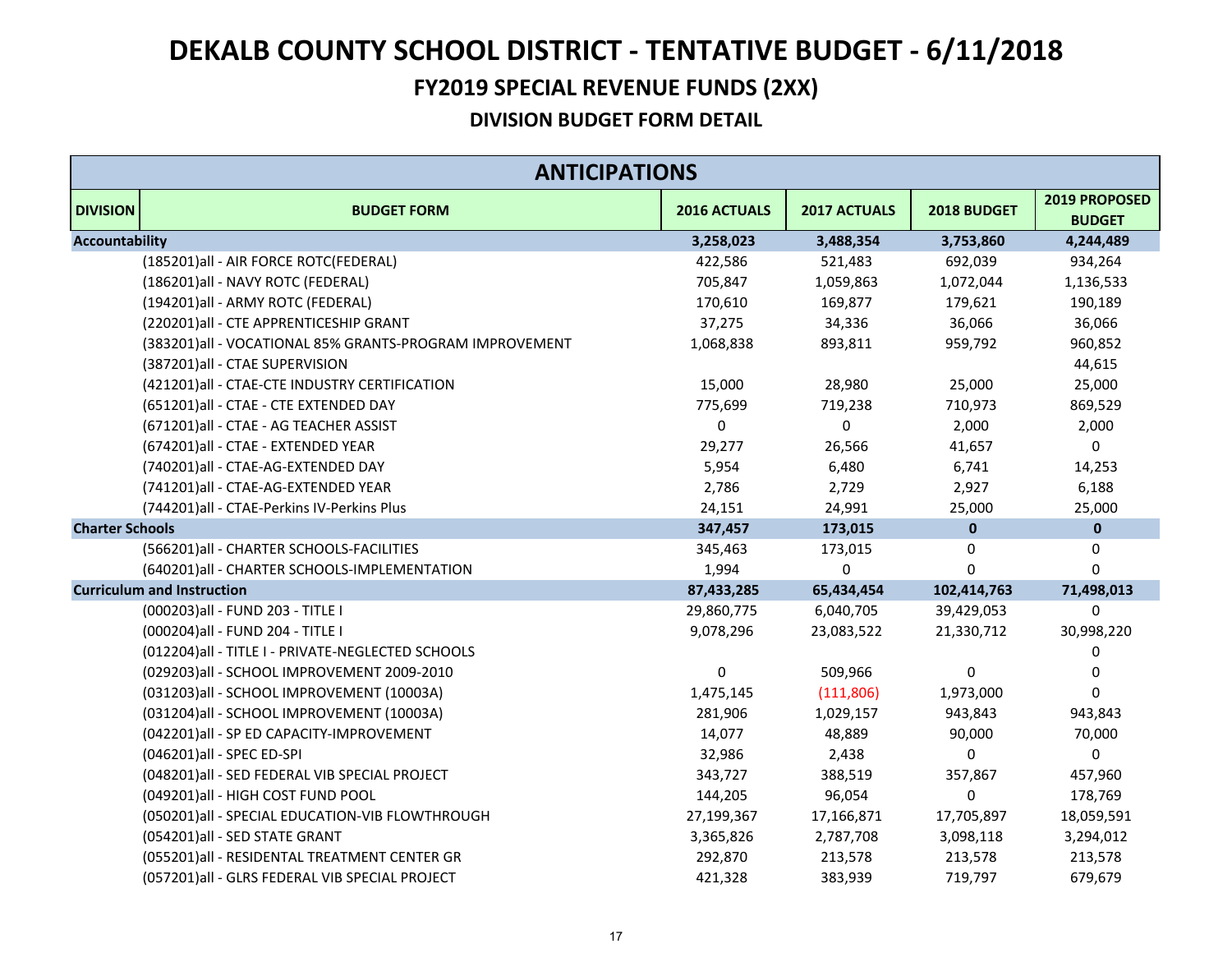#### **FY2019 SPECIAL REVENUE FUNDS (2XX)**

|                 | <b>ANTICIPATIONS</b>                                          |                  |              |              |                                |  |
|-----------------|---------------------------------------------------------------|------------------|--------------|--------------|--------------------------------|--|
| <b>DIVISION</b> | <b>BUDGET FORM</b>                                            | 2016 ACTUALS     | 2017 ACTUALS | 2018 BUDGET  | 2019 PROPOSED<br><b>BUDGET</b> |  |
|                 | (058201)all - SPECIAL EDUCATION-PRESCHOOL-REGULAR PROJECT     | 779,052          | 500,180      | 523,780      | 469,063                        |  |
|                 | (078201)all - HB 1404 SUPPORT GRANT                           | 180,000          | 145,233      | 196,964      | 206,334                        |  |
|                 | (106201) all - TEACHER QUALITY PARTNERSHIPS GRANT (NET-Q)     | 20,800           | 0            | 0            | O)                             |  |
|                 | (111204)all - DISTINGUISHED SCHOOLS 10-11                     | 52               | $\Omega$     | $\mathbf{0}$ | 0                              |  |
|                 | (126201)all - PRESCHOOL HANDICAPPED STATE GRANT               | 2,270,061        | 1,827,352    | 2,492,138    | 0                              |  |
|                 | (126201)all - PRESCHOOL HANDICAPPED STATE GRANT               |                  |              |              | 2,394,477                      |  |
|                 | (151201)all - GA CAMPAIGN FOR ADOLESCENT POWER & POTENTIAL    | $\boldsymbol{0}$ | 0            | 4,500        | 1,000                          |  |
|                 | (178201)all - PRE-KINDERGARTEN (LOTTERY)                      | 7,864,400        | 8,591,416    | 9,702,217    | 10,636,725                     |  |
|                 | (251201)all - F.A.C.E.                                        | 0                | 2,000        | 0            | 0                              |  |
|                 | (344201)all - UNACCOMPANIED CHILD & YOUTH GRANT               | 82,666           | 0            | 0            | 0                              |  |
|                 | (351201)all - STEM CENTER                                     | $\Omega$         | $\Omega$     | 36,931       | 0                              |  |
|                 | (378201) all - TITLE II-A, IMPROVING TEACHER QUALITY          | 3,531,432        | 2,492,506    | 2,940,440    | 2,288,405                      |  |
|                 | (386201) all - TITLE II-A, ADVANCE PLACEMENT                  | 12,305           | 0            | 4,200        | 3,780                          |  |
|                 | (546201)all - MENTORING-RHAME FAMILY GRANT                    | 1,250            | $\Omega$     | 0            | 0                              |  |
|                 | (615201)all - TAPP - TEACHER ACADEMY FOR PREPARATION PEDAGOGY | 39,425           | 50,175       | 171,769      | 171,769                        |  |
|                 | (635201) all - TRANSITION TO TEACHING                         | 38,695           | $\Omega$     | 0            | 0                              |  |
|                 | (664201)all - PLANETARIUM PROCEEDS                            | 0                | 25,000       | 35,000       | 35,000                         |  |
|                 | (673201)all - TODOS JUNTOS (CFDA 84.365)                      | $\Omega$         | 0            | 10,000       | 0                              |  |
|                 | (679201)all - SUMMER ENRICHMENT PROGRAM                       | 800              | 7,700        | 4,658        | 4,658                          |  |
|                 | (723201)all - SCIENCE FUND TRAKING                            | 1,840            | 1,225        | 42,050       | 2,900                          |  |
|                 | (766200)all - DCBOH-RAC ETH COMM HLTH                         | $\Omega$         | $\Omega$     | 24,500       | 24,500                         |  |
|                 | (766201)all - CREST ED                                        | 100,000          | 152,129      | 363,750      | 363,750                        |  |
|                 | <b>Facilities and Operations</b>                              | 2,393,820        | $\mathbf 0$  | 541,237      | 541,237                        |  |
|                 | (411201)all - PUPIL TRANSPORTATION - STATE BONDS              | 2,393,820        | 0            | 541,237      | 541,237                        |  |
| <b>Finance</b>  |                                                               | 79,282           | 41,353       | 2,575,000    | 2,542,300                      |  |
|                 | (706201)all - COKE PROJECT                                    | 79,282           | 41,353       | 75,000       | 42,300                         |  |
|                 | (761201)all - UNANTICIPATED REVENUE REQUIREMENTS              | $\mathbf 0$      | $\Omega$     | 2,500,000    | 2,500,000                      |  |
|                 | <b>Human Capital Management</b>                               | 1,040,070        | 1,077,084    | 955,224      | 955,224                        |  |
|                 | (718201) all - STATE MATH & SCIENCE SUPPLEMENTS               | 1,040,070        | 1,077,084    | 955,224      | 955,224                        |  |
|                 | <b>Information Technology</b>                                 | 1,973,108        | 1,171,736    | $\mathbf 0$  | $\pmb{0}$                      |  |
|                 | (016201)all - CONNECTIONS FOR CLASSROOMS                      | 1,973,108        | 1.171.736    | 0            | 0                              |  |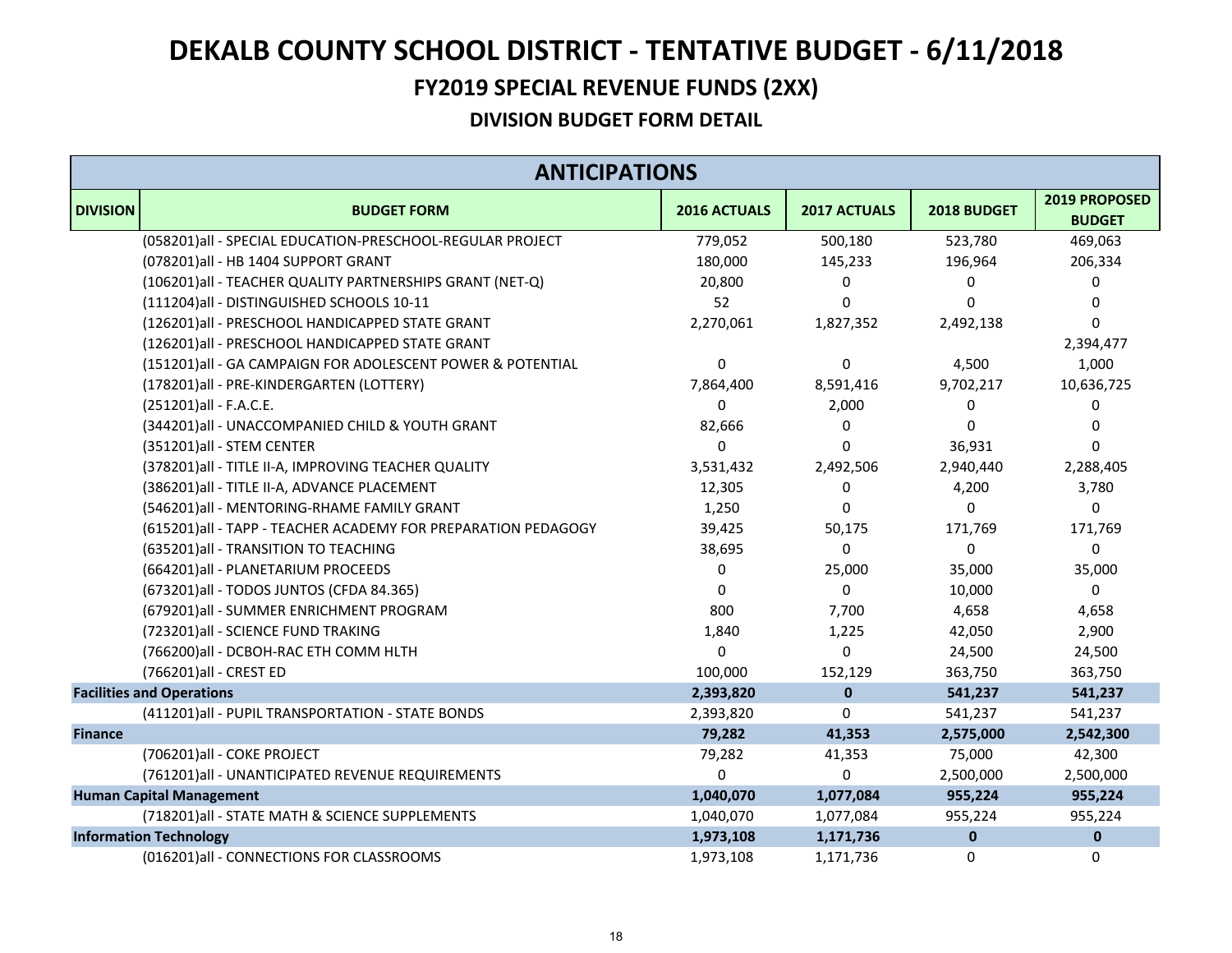#### **FY2019 SPECIAL REVENUE FUNDS (2XX)**

|                 | <b>ANTICIPATIONS</b>                                                   |              |              |             |                                |  |  |
|-----------------|------------------------------------------------------------------------|--------------|--------------|-------------|--------------------------------|--|--|
| <b>DIVISION</b> | <b>BUDGET FORM</b>                                                     | 2016 ACTUALS | 2017 ACTUALS | 2018 BUDGET | 2019 PROPOSED<br><b>BUDGET</b> |  |  |
|                 | <b>Student Support &amp; Intervention</b>                              | 11,002,228   | 10,200,103   | 16,591,611  | 12,871,629                     |  |  |
|                 | (001201)all - EMPLOYEE-STUDENT ID CARD SYS                             | 2,505        | 7,852        | 2,277       | 5,000                          |  |  |
|                 | (004203) all - TITLE I-C, MIGRANT EDUCATION                            | 0            | 0            | 35,487      | 0                              |  |  |
|                 | (004204) all - TITLE I-C, MIGRANT EDUCATION                            | 0            | 45           | 35,389      | 22,560                         |  |  |
|                 | (012201)all - DHR-VOC EVALUATION                                       | 4,982        | $\Omega$     | $\Omega$    | 0                              |  |  |
|                 | (021201) all - MY BROTHERS KEEPER                                      | $\mathbf 0$  | 0            | 7,500       | 7,500                          |  |  |
|                 | (032201) all - TITLE IV - STUDENT SUPPORT & ACADEMIC ENRICHMENT (SSAE) | 0            | 0            | 1,044,851   | 421,835                        |  |  |
|                 | (072201) all - TITLE IIIA                                              | 2,549,991    | 1,511,579    | 2,308,746   | 2,165,798                      |  |  |
|                 | (079201) all - TEACHER OF THE YEAR PROGRAM                             | 0            | 507          | 513         | 513                            |  |  |
|                 | (088201)all - EDUCATION FOR HOMELESS CHILDREN & YOUTH                  | 54,853       | 38,373       | 71,188      | 60,854                         |  |  |
|                 | (104201)all - PROFESSIONAL DEVELOPMENT SCHOOL CFDA #34.336b            | 26,809       | 0            | 0           | 0                              |  |  |
|                 | (105201)all - BOH SCH-BASED HEALTH CTR PROGRAM                         | 1,750        | 0            | $\Omega$    | 0                              |  |  |
|                 | (110201)all - MCNAIR DISCOVERY-SSEDP                                   | 0            | 1,165        | 24,409      | 13,750                         |  |  |
|                 | (206201)all - RT3 (RA) Grnt Teacher & Ldr                              | 57,144       | 0            | 0           | 0                              |  |  |
|                 | (210201)all - RT3 SUMMER LEADERSHIP ACADEMY                            | (59,611)     | 0            | 0           | 0                              |  |  |
|                 | (474201)all - GA GEAR UP GRANT CFDA#84.334S                            | 0            | $\Omega$     | 131,139     | 135,339                        |  |  |
|                 | (495201)all - DEKALB ELEM SCHOOL OF THE ARTS-SSEDP                     | $\mathbf 0$  | 0            | 8,000       | 0                              |  |  |
|                 | (500201)all - ALLGOOD ELEMENTARY-ASEDP                                 | $\mathbf 0$  | $\Omega$     | 64,800      | 64,800                         |  |  |
|                 | (501201)all - MIDVALE ELEMENTARY-ASEDP                                 | 128,496      | 128,363      | 151,241     | 151,241                        |  |  |
|                 | (502201)all - ROBERT SHAW ELEMENTARY-ASEDP                             | 87,148       | 74,678       | 122,457     | 122,457                        |  |  |
|                 | (504201)all - SHADOW ROCK ELEMENTARY-ASEDP                             | 80,756       | 72,573       | 207,257     | 75,600                         |  |  |
|                 | (505201)all - SMOKE RISE ELEM-ASEDP                                    | 77,972       | 86,462       | 86,400      | 86,400                         |  |  |
|                 | (506201)all - STONE MOUNTAIN ELEMENTARY-ASEDP                          | 57,400       | 38,491       | 40,512      | 40,512                         |  |  |
|                 | (507201)all - SYSTEMWIDE-AFTER SCHOOL EXTENDED DAY PROGRAM             | 735,936      | 777,309      | 881,936     | 902,606                        |  |  |
|                 | (508201)all - KINGSLEY ELEMENTARY-ASEDP                                | 122,373      | 97,476       | 86,400      | 86,400                         |  |  |
|                 | (509201)all - HAWTHORNE ELEMENTARY-ASEDP                               | 139,789      | 156,401      | 245,664     | 172,000                        |  |  |
|                 | (510201)all - OAKCLIFF ELEMENTARY-ASEDP                                | 29,767       | 28,888       | 65,280      | 65,280                         |  |  |
|                 | (512201)all - BOUIE ELEMENTARY-ASEDP                                   | 125,326      | 215,068      | 464,491     | 298,640                        |  |  |
|                 | (513201)all - NARVIE J HARRIS ELEMENTARY-ASEDP                         | 321,179      | 362,716      | 597,550     | 421,515                        |  |  |
|                 | (514201)all - BROWNS MILL ELEMENTARY-ASEDP                             | 88,076       | 90,270       | 112,039     | 99,960                         |  |  |
|                 | (515201)all - WYNBROOKE ELEMENTARY-ASEDP                               | 350,421      | 420,010      | 720,541     | 490,628                        |  |  |
|                 | (516201)all - EL BOUIE ELEMENTARY-SSEDP                                | 21,088       | 41,978       | 51,000      | 39,900                         |  |  |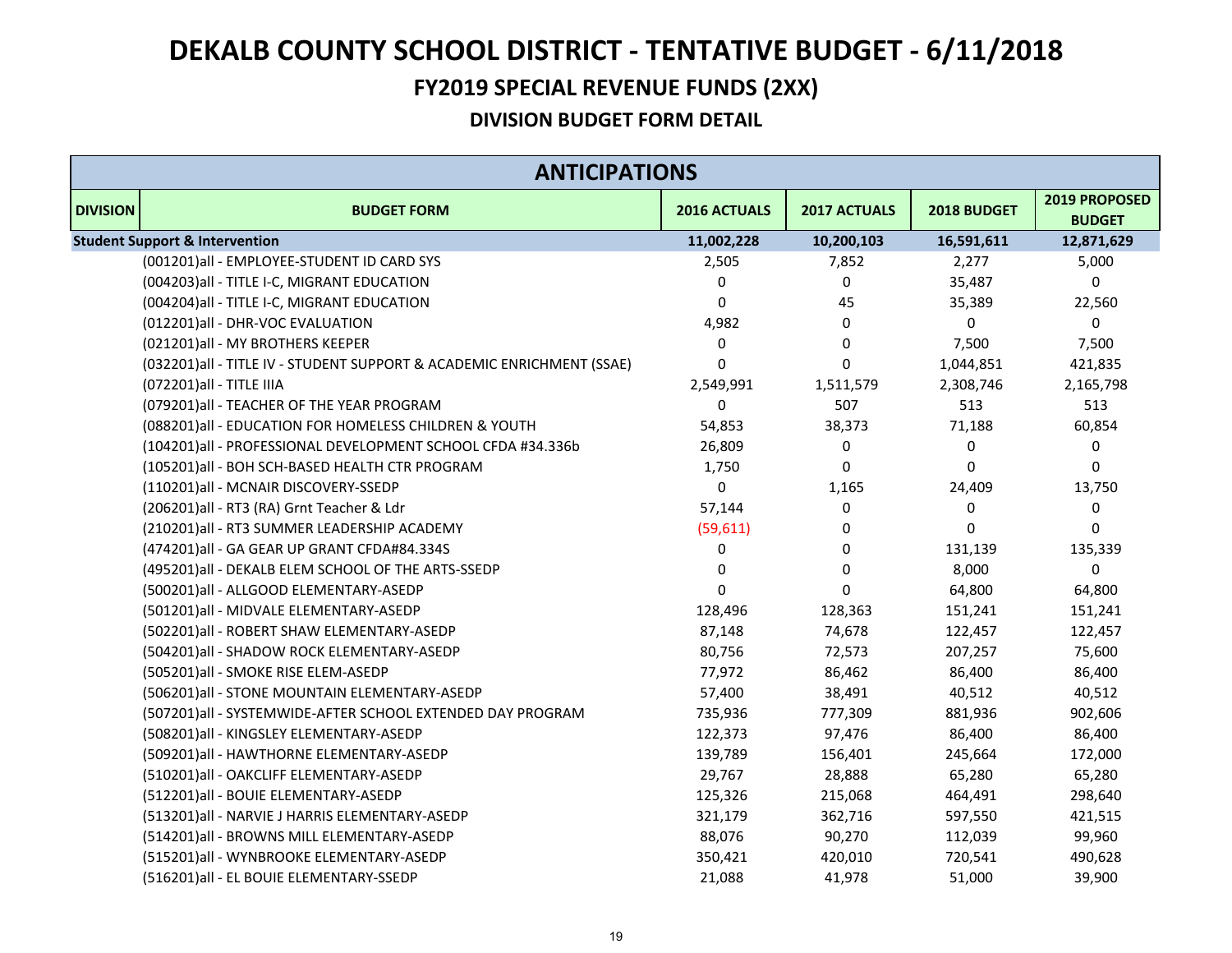#### **FY2019 SPECIAL REVENUE FUNDS (2XX)**

| <b>ANTICIPATIONS</b> |                                                                |              |              |             |                                |
|----------------------|----------------------------------------------------------------|--------------|--------------|-------------|--------------------------------|
| <b>DIVISION</b>      | <b>BUDGET FORM</b>                                             | 2016 ACTUALS | 2017 ACTUALS | 2018 BUDGET | 2019 PROPOSED<br><b>BUDGET</b> |
|                      | (517201)all - RONALD E MCNAIR DISCOVERY LEARNING ACADEMY-ASEDP | 56,484       | 57,088       | 54,000      | 54,000                         |
|                      | (518201)all - VANDERLYN ELEMENTARY-ASEDP                       | 214,267      | 227,120      | 613,573     | 281,362                        |
|                      | (519201)all - MONTGOMERY ELEMENTARY-ASEDP                      | 372,931      | 365,107      | 397,434     | 374,095                        |
|                      | (520201)all - EVANSDALE ELEMENTARY-ASEDP                       | 201,276      | 188,604      | 270,169     | 220,158                        |
|                      | (521201)all - FLAT ROCK ELEMENTARY-ASEDP                       | 112,630      | 118,481      | 188,874     | 188,874                        |
|                      | (525201)all - OAK GROVE ELEMENTARY-ASEDP                       | 380,427      | 345,649      | 364,571     | 326,403                        |
|                      | (527201)all - CHESNUT CHARTER SCHOOL-ASEDP                     | 224,634      | 227,494      | 384,858     | 241,921                        |
|                      | (528201)all - HAWTHORNE ELEMENTARY-SSEDP                       | 19,352       | 12,020       | 21,376      | 24,500                         |
|                      | (530201)all - CHAMPION THEME MIDDLE -- ASEDP                   | 60,453       | 41,110       | 135,208     | 74,273                         |
|                      | (531201)all - PRINCETON ELEMENTARY-ASEDP                       | 127,486      | 116,687      | 113,974     | 110,200                        |
|                      | (532201)all - EVANSDALE ELEMENTARY-SSEDP                       | 0            | $\pmb{0}$    | 42,000      | 44,800                         |
|                      | (534201)all - FERNBANK ELEMENTARY-SSEDP                        | 79,475       | 53,275       | 96,250      | 96,250                         |
|                      | (536201)all - KITTREDGE MAGNET-ASEDP                           | 190,544      | 218,130      | 285,387     | 200,366                        |
|                      | (537201)all - WADSWORTH MAGNET-ASEDP                           | 110,880      | 93,069       | 147,777     | 64,800                         |
|                      | (538201)all - HUNTLEY HILLS ELEMENTARY-ASEDP                   | 148,774      | 145,815      | 303,271     | 145,554                        |
|                      | (540201)all - HENDERSON MILL ELEMENTARY-ASEDP                  | 158,033      | 145,964      | 191,427     | 162,000                        |
|                      | (544201)all - ASHFORD PARK ELEMENTARY-ASEDP                    | 213,260      | 275,252      | 342,137     | 287,280                        |
|                      | (549201)all - DUNWOODY ELEMENTARY-ASEDP                        | 360,286      | 288,354      | 588,532     | 346,600                        |
|                      | (550201)all - MCLENDON ELEMENTARY-ASEDP                        | 54,011       | 38,325       | 70,322      | 62,640                         |
|                      | (552201)all - ROCK CHAPEL ELEMENTARY-ASEDP                     | 62,001       | 46,276       | 43,200      | 43,200                         |
|                      | (553201)all - LIVSEY ELEMENTARY -ASEDP                         | 183,891      | 221,398      | 188,971     | 184,130                        |
|                      | (561201)all - PINE RIDGE ES-ASEDP                              | 94,656       | 98,664       | 136,469     | 103,440                        |
|                      | (562201)all - IDLEWOOD ES-ASEDP                                | 80,013       | 60,814       | 202,221     | 166,320                        |
|                      | (577201)all - HIGHTOWER ELEMENTARY-ASEDP                       | 0            | $\mathbf 0$  | 54,000      | $\boldsymbol{0}$               |
|                      | (583201)all - CHAPEL HILL ES-ASEDP                             | 105,539      | 107,965      | 86,400      | 86,400                         |
|                      | (584201)all - STONE MILL ES-ASEDP                              | 26,282       | 42,433       | 75,600      | 75,600                         |
|                      | (586201) all - SAFE ROUTES TO SCHOOLS                          | 0            | 19,956       | 0           | 0                              |
|                      | (594201)all - EDWARD BYRNE MEMORIAL JAG                        | 35,302       | 0            | 0           | 0                              |
|                      | (595201)all - EDWARD BYRNE MEMORIAL JAG #20                    | 0            | 31,085       | 31,085      | 31,085                         |
|                      | (601201)all - SNAPFINGER ELEMENTARY-ASEDP                      | 45,310       | 37,985       | 64,800      | 64,800                         |
|                      | (602201)all - MONTCLAIR ELEMENTARY-ASEDP                       | 24,714       | 24,910       | 32,400      | 32,400                         |
|                      | (603201)all - MURPHY CANDLER ELEMENTARY-ASEDP                  | 79,026       | 70,453       | 96,440      | 75,600                         |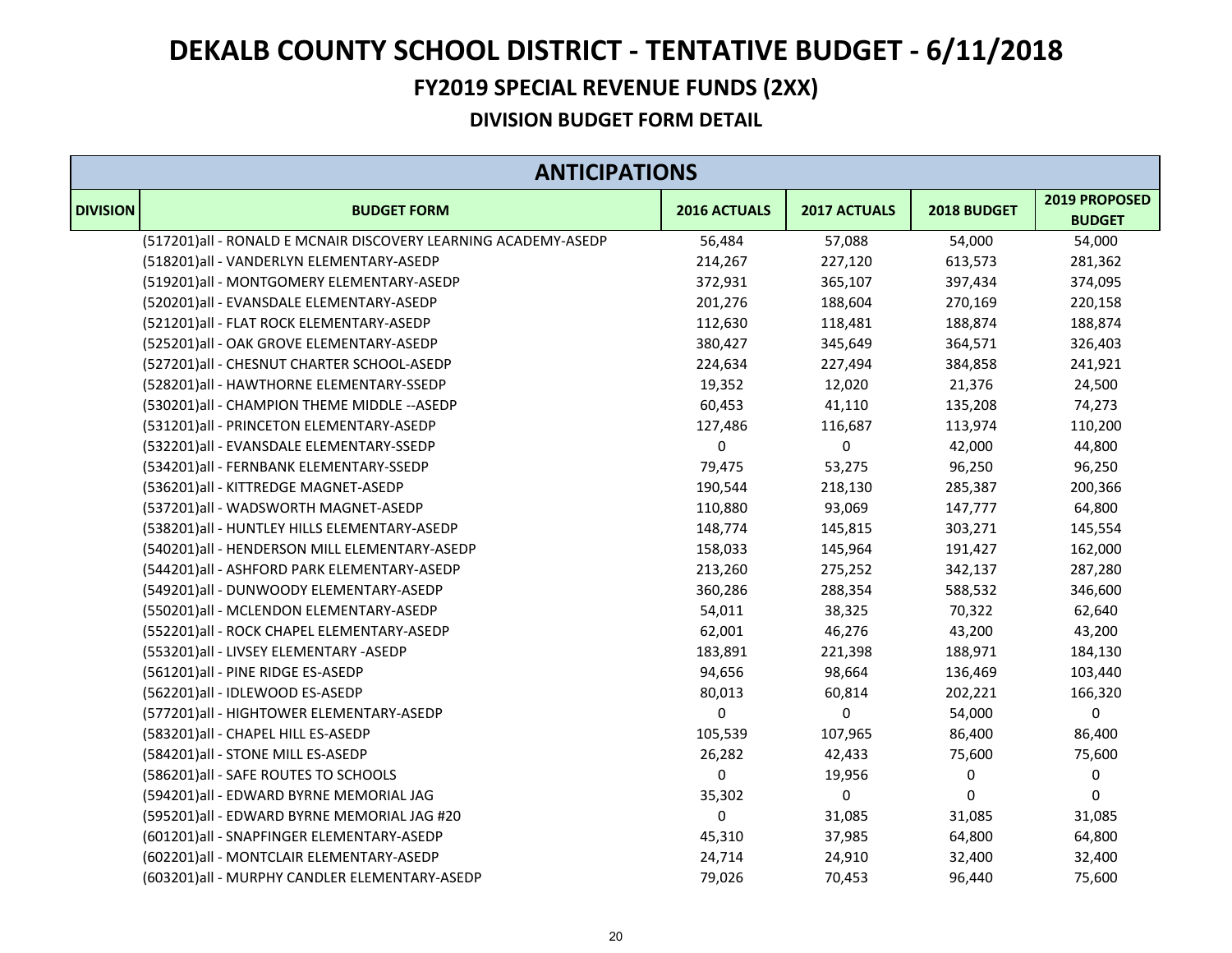#### **FY2019 SPECIAL REVENUE FUNDS (2XX)**

|                 | <b>ANTICIPATIONS</b>                               |                     |                     |             |                                |  |
|-----------------|----------------------------------------------------|---------------------|---------------------|-------------|--------------------------------|--|
| <b>DIVISION</b> | <b>BUDGET FORM</b>                                 | <b>2016 ACTUALS</b> | <b>2017 ACTUALS</b> | 2018 BUDGET | 2019 PROPOSED<br><b>BUDGET</b> |  |
|                 | (604201)all - ROWLAND ELEMENTARY-ASEDP             | 37,845              | 35,591              | 46,038      | 45,360                         |  |
|                 | (605201) all - BOB MATHIS ELEMENTARY-ASEDP         | 0                   | 0                   | 64,800      | 64,800                         |  |
|                 | (606201)all - DEKALB ELEM SCHOOL OF THE ARTS-ASEDP | 131,153             | 160,045             | 291,429     | 228,522                        |  |
|                 | (607201)all - STONEVIEW ELEMENTARY-ASEDP           | 0                   | 31,110              | 48,545      | 43,200                         |  |
|                 | (608201)all - LAUREL RIDGE ELEM-SSEDP              | 7,730               | 0                   | 33,250      | 30,000                         |  |
|                 | (614201)all - WOODRIDGE ELEMENTARY-ASEDP           | 0                   | 0                   | 41,040      | 41,040                         |  |
|                 | (631201)all - AVONDALE ELEMENTARY-ASEDP            | 67,388              | 75,589              | 95,391      | 85,760                         |  |
|                 | (632201)all - OAKVIEW ELEMENTARY-ASEDP             | 0                   | 75,448              | 61,988      | 54,000                         |  |
|                 | (634201)all - E.L.MILLER ELEMENTARY-SSEDP          | 6,508               | 20,651              | 26,776      | 26,400                         |  |
|                 | (637201)all - GA STATE-THE URBAN ACCEL CERT        | 0                   | 2,465               | 0           | 0                              |  |
|                 | (649201)all - SAGAMORE HILLS ELEMENTARY-ASEDP      | 210,431             | 237,775             | 417,964     | 339,781                        |  |
|                 | (659201)all - EL MILLER ELEMENTARY-ASEDP           | 151,322             | 93,792              | 98,380      | 97,200                         |  |
|                 | (662201)all - BROCKETT ELEMENTARY-ASEDP            | 105,926             | 108,253             | 95,040      | 95,040                         |  |
|                 | (693201)all - BRIAR VISTA ELEMENTARY-SSEDP         | 0                   | 32,161              | 0           | 26,640                         |  |
|                 | (698201) all - NARVIE HARRIS ELEMENTARY-SSEDP      | 28,279              | 10,983              | 49,876      | 60,000                         |  |
|                 | (699201) all - BRIAR VISTA ELEMENTARY-ASEDP        | 157,460             | 130,236             | 184,652     | 177,000                        |  |
|                 | (708201) all - PERKINS IV CARRYOVER                | 0                   | 48,088              | 45,804      | 0                              |  |
|                 | (713201)all - MARBUT ELEMENTARY-ASEDP              | 268,999             | 259,150             | 305,887     | 237,600                        |  |
|                 | (721201)all - WALLACE GRANT FOUNDATION             | 250,000             | 0                   | 0           | $\Omega$                       |  |
|                 | (730201)all - WYNBROOKE ELEMENTARY-SSEDP           | 10,170              | 23,102              | 54,000      | 75,735                         |  |
|                 | (731201)all - BRIARLAKE ELEMENTARY-ASEDP           | 242,880             | 263,131             | 460,770     | 328,812                        |  |
|                 | (732201)all - FERNBANK ELEMENTARY-ASEDP            | 241,126             | 401,404             | 457,807     | 324,000                        |  |
|                 | (733201)all - REDAN ELEMENTARY-ASEDP               | 29,125              | 33,758              | 51,828      | 0                              |  |
|                 | (733201)all - REDAN ELEMENTARY-ASEDP               |                     |                     |             | 43,200                         |  |
|                 | (748201)all - ROCKBRIDGE ELEMENTARY-ASEDP          | 25,650              | 42,057              | 47,520      | 47,520                         |  |
|                 | (749201)all - LAUREL RIDGE ELEMENTARY-ASEDP        | 199,437             | 232,729             | 382,033     | 235,000                        |  |
|                 | (751201)all - MIDVALE ELEM-SSEDP                   | 4,714               | 12,898              | 41,000      | 44,880                         |  |
| <b>Schools</b>  |                                                    | 68,341              | (1,502)             | $\bf{0}$    | $\mathbf 0$                    |  |
|                 | (705201) all - DEKALB ON-LINE ACADEMY              | 68,341              | (1,502)             | 0           | 0                              |  |
|                 | <b>TOTAL ANTICIPATIONS</b>                         | 107,595,612         | 81,584,597          | 126,831,695 | 92,652,892                     |  |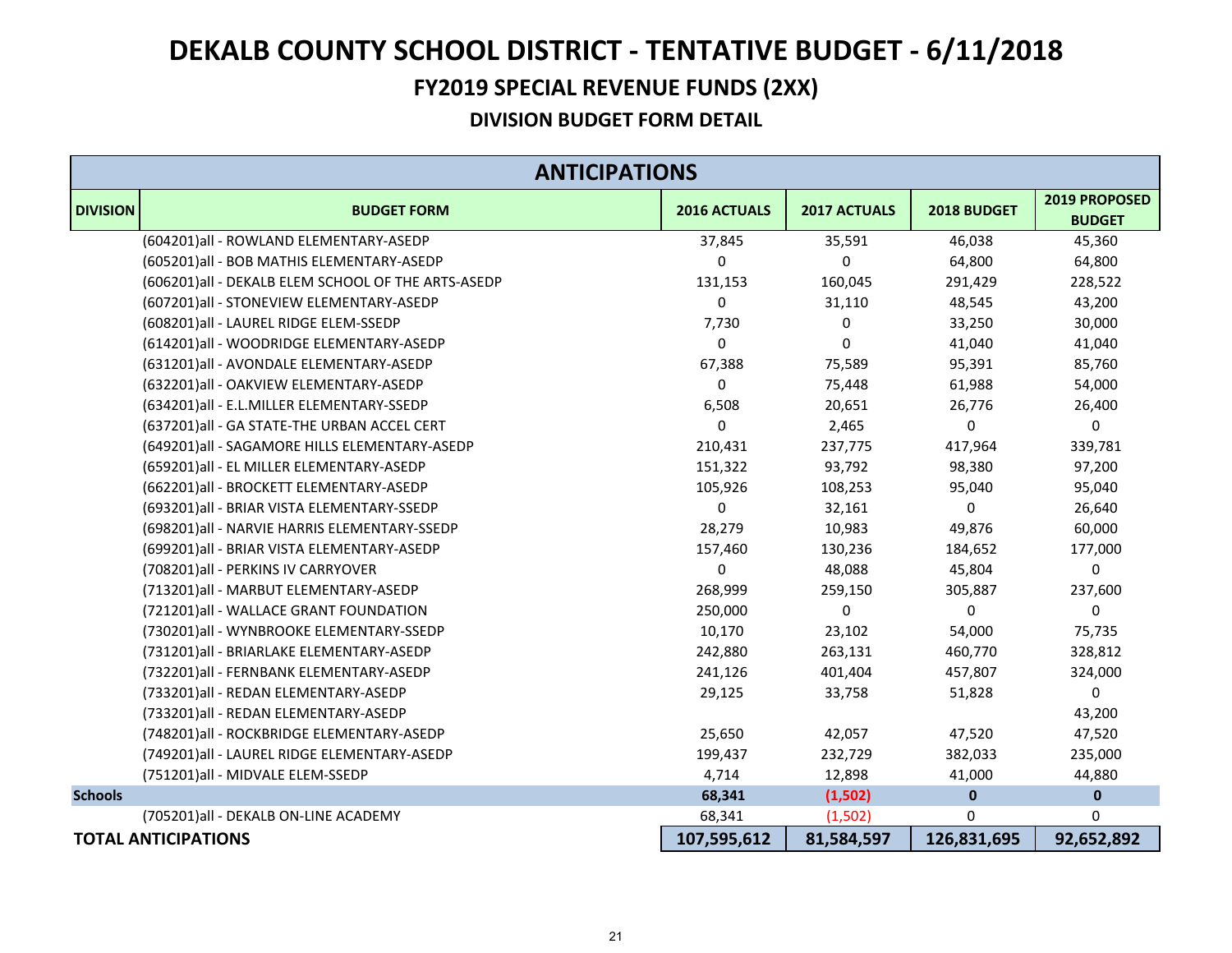#### **FY2019 SPECIAL REVENUE FUNDS (2XX)**

|                        | <b>APPROPRIATIONS</b>                                   |              |                     |              |                                |  |
|------------------------|---------------------------------------------------------|--------------|---------------------|--------------|--------------------------------|--|
| <b>DIVISION</b>        | <b>BUDGET FORM</b>                                      | 2016 ACTUALS | <b>2017 ACTUALS</b> | 2018 BUDGET  | 2019 PROPOSED<br><b>BUDGET</b> |  |
| <b>Accountability</b>  |                                                         | 3,743,823    | 4,005,618           | 3,781,426    | 4,242,489                      |  |
|                        | (185201) all - AIR FORCE ROTC(FEDERAL)                  | 717,471      | 838,590             | 702,081      | 934,264                        |  |
|                        | (186201) all - NAVY ROTC (FEDERAL)                      | 1,001,188    | 1,118,496           | 1,087,132    | 1,136,533                      |  |
|                        | (194201)all - ARMY ROTC (FEDERAL)                       | 199,464      | 179,066             | 182,147      | 190,189                        |  |
|                        | (220201)all - CTE APPRENTICESHIP GRANT                  | 51,377       | 39,501              | 36,066       | 36,066                         |  |
|                        | (383201)all - VOCATIONAL 85% GRANTS-PROGRAM IMPROVEMENT | 898,301      | 999,953             | 959,792      | 960,852                        |  |
|                        | (387201)all - CTAE SUPERVISION                          |              |                     |              | 44,615                         |  |
|                        | (421201)all - CTAE-CTE INDUSTRY CERTIFICATION           | 19,617       | 47,064              | 25,000       | 25,000                         |  |
|                        | (651201)all - CTAE - CTE EXTENDED DAY                   | 792,007      | 721,171             | 710,973      | 869,529                        |  |
|                        | (671201) all - CTAE - AG TEACHER ASSIST                 | 0            | 1,000               | 2,000        | 0                              |  |
|                        | (674201)all - CTAE - EXTENDED YEAR                      | 30,260       | 26,567              | 41,567       | 0                              |  |
|                        | (740201)all - CTAE-AG-EXTENDED DAY                      | 6,804        | 6,480               | 6,741        | 14,253                         |  |
|                        | (741201)all - CTAE-AG-EXTENDED YEAR                     | 3,184        | 2,729               | 2,927        | 6,188                          |  |
|                        | (744201)all - CTAE-Perkins IV-Perkins Plus              | 24,151       | 25,000              | 25,000       | 25,000                         |  |
| <b>Charter Schools</b> |                                                         | 349,448      | 173,015             | $\mathbf{0}$ | $\mathbf{0}$                   |  |
|                        | (566201) all - CHARTER SCHOOLS-FACILITIES               | 345,463      | 173,015             | 0            | 0                              |  |
|                        | (640201)all - CHARTER SCHOOLS-IMPLEMENTATION            | 1,994        | $\mathbf 0$         | $\mathbf 0$  | $\mathbf 0$                    |  |
|                        | (668201)all - CHARTER SCHOOLS FED IMPLEM                | 1,991        | $\Omega$            | $\Omega$     | $\mathbf 0$                    |  |
|                        | <b>Curriculum and Instruction</b>                       | 88,454,468   | 81,022,720          | 96,273,723   | 70,223,030                     |  |
|                        | (000203) all - FUND 203 - TITLE I                       | 2,828,521    | 1,800,736           | 4,762,537    | $\mathbf 0$                    |  |
|                        | (000204) all - FUND 204 - TITLE I                       | 694,565      | 2,318,779           | 5,792,235    | 7,949,837                      |  |
|                        | (003204)all - SUMMER READING                            | 843,397      | $\pmb{0}$           | $\Omega$     | 0                              |  |
|                        | (012203)all - TITLE I - PRIVATE-NEGLECTED SCHOOLS       | 159,272      | 21,717              | 331,794      | $\Omega$                       |  |
|                        | (012204)all - TITLE I - PRIVATE-NEGLECTED SCHOOLS       | 9,443        | 145,215             | 49,219       | 49,734                         |  |
|                        | (015203)all - FLEXIBLE LEARNING PROGRAMS                | 1,514,565    | 324,038             | (1,653)      | 0                              |  |
|                        | (015204)all - FLEXIBLE LEARNING PROGRAMS                | 939,476      | 1,453,233           | 582,609      | 0                              |  |
|                        | (016203)all - NO CHILD LEFT BEHIND - PSC                | (52, 816)    | (14, 865)           | $\Omega$     | 0                              |  |
|                        | (018203) all - EQUITABLE PARTICIPATION PRVSCH           | 0            | 0                   | 3,352        | 0                              |  |
|                        | (018204) all - EQUITABLE PARTICIPATION PRVSCH           | 654          | 7,446               | 26,656       | 26,989                         |  |
|                        | (024203)all - DISTINGUISHED SCHOOLS-FY05-06             | 67,945       | 40,961              | 196,343      | 0                              |  |
|                        | (024204)all - DISTINGUISHED SCHOOLS-FY05-06             | 0            | 108,641             | 125,020      | $\Omega$                       |  |
|                        | (024204)all - NEGLECTED & DELINQUENT                    |              |                     |              | 112,539                        |  |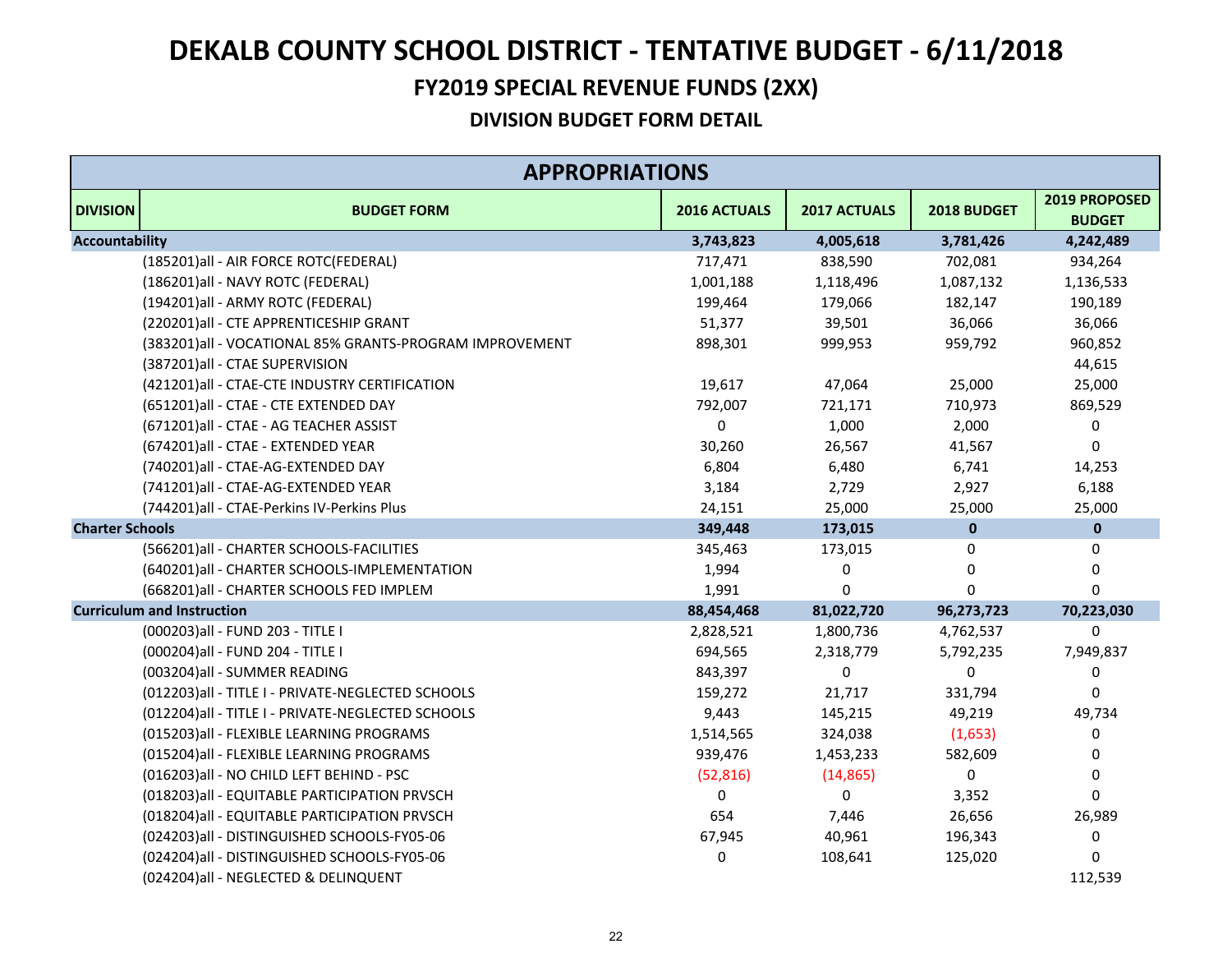#### **FY2019 SPECIAL REVENUE FUNDS (2XX)**

|                 | <b>APPROPRIATIONS</b>                                      |              |              |             |                                |  |  |
|-----------------|------------------------------------------------------------|--------------|--------------|-------------|--------------------------------|--|--|
| <b>DIVISION</b> | <b>BUDGET FORM</b>                                         | 2016 ACTUALS | 2017 ACTUALS | 2018 BUDGET | 2019 PROPOSED<br><b>BUDGET</b> |  |  |
|                 | (025203)all - HOMELESS SET ASIDE                           | 2,838        | 8,012        | 250,000     | 0                              |  |  |
|                 | (025204)all - HOMELESS SET ASIDE                           | 25,377       | 126,843      | 148,147     | 291,231                        |  |  |
|                 | (030204)all - SCHOOL IMPROVEMENT G-FUNDS                   | 0            | 102          | (102)       | 0                              |  |  |
|                 | (031203)all - SCHOOL IMPROVEMENT (10003A)                  | 1,474,596    | 407,193      | 1,973,000   | 0                              |  |  |
|                 | (031204)all - SCHOOL IMPROVEMENT (10003A)                  | 281,586      | 1,231,971    | 752,207     | 689,397                        |  |  |
|                 | (042201)all - SP ED CAPACITY-IMPROVEMENT                   | 14,077       | 59,781       | 90,000      | 70,000                         |  |  |
|                 | (043201) all - TUITION FOR MULTIPLE DISABILITIES           | 0            | 98,184       | 0           | 0                              |  |  |
|                 | (046201)all - SPEC ED-SPI                                  | 32,986       | 2,872        | 0           | 0                              |  |  |
|                 | (048201)all - SED FEDERAL VIB SPECIAL PROJECT              | 343,727      | 500,340      | 365,000     | 457,960                        |  |  |
|                 | (049201)all - HIGH COST FUND POOL                          | 144,205      | 163,353      | 0           | 178,769                        |  |  |
|                 | (050201)all - SPECIAL EDUCATION-VIB FLOWTHROUGH            | 27,199,367   | 22,601,314   | 17,705,897  | 18,059,591                     |  |  |
|                 | (054201)all - SED STATE GRANT                              | 3,600,010    | 3,676,926    | 3,098,118   | 3,294,012                      |  |  |
|                 | (055201)all - RESIDENTAL TREATMENT CENTER GR               | 292,872      | 213,576      | 213,578     | 213,578                        |  |  |
|                 | (057201)all - GLRS FEDERAL VIB SPECIAL PROJECT             | 421,328      | 473,864      | 724,248     | 679,679                        |  |  |
|                 | (058201) all - SPECIAL EDUCATION-PRESCHOOL-REGULAR PROJECT | 779,052      | 656,799      | 523,780     | 469,063                        |  |  |
|                 | (078201)all - HB 1404 SUPPORT GRANT                        | 186,017      | 194,448      | 200,323     | 206,334                        |  |  |
|                 | (107201)all - UNIVERSITY MENTOR TEACHER STIPENDS           | (1, 101)     | (4,079)      | 0           | 0                              |  |  |
|                 | (111204)all - DISTINGUISHED SCHOOLS 10-11                  | 52           | 0            | $\Omega$    | 0                              |  |  |
|                 | (126201)all - PRESCHOOL HANDICAPPED STATE GRANT            | 2,305,463    | 2,423,098    | 2,535,394   | $\mathbf 0$                    |  |  |
|                 | (126201)all - PRESCHOOL HANDICAPPED STATE GRANT            |              |              |             | 2,394,477                      |  |  |
|                 | (151201)all - GA CAMPAIGN FOR ADOLESCENT POWER & POTENTIAL | $\pmb{0}$    | 0            | 4,500       | 1,000                          |  |  |
|                 | (178201)all - PRE-KINDERGARTEN (LOTTERY)                   | 8,595,330    | 9,162,489    | 9,854,195   | 10,636,725                     |  |  |
|                 | (300203) all - TITLE I LOCAL FUNDS                         | 558,842      | 37,729       | 0           | 0                              |  |  |
|                 | (300204) all - TITLE I LOCAL FUNDS                         | 86,505       | 1,025,197    | 731,757     | 0                              |  |  |
|                 | (301203)all - PARENTAL INVOLVEMENT                         | 351,246      | 63,715       | 1,931,593   | 0                              |  |  |
|                 | (301204)all - PARENTAL INVOLVEMENT                         | 212,304      | 284,372      | 706,870     | 0                              |  |  |
|                 | (302203) all - DISTRICT PARENTAL INVOLVEMENT               | 5,977        | 527,947      | 0           | 0                              |  |  |
|                 | (302204) all - DISTRICT PARENTAL INVOLVEMENT               | 0            | 2,289        | 17,835      | 17,835                         |  |  |
|                 | (344201)all - UNACCOMPANIED CHILD & YOUTH GRANT            | 82,666       | 0            | $\mathbf 0$ | 0                              |  |  |
|                 | (351201)all - STEM CENTER                                  | 19,168       | 16,951       | 36,931      | 0                              |  |  |
|                 | (378201) all - TITLE II-A, IMPROVING TEACHER QUALITY       | 3,531,432    | 2,684,599    | 2,628,572   | 2,430,531                      |  |  |
|                 | (386201) all - TITLE II-A, ADVANCE PLACEMENT               | 5,880        | 850          | 4,200       | 3,780                          |  |  |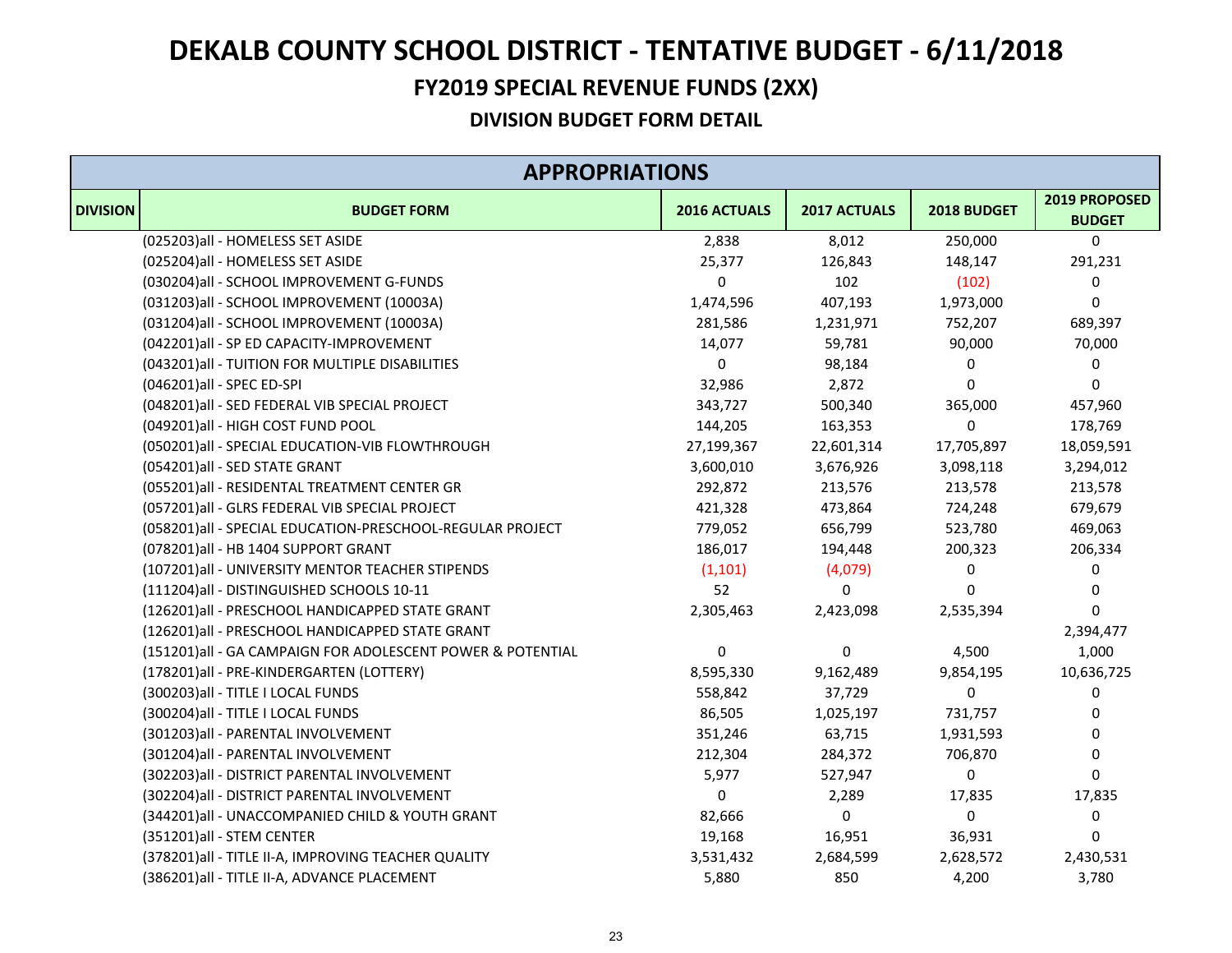#### **FY2019 SPECIAL REVENUE FUNDS (2XX)**

|                 | <b>APPROPRIATIONS</b>                                          |              |              |              |                                |  |  |
|-----------------|----------------------------------------------------------------|--------------|--------------|--------------|--------------------------------|--|--|
| <b>DIVISION</b> | <b>BUDGET FORM</b>                                             | 2016 ACTUALS | 2017 ACTUALS | 2018 BUDGET  | 2019 PROPOSED<br><b>BUDGET</b> |  |  |
|                 | (400203) all - SCHOOLWIDE PROGRAMS                             | 24,541,470   | 2,467,889    | 31,953,434   | $\Omega$                       |  |  |
|                 | (400204)all - SCHOOLWIDE PROGRAMS                              | 6,149,985    | 25,462,199   | 6,960,474    | 21,387,445                     |  |  |
|                 | (546201)all - MENTORING-RHAME FAMILY GRANT                     | 577          | 0            | 0            | 0                              |  |  |
|                 | (615201) all - TAPP - TEACHER ACADEMY FOR PREPARATION PEDAGOGY | 546          | 33,728       | 171,769      | 171,716                        |  |  |
|                 | (622201)all - EQUIPMENT GRANT AGREEMENT                        | 95           | $\Omega$     | 0            | 0                              |  |  |
|                 | (625201)all - ALTERNATIVE PREP PROGRAM                         | 36,670       | 8,858        | 0            | 0                              |  |  |
|                 | (630201)all - GA NTEP - RTTT PLAN AWARD                        | 1,869        | 0            | 0            | 0                              |  |  |
|                 | (635201)all - TRANSITION TO TEACHING                           | 8,012        | $\Omega$     | $\mathbf{0}$ | 0                              |  |  |
|                 | (664201)all - PLANETARIUM PROCEEDS                             | 13,695       | 11,015       | 35,000       | 35,000                         |  |  |
|                 | (673201)all - TODOS JUNTOS (CFDA 84.365)                       | 0            | 0            | 10,000       | 0                              |  |  |
|                 | (679201)all - SUMMER ENRICHMENT PROGRAM                        | 11,018       | 20,550       | 4,658        | 4,658                          |  |  |
|                 | (723201)all - SCIENCE FUND TRAKING                             | 0            | (1, 163)     | 42,050       | 2,900                          |  |  |
|                 | (766200) all - DCBOH-RAC ETH COMM HLTH                         | 0            | 0            | 24,500       | 24,500                         |  |  |
|                 | (766201)all - CREST ED                                         | 133,707      | 146,514      | 363,750      | 363,750                        |  |  |
|                 | (800201) all - TITLE II (FERNBANK)                             | 0            | 0            | 10,000       | 0                              |  |  |
|                 | (801201) all - TITLE II (K12 CONTENT COORDINANATORS)           | 0            | 0            | 89,735       | 0                              |  |  |
|                 | (802201) all - TITLE II (TEACHER QUALITY PL FACILITATORS)      | <sup>0</sup> | 0            | 25,000       | 0                              |  |  |
|                 | (803201) all - TITLE II (PRIDE & TSS)                          | <sup>0</sup> | $\Omega$     | 93,675       | 0                              |  |  |
|                 | (804201) all - TITLE II (TAPP)                                 | <sup>0</sup> | $\Omega$     | 50,000       | 0                              |  |  |
|                 | (805201) all - TITLE II (GACE)                                 | 0            | 3,080        | 50,000       | 0                              |  |  |
|                 | (806201) all - TITLE II (INTL BACCALAUREATE)                   | $\Omega$     | 23,414       | 25,523       | $\Omega$                       |  |  |
|                 | <b>Facilities and Operations</b>                               | 2,393,820    | 1,312,676    | 541,237      | 541,237                        |  |  |
|                 | (411201)all - PUPIL TRANSPORTATION - STATE BONDS               | 2,393,820    | 1,312,676    | 541,237      | 541,237                        |  |  |
| <b>Finance</b>  |                                                                | 43,593       | 52,991       | 75,000       | 42,300                         |  |  |
|                 | (706201)all - COKE PROJECT                                     | 43,593       | 52,991       | 75,000       | 42,300                         |  |  |
|                 | <b>Human Capital Management</b>                                | 981,977      | 1,033,335    | 955,224      | 955,224                        |  |  |
|                 | (718201) all - STATE MATH & SCIENCE SUPPLEMENTS                | 981,977      | 1,033,335    | 955,224      | 955,224                        |  |  |
|                 | <b>Information Technology</b>                                  | 5,519,357    | 66,583       | $\mathbf{0}$ | $\mathbf{0}$                   |  |  |
|                 | (016201)all - CONNECTIONS FOR CLASSROOMS                       | 5,519,357    | 66,583       | 0            | 0                              |  |  |
|                 | <b>Student Support &amp; Intervention</b>                      | 11,288,587   | 9,868,451    | 15,974,510   | 12,090,696                     |  |  |
|                 | (001201)all - EMPLOYEE-STUDENT ID CARD SYS                     | 1,218        | 2,217        | 2,277        | 5,000                          |  |  |
|                 | (004203) all - TITLE I-C, MIGRANT EDUCATION                    | 0            | 0            | 35,487       | 0                              |  |  |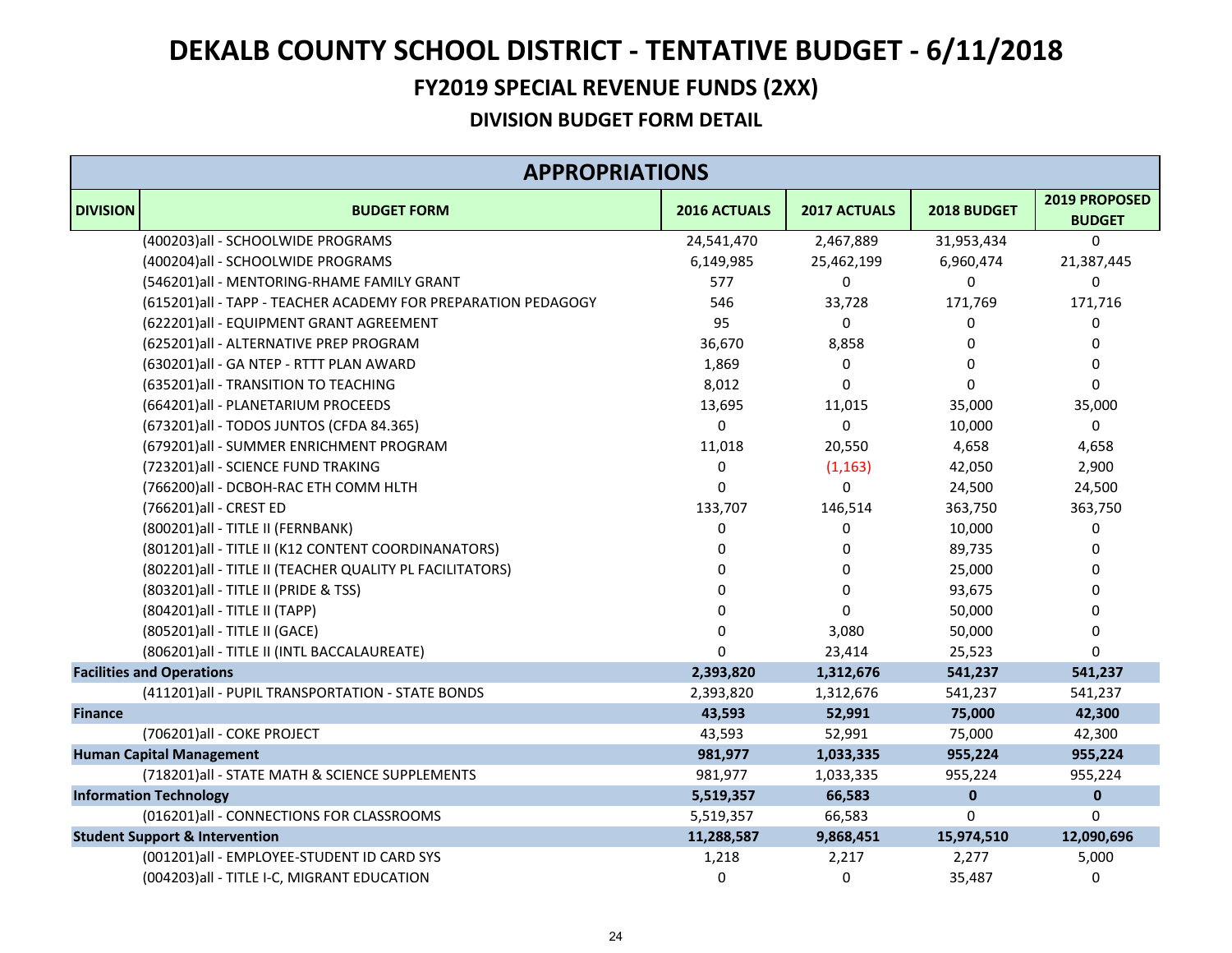#### **FY2019 SPECIAL REVENUE FUNDS (2XX)**

| <b>APPROPRIATIONS</b> |                                                                       |              |              |             |                                |  |
|-----------------------|-----------------------------------------------------------------------|--------------|--------------|-------------|--------------------------------|--|
| <b>DIVISION</b>       | <b>BUDGET FORM</b>                                                    | 2016 ACTUALS | 2017 ACTUALS | 2018 BUDGET | 2019 PROPOSED<br><b>BUDGET</b> |  |
|                       | (004204) all - TITLE I-C, MIGRANT EDUCATION                           | $\mathbf 0$  | 131          | 35,303      | 22,560                         |  |
|                       | (010201)all - GOHS-SADD                                               | 513          | 359          | $\Omega$    | 0                              |  |
|                       | (021201)all - MY BROTHERS KEEPER                                      | 0            | 5,325        | 7,500       | 7,500                          |  |
|                       | (032201)all - TITLE IV - STUDENT SUPPORT & ACADEMIC ENRICHMENT (SSAE) | 0            | 0            | 1,044,351   | 421,835                        |  |
|                       | (070201)all - EMERGENCY IMMIGRANT                                     | 1,870        | $\Omega$     | $\Omega$    | 0                              |  |
|                       | (072201) all - TITLE IIIA                                             | 2,546,693    | 1,702,213    | 2,308,746   | 2,165,798                      |  |
|                       | (079201) all - TEACHER OF THE YEAR PROGRAM                            | 1,041        | 513          | 513         | 513                            |  |
|                       | (088201)all - EDUCATION FOR HOMELESS CHILDREN & YOUTH                 | 54,853       | 46,846       | 71,188      | 60,854                         |  |
|                       | (110201)all - MCNAIR DISCOVERY-SSEDP                                  | 916          | 2,824        | 24,344      | 13,750                         |  |
|                       | (206201)all - RT3 (RA) Grnt Teacher & Ldr                             | 62,500       | 0            | 0           | 0                              |  |
|                       | (209201) all - RACE TO THE TOP (RT3) (CFDA #84395)                    | (1, 453)     | 0            | 0           | 0                              |  |
|                       | (474201)all - GA GEAR UP GRANT CFDA#84.334S                           | 0            | 0            | 139,539     | 135,335                        |  |
|                       | (495201)all - DEKALB ELEM SCHOOL OF THE ARTS-SSEDP                    | $\pmb{0}$    | 0            | 8,000       | 0                              |  |
|                       | (500201)all - ALLGOOD ELEMENTARY-ASEDP                                | 83,069       | 3,888        | 64,800      | 64,800                         |  |
|                       | (501201)all - MIDVALE ELEMENTARY-ASEDP                                | 154,975      | 117,522      | 151,241     | 151,241                        |  |
|                       | (502201)all - ROBERT SHAW ELEMENTARY-ASEDP                            | 70,227       | 73,021       | 122,457     | 122,457                        |  |
|                       | (504201)all - SHADOW ROCK ELEMENTARY-ASEDP                            | 101,642      | 115,345      | 207,257     | 75,600                         |  |
|                       | (505201)all - SMOKE RISE ELEM-ASEDP                                   | 99,087       | 87,194       | 86,400      | 86,400                         |  |
|                       | (506201)all - STONE MOUNTAIN ELEMENTARY-ASEDP                         | 50,732       | 52,906       | 40,511      | 40,512                         |  |
|                       | (507201)all - SYSTEMWIDE-AFTER SCHOOL EXTENDED DAY PROGRAM            | 205,646      | 189,965      | 255,811     | 213,502                        |  |
|                       | (508201)all - KINGSLEY ELEMENTARY-ASEDP                               | 161,385      | 111,627      | 86,400      | 86,400                         |  |
|                       | (509201)all - HAWTHORNE ELEMENTARY-ASEDP                              | 161,688      | 148,999      | 245,664     | 172,000                        |  |
|                       | (510201)all - OAKCLIFF ELEMENTARY-ASEDP                               | 38,479       | 32,732       | 65,280      | 65,280                         |  |
|                       | (512201)all - BOUIE ELEMENTARY-ASEDP                                  | 169,203      | 164,102      | 464,491     | 298,640                        |  |
|                       | (513201)all - NARVIE J HARRIS ELEMENTARY-ASEDP                        | 420,226      | 437,085      | 598,207     | 421,515                        |  |
|                       | (514201)all - BROWNS MILL ELEMENTARY-ASEDP                            | 74,341       | 72,817       | 112,039     | 99,960                         |  |
|                       | (515201)all - WYNBROOKE ELEMENTARY-ASEDP                              | 458,175      | 389,416      | 720,541     | 490,628                        |  |
|                       | (516201)all - EL BOUIE ELEMENTARY-SSEDP                               | 39,314       | 44,911       | 51,000      | 39,900                         |  |
|                       | (517201)all - RONALD E MCNAIR DISCOVERY LEARNING ACADEMY-ASEDP        | 119,781      | 69,588       | 54,000      | 54,000                         |  |
|                       | (518201)all - VANDERLYN ELEMENTARY-ASEDP                              | 187,020      | 170,787      | 613,573     | 281,362                        |  |
|                       | (519201)all - MONTGOMERY ELEMENTARY-ASEDP                             | 319,550      | 269,100      | 397,434     | 374,095                        |  |
|                       | (520201)all - EVANSDALE ELEMENTARY-ASEDP                              | 213,168      | 183,554      | 270,170     | 220,158                        |  |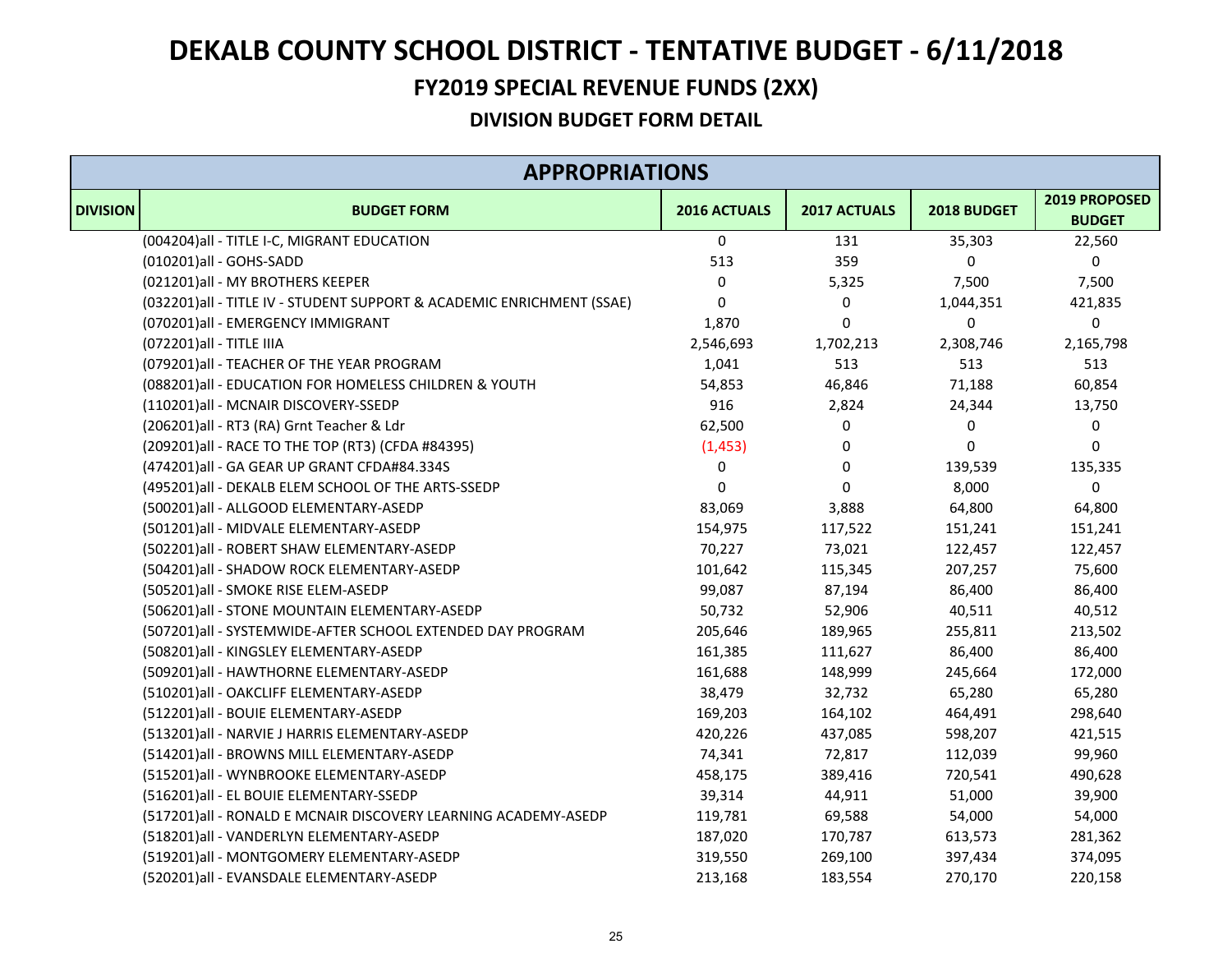#### **FY2019 SPECIAL REVENUE FUNDS (2XX)**

|                 | <b>APPROPRIATIONS</b>                              |              |              |             |                                |  |
|-----------------|----------------------------------------------------|--------------|--------------|-------------|--------------------------------|--|
| <b>DIVISION</b> | <b>BUDGET FORM</b>                                 | 2016 ACTUALS | 2017 ACTUALS | 2018 BUDGET | 2019 PROPOSED<br><b>BUDGET</b> |  |
|                 | (521201)all - FLAT ROCK ELEMENTARY-ASEDP           | 109,299      | 89,438       | 188,873     | 97,199                         |  |
|                 | (525201)all - OAK GROVE ELEMENTARY-ASEDP           | 412,065      | 416,422      | 365,191     | 326,403                        |  |
|                 | (527201)all - CHESNUT CHARTER SCHOOL-ASEDP         | 194,592      | 208,100      | 384,859     | 241,921                        |  |
|                 | (528201)all - HAWTHORNE ELEMENTARY-SSEDP           | 33,111       | 27,146       | 21,376      | 24,500                         |  |
|                 | (530201)all - CHAMPION THEME MIDDLE -- ASEDP       | 57,248       | 60,149       | 135,207     | 74,273                         |  |
|                 | (531201)all - PRINCETON ELEMENTARY-ASEDP           | 136,283      | 135,895      | 113,974     | 110,200                        |  |
|                 | (532201)all - EVANSDALE ELEMENTARY-SSEDP           | 0            | 16,035       | 42,000      | 44,880                         |  |
|                 | (534201)all - FERNBANK ELEMENTARY-SSEDP            | 35,099       | 38,967       | 96,250      | 96,250                         |  |
|                 | (536201)all - KITTREDGE MAGNET-ASEDP               | 168,147      | 206,360      | 285,387     | 200,366                        |  |
|                 | (537201)all - WADSWORTH MAGNET-ASEDP               | 114,794      | 117,818      | 147,777     | 64,800                         |  |
|                 | (538201)all - HUNTLEY HILLS ELEMENTARY-ASEDP       | 168,306      | 127,861      | 303,270     | 145,564                        |  |
|                 | (540201)all - HENDERSON MILL ELEMENTARY-ASEDP      | 163,877      | 153,760      | 191,427     | 162,000                        |  |
|                 | (544201)all - ASHFORD PARK ELEMENTARY-ASEDP        | 260,283      | 241,905      | 342,137     | 287,280                        |  |
|                 | (549201)all - DUNWOODY ELEMENTARY-ASEDP            | 351,561      | 354,867      | 588,531     | 346,600                        |  |
|                 | (550201)all - MCLENDON ELEMENTARY-ASEDP            | 44,866       | 51,150       | 70,321      | 62,640                         |  |
|                 | (551201)all - PEACHCREST ELEMENTARY-ASEDP          | 2,500        | 0            | 0           | 0                              |  |
|                 | (552201)all - ROCK CHAPEL ELEMENTARY-ASEDP         | 78,805       | 50,402       | 43,199      | 43,200                         |  |
|                 | (553201)all - LIVSEY ELEMENTARY -ASEDP             | 241,265      | 203,185      | 188,970     | 184,130                        |  |
|                 | (561201)all - PINE RIDGE ES-ASEDP                  | 89,317       | 86,741       | 136,469     | 103,440                        |  |
|                 | (562201)all - IDLEWOOD ES-ASEDP                    | 51,132       | 70,611       | 202,220     | 166,320                        |  |
|                 | (577201)all - HIGHTOWER ELEMENTARY-ASEDP           | 0            | $\pmb{0}$    | 54,000      | $\pmb{0}$                      |  |
|                 | (583201)all - CHAPEL HILL ES-ASEDP                 | 125,745      | 99,617       | 86,400      | 86,400                         |  |
|                 | (584201)all - STONE MILL ES-ASEDP                  | 78,788       | 64,045       | 75,600      | 75,600                         |  |
|                 | (587201)all - EDWARD BYRNE MEMORIAL JAG            | 44,550       | 0            | 0           | 0                              |  |
|                 | (595201)all - EDWARD BYRNE MEMORIAL JAG #20        | 0            | 36,376       | 31,085      | 31,085                         |  |
|                 | (596201)all - EDWARD BYRNE MEMORIAL JAG #21        | 0            | (34,511)     | 0           | 0                              |  |
|                 | (601201)all - SNAPFINGER ELEMENTARY-ASEDP          | 67,463       | 37,478       | 64,801      | 64,800                         |  |
|                 | (602201)all - MONTCLAIR ELEMENTARY-ASEDP           | 23,100       | 24,637       | 32,400      | 32,400                         |  |
|                 | (603201)all - MURPHY CANDLER ELEMENTARY-ASEDP      | 79,875       | 104,907      | 96,441      | 75,600                         |  |
|                 | (604201)all - ROWLAND ELEMENTARY-ASEDP             | 42,883       | 50,245       | 46,038      | 45,360                         |  |
|                 | (605201) all - BOB MATHIS ELEMENTARY-ASEDP         | 0            | 0            | 64,800      | 64,800                         |  |
|                 | (606201)all - DEKALB ELEM SCHOOL OF THE ARTS-ASEDP | 141,716      | 219,086      | 291,429     | 228,522                        |  |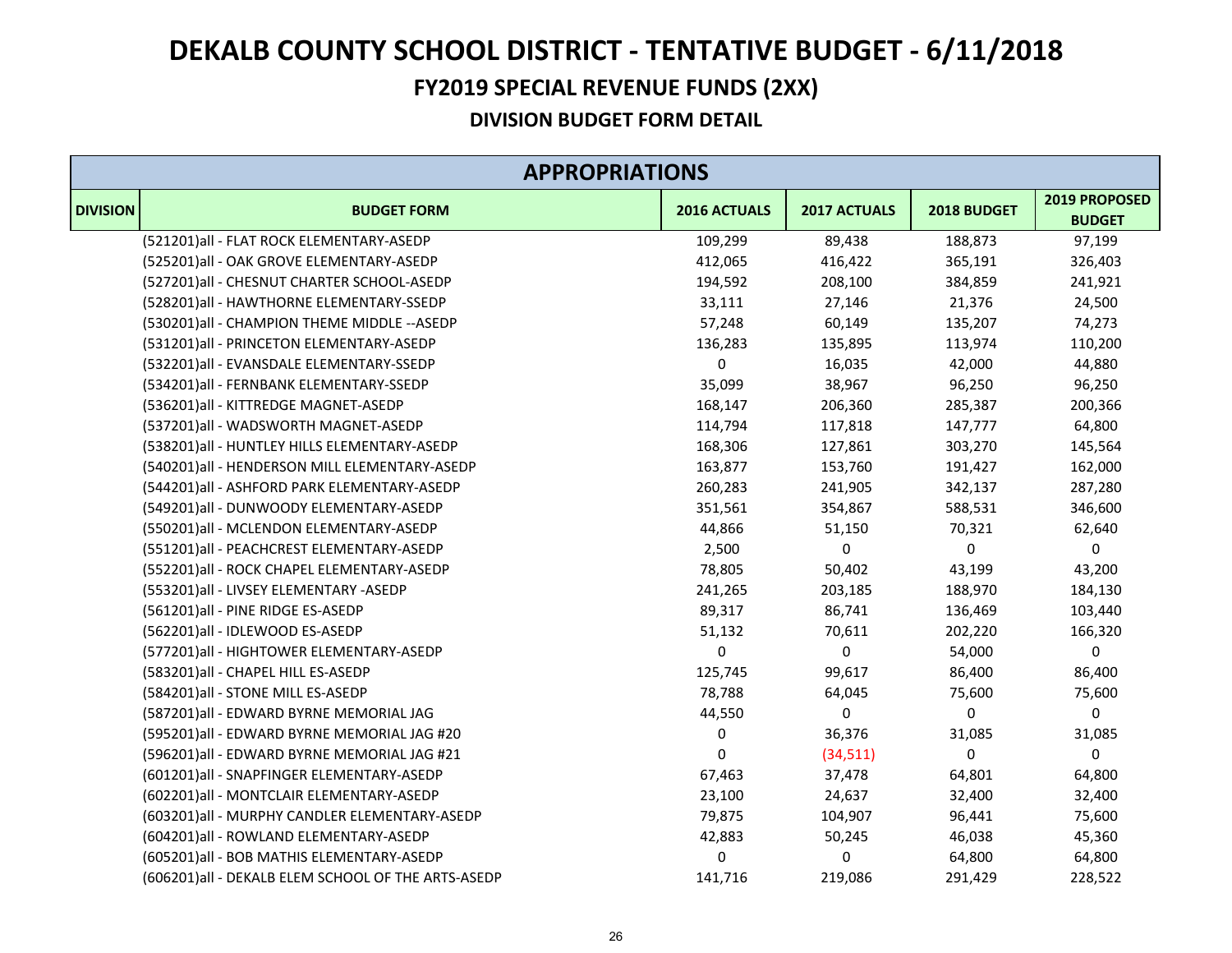#### **FY2019 SPECIAL REVENUE FUNDS (2XX)**

|                 | <b>APPROPRIATIONS</b>                         |              |              |             |                                |  |
|-----------------|-----------------------------------------------|--------------|--------------|-------------|--------------------------------|--|
| <b>DIVISION</b> | <b>BUDGET FORM</b>                            | 2016 ACTUALS | 2017 ACTUALS | 2018 BUDGET | 2019 PROPOSED<br><b>BUDGET</b> |  |
|                 | (607201)all - STONEVIEW ELEMENTARY-ASEDP      | 0            | 25,746       | 48,545      | 43,200                         |  |
|                 | (608201)all - LAUREL RIDGE ELEM-SSEDP         | 21,100       | 9,543        | 33,250      | 30,000                         |  |
|                 | (614201)all - WOODRIDGE ELEMENTARY-ASEDP      | 0            | 0            | 41,040      | 41,040                         |  |
|                 | (631201)all - AVONDALE ELEMENTARY-ASEDP       | 44,645       | 80,701       | 95,391      | 85,760                         |  |
|                 | (632201)all - OAKVIEW ELEMENTARY-ASEDP        | 0            | 67,460       | 61,987      | 54,000                         |  |
|                 | (634201)all - E.L.MILLER ELEMENTARY-SSEDP     | 5,496        | 25,019       | 26,776      | 26,400                         |  |
|                 | (637201)all - GA STATE-THE URBAN ACCEL CERT   | 0            | 511          | 0           | 0                              |  |
|                 | (649201)all - SAGAMORE HILLS ELEMENTARY-ASEDP | 240,559      | 206,586      | 417,965     | 339,781                        |  |
|                 | (654201)all - PACT+-Partership Alternative    | 645          | 0            | 0           | 0                              |  |
|                 | (659201)all - EL MILLER ELEMENTARY-ASEDP      | 134,830      | 120,748      | 98,380      | 97,200                         |  |
|                 | (662201)all - BROCKETT ELEMENTARY-ASEDP       | 85,954       | 93,453       | 95,040      | 95,040                         |  |
|                 | (693201)all - BRIAR VISTA ELEMENTARY-SSEDP    | 7,622        | 21,105       | 0           | 26,400                         |  |
|                 | (698201)all - NARVIE HARRIS ELEMENTARY-SSEDP  | 32,997       | 32,557       | 49,876      | 60,000                         |  |
|                 | (699201)all - BRIAR VISTA ELEMENTARY-ASEDP    | 147,969      | 144,333      | 184,651     | 177,000                        |  |
|                 | (708201) all - PERKINS IV CARRYOVER           | 0            | 52,388       | 45,804      | 0                              |  |
|                 | (713201)all - MARBUT ELEMENTARY-ASEDP         | 320,822      | 278,600      | 305,888     | 237,600                        |  |
|                 | (721201)all - WALLACE GRANT FOUNDATION        | 256,715      | 0            | 0           | 0                              |  |
|                 | (730201)all - WYNBROOKE ELEMENTARY-SSEDP      | 45,806       | 30,408       | 54,000      | 75,735                         |  |
|                 | (731201)all - BRIARLAKE ELEMENTARY-ASEDP      | 278,211      | 220,007      | 460,770     | 328,812                        |  |
|                 | (732201)all - FERNBANK ELEMENTARY-ASEDP       | 302,167      | 416,482      | 457,808     | 324,000                        |  |
|                 | (733201)all - REDAN ELEMENTARY-ASEDP          | 39,847       | 20,634       | 51,828      | 0                              |  |
|                 | (733201)all - REDAN ELEMENTARY-ASEDP          |              |              |             | 43,200                         |  |
|                 | (739201)all - AUSTIN-ASEDP                    | 2,500        | 0            | 0           | 0                              |  |
|                 | (743201)all - BOH-TOBACCO PREVENTION          | 180          | 0            | 0           | 0                              |  |
|                 | (748201)all - ROCKBRIDGE ELEMENTARY-ASEDP     | 36,415       | 31,755       | 47,521      | 47,520                         |  |
|                 | (749201)all - LAUREL RIDGE ELEMENTARY-ASEDP   | 160,220      | 222,931      | 382,034     | 235,000                        |  |
|                 | (750201)all - IDLEWOOD ELEM-SSEDP             | 6,130        | 2,371        | 0           | 0                              |  |
|                 | (751201)all - MIDVALE ELEM-SSEDP              | 5,227        | 11,432       | 41,000      | 44,880                         |  |
| <b>Schools</b>  |                                               | 31,528       | 11,590       | $\mathbf 0$ | $\pmb{0}$                      |  |
|                 | (705201)all - DEKALB ON-LINE ACADEMY          | 31,528       | 11,590       | 0           | 0                              |  |
|                 | <b>TOTAL APPROPRIATIONS</b>                   | 112,806,600  | 97,546,980   | 117,601,121 | 88,094,976                     |  |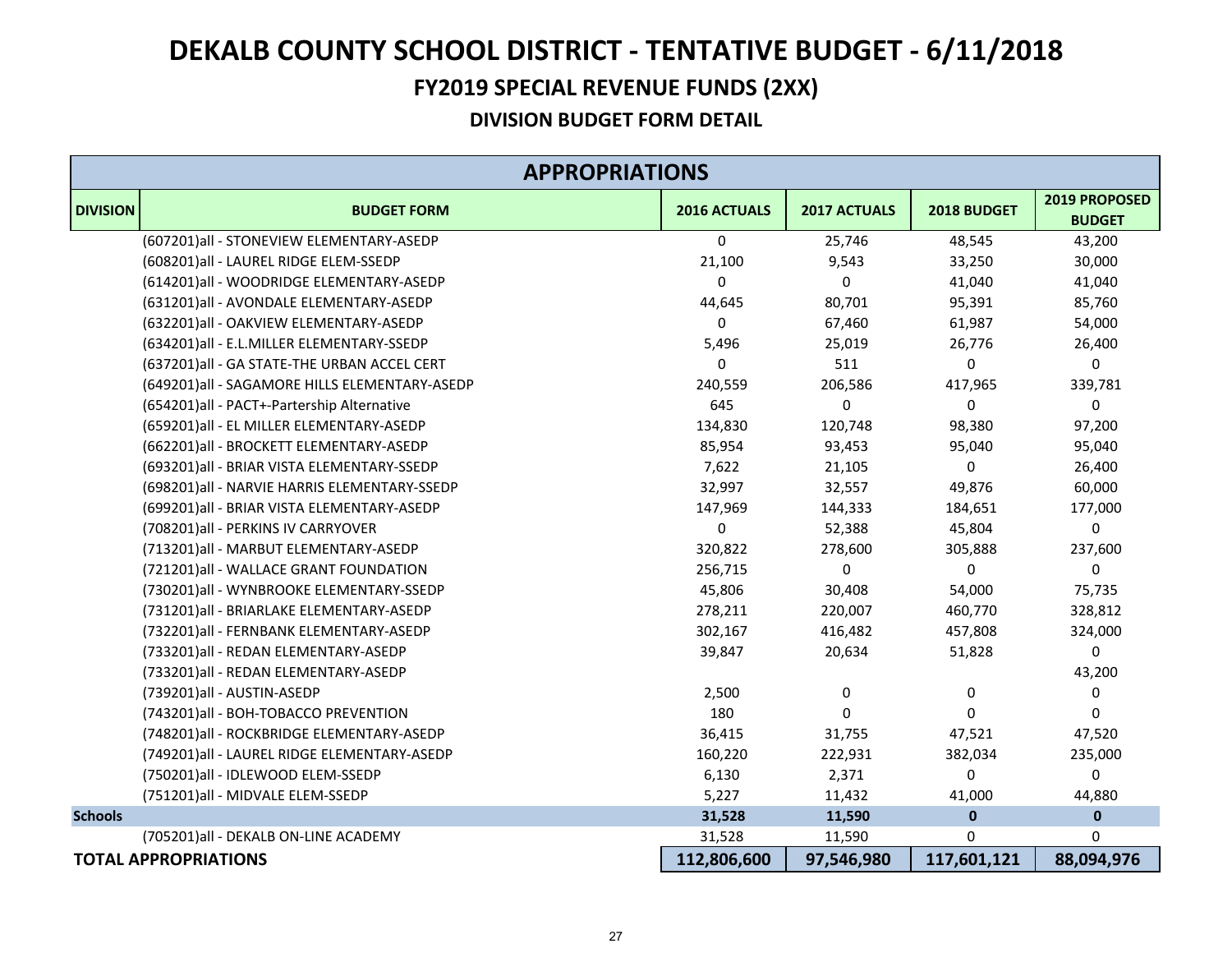#### **FY2019 DEBT SERVICE FUNDS (3XX)**

#### **DIVISION SUMMARY**

| <b>ANTICIPATIONS</b>       |                     |                     |             |                                       |  |  |  |
|----------------------------|---------------------|---------------------|-------------|---------------------------------------|--|--|--|
| <b>DIVISION</b>            | <b>2016 ACTUALS</b> | <b>2017 ACTUALS</b> | 2018 BUDGET | <b>2019 PROPOSED</b><br><b>BUDGET</b> |  |  |  |
| Finance                    | 1,332,001           | 1,332,000           | 33,966,000  | 2,620,500                             |  |  |  |
| <b>TOTAL ANTICIPATIONS</b> | 1,332,001           | 1,332,000           | 33,966,000  | 2,620,500                             |  |  |  |

| <b>APPROPRIATIONS</b>       |                     |                     |             |                                       |  |  |  |
|-----------------------------|---------------------|---------------------|-------------|---------------------------------------|--|--|--|
| <b>DIVISION</b>             | <b>2016 ACTUALS</b> | <b>2017 ACTUALS</b> | 2018 BUDGET | <b>2019 PROPOSED</b><br><b>BUDGET</b> |  |  |  |
| Finance                     | 1,348,473           | 1,332,000           | 33,966,000  | 2,620,500                             |  |  |  |
| <b>TOTAL APPROPRIATIONS</b> | 1,348,473           | 1,332,000           | 33,966,000  | 2,620,500                             |  |  |  |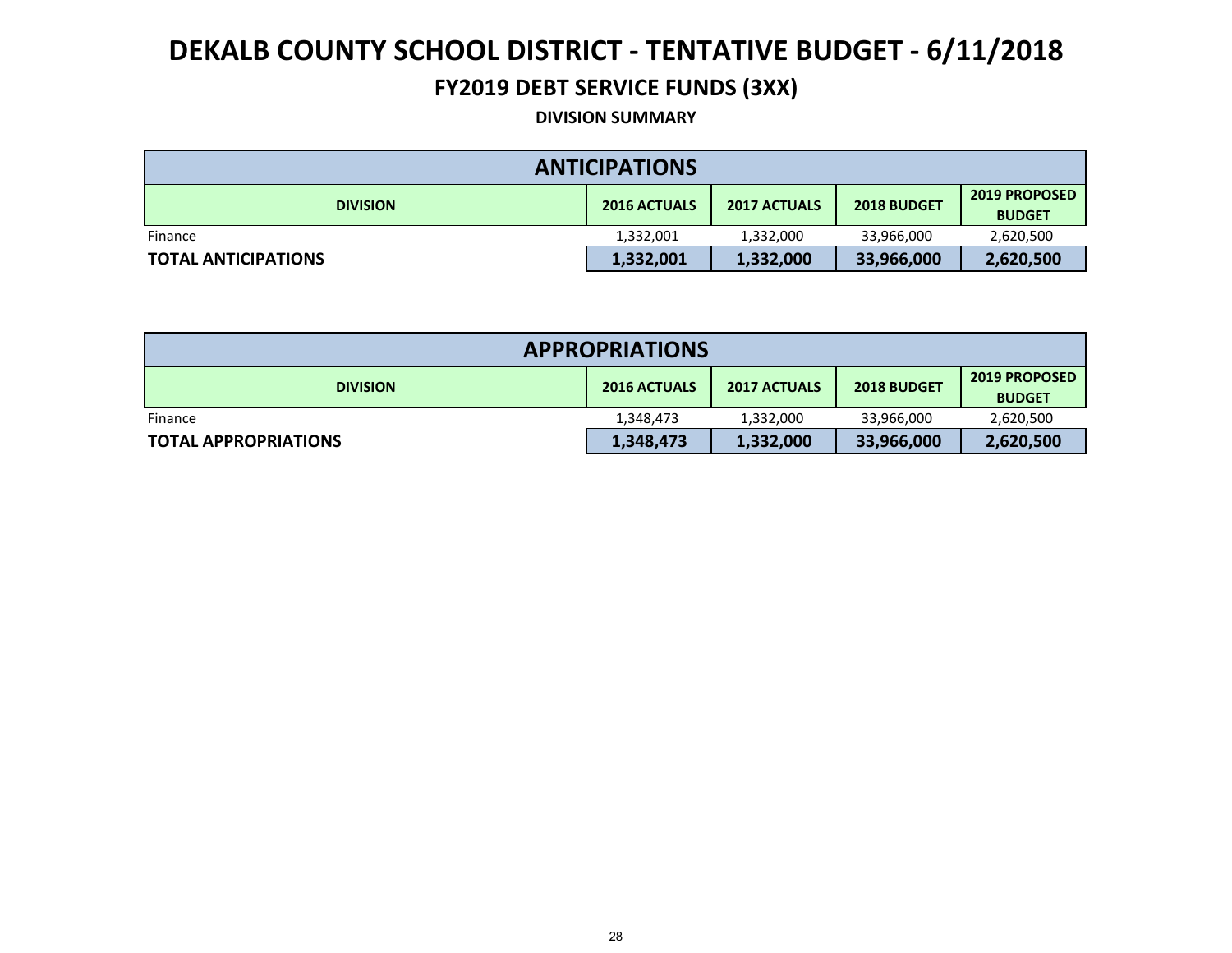#### **FY2019 DEBT SERVICE FUNDS (3XX)**

|                 | <b>ANTICIPATIONS</b>                                                                                    |           |           |            |           |  |  |  |
|-----------------|---------------------------------------------------------------------------------------------------------|-----------|-----------|------------|-----------|--|--|--|
| <b>DIVISION</b> | <b>2019 PROPOSED</b><br><b>2016 ACTUALS</b><br><b>2017 ACTUALS</b><br>2018 BUDGET<br><b>BUDGET FORM</b> |           |           |            |           |  |  |  |
| <b>Finance</b>  |                                                                                                         | 1,332,001 | 1,332,000 | 33,966,000 | 2,620,500 |  |  |  |
|                 | (000313)all - DEBT SERVICE - CAPITAL OUTLAY                                                             | 1,332,001 | 1,332,000 | 33,966,000 | 2,620,500 |  |  |  |
|                 | <b>TOTAL ANTICIPATIONS</b>                                                                              | 1,332,001 | 1,332,000 | 33,966,000 | 2,620,500 |  |  |  |

| <b>APPROPRIATIONS</b> |                                             |                     |                     |             |                                       |  |  |
|-----------------------|---------------------------------------------|---------------------|---------------------|-------------|---------------------------------------|--|--|
| <b>DIVISION</b>       | <b>BUDGET FORM</b>                          | <b>2016 ACTUALS</b> | <b>2017 ACTUALS</b> | 2018 BUDGET | <b>2019 PROPOSED</b><br><b>BUDGET</b> |  |  |
| <b>Finance</b>        |                                             | 1,348,473           | 1,332,000           | 33,966,000  | 2,620,500                             |  |  |
|                       | (000313)all - DEBT SERVICE - CAPITAL OUTLAY | 1,348,473           | 1,332,000           | 33,966,000  | 2,620,500                             |  |  |
|                       | <b>TOTAL APPROPRIATIONS</b>                 | 1,348,473           | 1,332,000           | 33,966,000  | 2,620,500                             |  |  |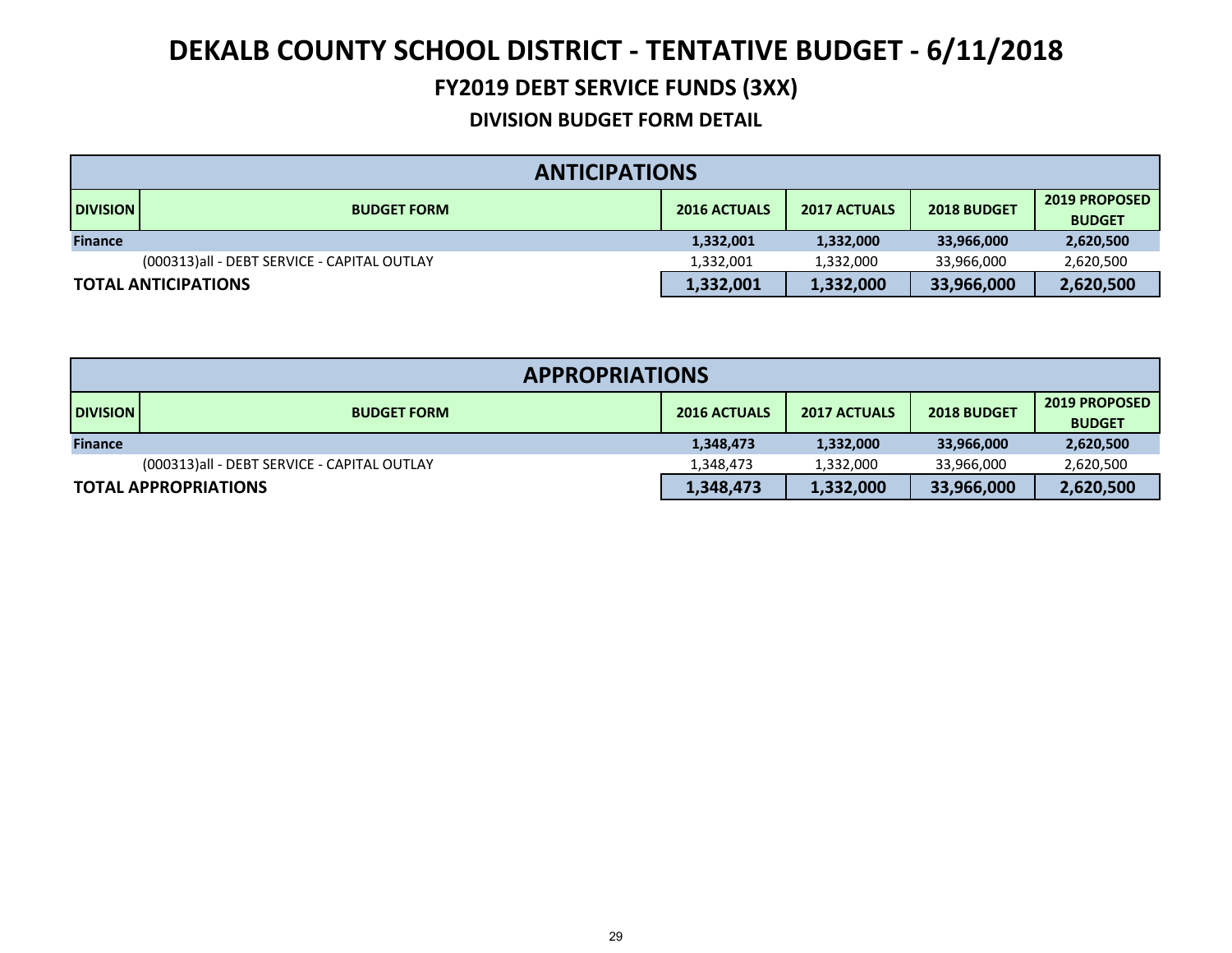#### **FY2019 CAPITAL OUTLAY FUNDS (4XX)**

#### **DIVISION SUMMARY**

| <b>ANTICIPATIONS</b>             |                     |                     |             |                                       |  |  |  |
|----------------------------------|---------------------|---------------------|-------------|---------------------------------------|--|--|--|
| <b>DIVISION</b>                  | <b>2016 ACTUALS</b> | <b>2017 ACTUALS</b> | 2018 BUDGET | <b>2019 PROPOSED</b><br><b>BUDGET</b> |  |  |  |
| <b>Facilities and Operations</b> | 119,980,273         | 258,240,353         | 129,026,000 | 103,250,000                           |  |  |  |
| <b>TOTAL ANTICIPATIONS</b>       | 119,980,273         | 258,240,353         | 129,026,000 | 103,250,000                           |  |  |  |

| <b>APPROPRIATIONS</b>            |                     |                     |             |                                       |  |  |  |
|----------------------------------|---------------------|---------------------|-------------|---------------------------------------|--|--|--|
| <b>DIVISION</b>                  | <b>2016 ACTUALS</b> | <b>2017 ACTUALS</b> | 2018 BUDGET | <b>2019 PROPOSED</b><br><b>BUDGET</b> |  |  |  |
| <b>Facilities and Operations</b> | 131,105,686         | 151,089,694         | 864,922,606 | 191,122,664                           |  |  |  |
| <b>TOTAL APPROPRIATIONS</b>      | 131,105,686         | 151,089,694         | 864,922,606 | 191,122,664                           |  |  |  |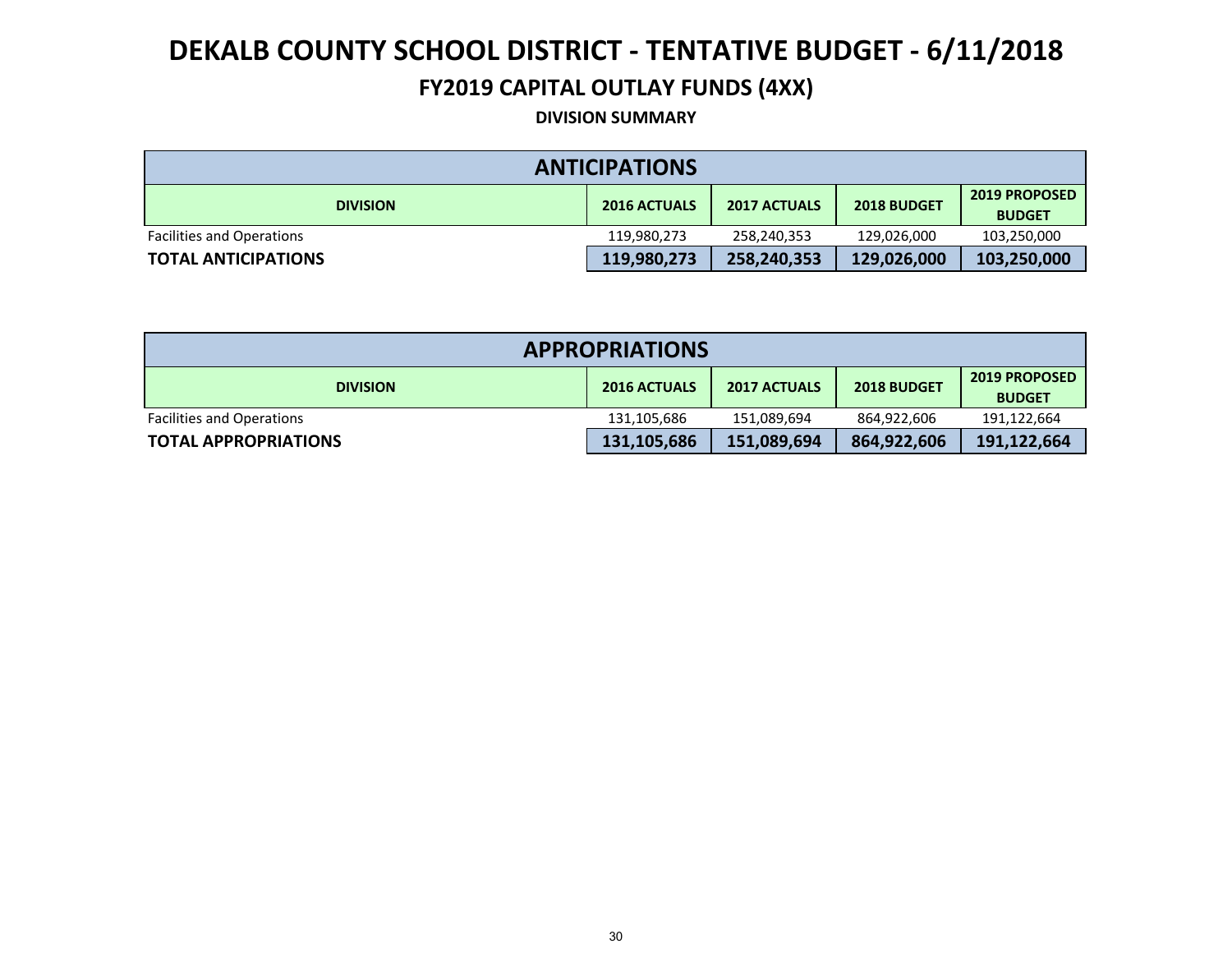### **DEKALB COUNTY SCHOOL DISTRICT ‐ TENTATIVE BUDGET ‐ 6/11/2018 FY2019 CAPITAL OUTLAY FUNDS (4XX)**

|                 | <b>ANTICIPATIONS</b>                       |                     |                     |                    |                                |  |  |  |
|-----------------|--------------------------------------------|---------------------|---------------------|--------------------|--------------------------------|--|--|--|
| <b>DIVISION</b> | <b>BUDGET FORM</b>                         | <b>2016 ACTUALS</b> | <b>2017 ACTUALS</b> | <b>2018 BUDGET</b> | 2019 PROPOSED<br><b>BUDGET</b> |  |  |  |
|                 | <b>Facilities and Operations</b>           | 119,980,273         | 258,240,353         | 129,026,000        | 103,250,000                    |  |  |  |
|                 | (000410) all - CAPITAL OUTLAY              | 1,895,569           | 44,802              |                    |                                |  |  |  |
|                 | (000411) all - CAPITAL OUTLAY              | 6,601,673           | 4,401,719           |                    |                                |  |  |  |
|                 | (000415)all - CAPITAL OUTLAY-QSCB FUNDS    | 974                 | 2.252               | 0                  |                                |  |  |  |
|                 | (000419) all - SPLOST II - CAPITAL OUTLAY  | 1.362               | 2.859               | 0                  |                                |  |  |  |
|                 | (000421) all - SPLOST III - CAPITAL OUTLAY | 288,513             | 21,308              |                    | 0                              |  |  |  |
|                 | (000422) all - SPLOST IV - CAPITAL OUTLAY  | 111,192,183         | 110,319,535         | 39,005,000         |                                |  |  |  |
|                 | (000423) all - SPLOST V - CAPITAL OUTLAY   | 0                   | 143,447,879         | 90,021,000         | 103,250,000                    |  |  |  |
|                 | <b>TOTAL ANTICIPATIONS</b>                 | 119,980,273         | 258,240,353         | 129,026,000        | 103,250,000                    |  |  |  |

|                                  | <b>APPROPRIATIONS</b>                                      |                     |                     |             |                                       |  |  |  |
|----------------------------------|------------------------------------------------------------|---------------------|---------------------|-------------|---------------------------------------|--|--|--|
| <b>DIVISION</b>                  | <b>BUDGET FORM</b>                                         | <b>2016 ACTUALS</b> | <b>2017 ACTUALS</b> | 2018 BUDGET | <b>2019 PROPOSED</b><br><b>BUDGET</b> |  |  |  |
| <b>Facilities and Operations</b> |                                                            | 131,105,686         | 151,089,694         | 864,922,606 | 191,122,664                           |  |  |  |
|                                  | (000410) all - CAPITAL OUTLAY                              | 1,845,602           | 91,155              | 0           | 0                                     |  |  |  |
|                                  | (000411) all - CAPITAL OUTLAY                              | 8,493,332           | 4,401,719           | 0           | 0                                     |  |  |  |
|                                  | (000421) all - SPLOST III - CAPITAL OUTLAY                 | 34,585,029          | 16,695,568          | 6,542,759   | 0                                     |  |  |  |
|                                  | (000422) all - SPLOST IV - CAPITAL OUTLAY                  | 85,144,465          | 104,194,962         | 318,646,085 | 105,835,835                           |  |  |  |
|                                  | (000423) all - SPLOST V - CAPITAL OUTLAY                   | 0                   | 24,278,616          | 531,721,384 | 83,643,281                            |  |  |  |
|                                  | (603423) all - SPLOST V - MANAGEMENT ADMINISTRATION STAFF  |                     |                     | 5,000,000   | 1,643,548                             |  |  |  |
|                                  | (903422) all - SPLOST IV - MANAGEMENT ADMINISTRATION STAFF | 1,037,258           | 1,427,676           | 3,012,377   |                                       |  |  |  |
|                                  | <b>TOTAL APPROPRIATIONS</b>                                | 131,105,686         | 151,089,694         | 864,922,606 | 191,122,664                           |  |  |  |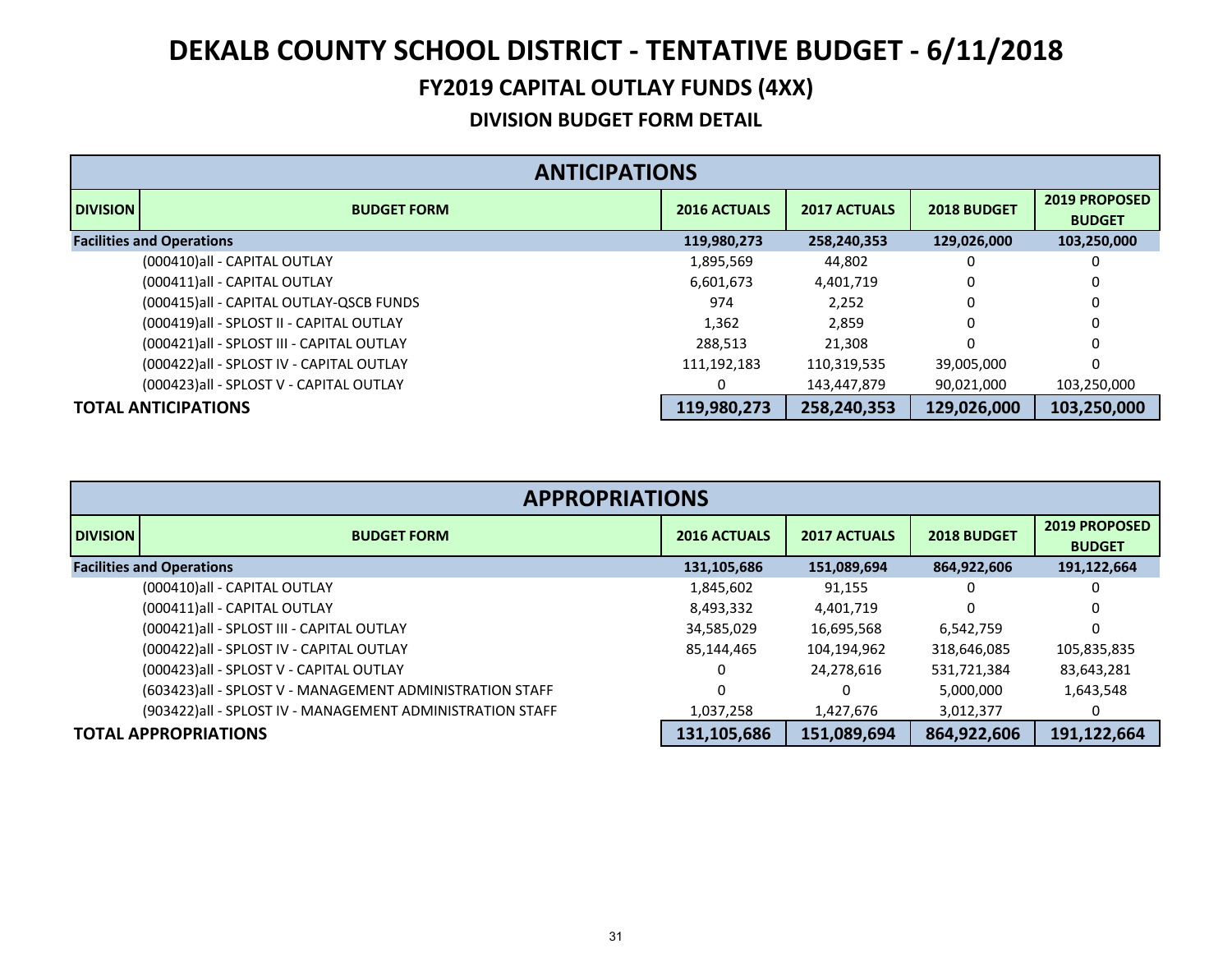#### **FY2019 ENTERPRISE FUNDS (6XX)**

#### **DIVISION SUMMARY**

| <b>ANTICIPATIONS</b>           |                     |                     |             |                                       |  |  |  |
|--------------------------------|---------------------|---------------------|-------------|---------------------------------------|--|--|--|
| <b>DIVISION</b>                | <b>2016 ACTUALS</b> | <b>2017 ACTUALS</b> | 2018 BUDGET | <b>2019 PROPOSED</b><br><b>BUDGET</b> |  |  |  |
| Finance                        | 60,200,128          | 62,284,947          | 63,183,838  | 65,301,514                            |  |  |  |
| Student Support & Intervention | 1,150,229           | 1,166,361           | 1,154,709   | 1,154,709                             |  |  |  |
| <b>TOTAL ANTICIPATIONS</b>     | 61,350,357          | 63,451,308          | 64,338,547  | 66,456,223                            |  |  |  |

| <b>APPROPRIATIONS</b>          |                     |                     |             |                                       |  |  |  |
|--------------------------------|---------------------|---------------------|-------------|---------------------------------------|--|--|--|
| <b>DIVISION</b>                | <b>2016 ACTUALS</b> | <b>2017 ACTUALS</b> | 2018 BUDGET | <b>2019 PROPOSED</b><br><b>BUDGET</b> |  |  |  |
| Finance                        | 61,249,668          | 63,685,260          | 63,183,738  | 65,238,623                            |  |  |  |
| Student Support & Intervention | 1.445.441           | 1,117,702           | 1,054,249   | 1,054,249                             |  |  |  |
| <b>TOTAL APPROPRIATIONS</b>    | 62,695,110          | 64,802,962          | 64,237,987  | 66,292,872                            |  |  |  |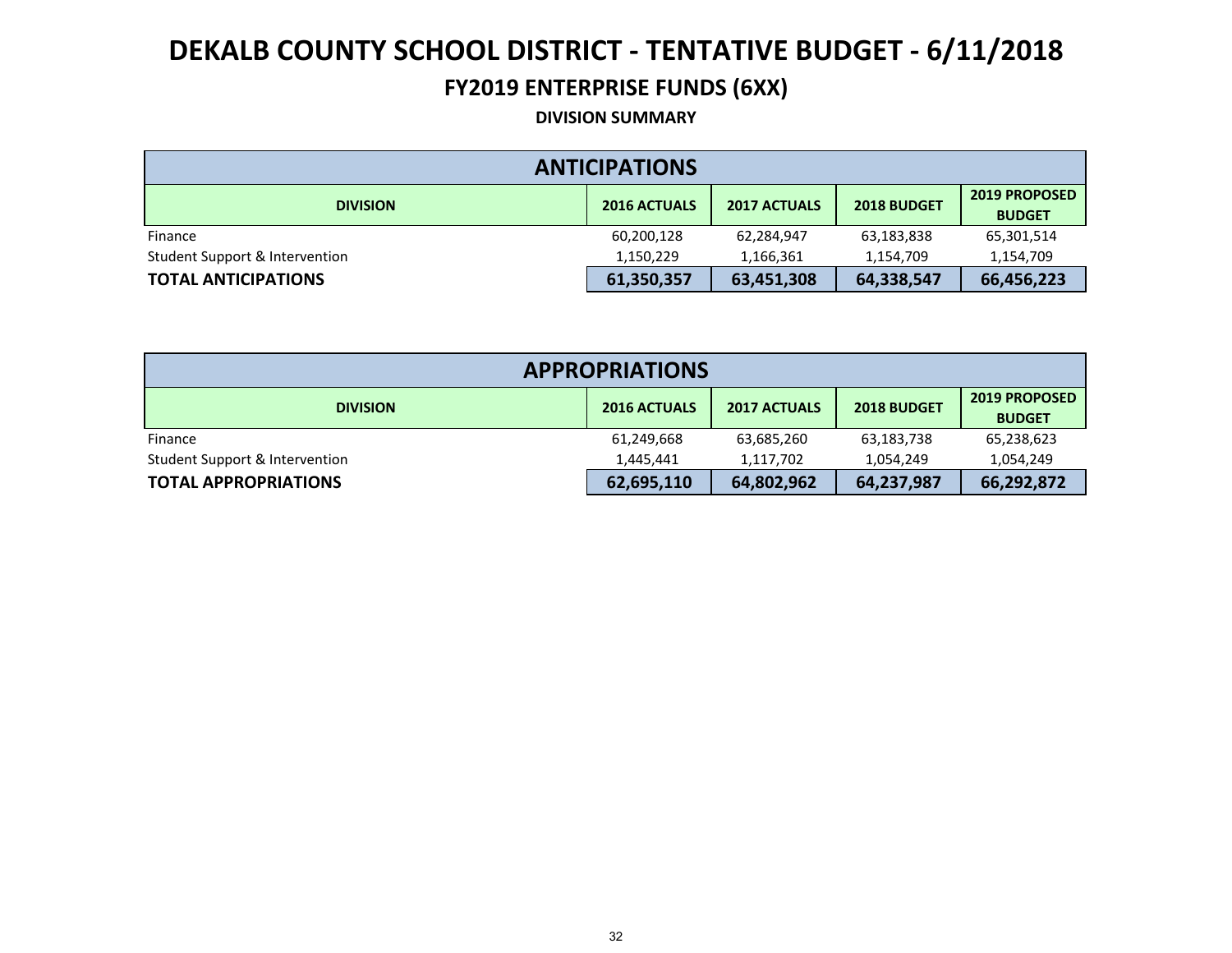|                 | <b>ANTICIPATIONS</b>                                         |                     |                     |                    |                                       |  |  |  |
|-----------------|--------------------------------------------------------------|---------------------|---------------------|--------------------|---------------------------------------|--|--|--|
| <b>DIVISION</b> | <b>BUDGET FORM</b>                                           | <b>2016 ACTUALS</b> | <b>2017 ACTUALS</b> | <b>2018 BUDGET</b> | <b>2019 PROPOSED</b><br><b>BUDGET</b> |  |  |  |
| <b>Finance</b>  |                                                              | 60,200,128          | 62,284,947          | 63,183,838         | 65,301,514                            |  |  |  |
|                 | (000621) all - FUND 621 - SCHOOL NUTRITION EQUIPMENT RESERVE | 1,072,817           | 1,303,102           | 1,161,000          | 1,201,000                             |  |  |  |
|                 | (000622) all - FUND 622 - SCHOOL NUTRITION (SYSTEMWIDE)      | 56,351,940          | 58,670,294          | 59,367,838         | 62,085,514                            |  |  |  |
|                 | (000627) all - FUND 627 - SCHOOL NUTRITION (WAREHOUSE)       | 1,842,178           | 1,797,583           | 1,600,000          | 800,000                               |  |  |  |
|                 | (000693) all - FUND 693 - SCHOOL NUTRITION (CATERING)        | 9,515               | 9,431               | 15,000             | 15,000                                |  |  |  |
|                 | (007621) all - FUND 621 - SCH LUNCH EQUIP GRANT 10.579       | 0                   | 16,000              |                    |                                       |  |  |  |
|                 | (016622) all - SFS SUMMER PROGRAMS                           | 923,679             | 0                   | $\Omega$           | 0                                     |  |  |  |
|                 | (017622) all - SFS SUMMER PROGRAMS                           | (0)                 | 488,537             | 1,040,000          | 1,200,000                             |  |  |  |
|                 | <b>Student Support &amp; Intervention</b>                    | 1,150,229           | 1,166,361           | 1,154,709          | 1,154,709                             |  |  |  |
|                 | (000607)all - FUND 607 - ATHLETICS                           | 952,872             | 1,030,594           | 1,070,709          | 1,070,709                             |  |  |  |
|                 | (002607)all - TOURNAMENTS                                    | 197,357             | 135,767             | 84,000             | 84,000                                |  |  |  |
|                 | <b>TOTAL ANTICIPATIONS</b>                                   | 61,350,357          | 63,451,308          | 64,338,547         | 66,456,223                            |  |  |  |

|                 | <b>APPROPRIATIONS</b>                                       |                     |                     |             |                                       |  |  |
|-----------------|-------------------------------------------------------------|---------------------|---------------------|-------------|---------------------------------------|--|--|
| <b>DIVISION</b> | <b>BUDGET FORM</b>                                          | <b>2016 ACTUALS</b> | <b>2017 ACTUALS</b> | 2018 BUDGET | <b>2019 PROPOSED</b><br><b>BUDGET</b> |  |  |
| <b>Finance</b>  |                                                             | 61,249,668          | 63,685,260          | 63,183,738  | 65,238,623                            |  |  |
|                 | (000621)all - FUND 621 - SCHOOL NUTRITION EQUIPMENT RESERVE | 917,036             | 1,208,562           | 1,161,000   | 1,161,000                             |  |  |
|                 | (000622) all - FUND 622 - SCHOOL NUTRITION (SYSTEMWIDE)     | 57,492,189          | 59,958,607          | 59,367,738  | 62,062,623                            |  |  |
|                 | (000627) all - FUND 627 - SCHOOL NUTRITION (WAREHOUSE)      | 1,375,656           | 1,533,873           | 1,600,000   | 800,000                               |  |  |
|                 | (000693)all - FUND 693 - SCHOOL NUTRITION (CATERING)        | 9,696               | 25,854              | 15,000      | 15,000                                |  |  |
|                 | (007621) all - FUND 621 - SCH LUNCH EQUIP GRANT 10.579      | 16,673              | 0                   | 0           | 0                                     |  |  |
|                 | (016622)all - SFS SUMMER PROGRAMS                           | 856,629             | 0                   | $\Omega$    | $\Omega$                              |  |  |
|                 | (017622)all - SFS SUMMER PROGRAMS                           | 581,789             | 958,363             | 1,040,000   | 1,200,000                             |  |  |
|                 | <b>Student Support &amp; Intervention</b>                   | 1,445,441           | 1,117,702           | 1,054,249   | 1,054,249                             |  |  |
|                 | (000607) all - FUND 607 - ATHLETICS                         | 1,366,390           | 1,040,991           | 1,007,249   | 991,249                               |  |  |
|                 | (002607)all - TOURNAMENTS                                   | 79,051              | 76,711              | 47,000      | 63,000                                |  |  |
|                 | <b>TOTAL APPROPRIATIONS</b>                                 | 62,695,110          | 64,802,962          | 64,237,987  | 66,292,872                            |  |  |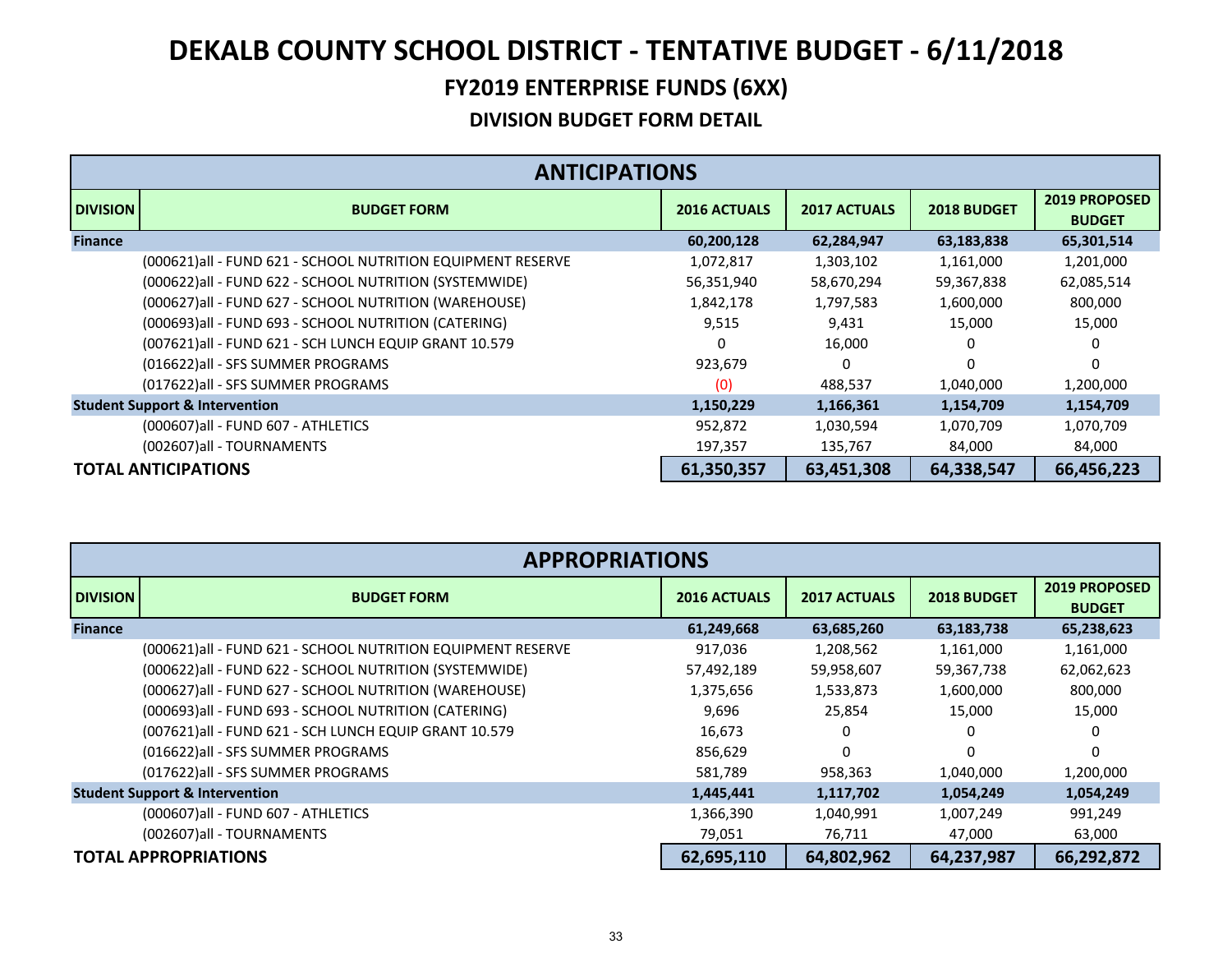#### **FY2019 TRUST AND AGENCY FUNDS (7XX)**

**DIVISION SUMMARY**

| <b>ANTICIPATIONS</b>           |                     |                     |             |                                       |  |  |  |  |
|--------------------------------|---------------------|---------------------|-------------|---------------------------------------|--|--|--|--|
| <b>DIVISION</b>                | <b>2016 ACTUALS</b> | <b>2017 ACTUALS</b> | 2018 BUDGET | <b>2019 PROPOSED</b><br><b>BUDGET</b> |  |  |  |  |
| Curriculum and Instruction     | 800                 | 2,400               |             | 2.164                                 |  |  |  |  |
| Finance                        | 19,801,887          | 21,470,745          | 18,747,000  | 22,503,000                            |  |  |  |  |
| Human Capital Management       | 0                   |                     | 15,000      | 15,000                                |  |  |  |  |
| Student Support & Intervention | 76,323              | 79,690              | 50,000      | 50,000                                |  |  |  |  |
| <b>TOTAL ANTICIPATIONS</b>     | 19,879,010          | 21,552,835          | 18,812,000  | 22,570,164                            |  |  |  |  |

| <b>APPROPRIATIONS</b>          |                     |                     |             |                                       |  |  |  |  |
|--------------------------------|---------------------|---------------------|-------------|---------------------------------------|--|--|--|--|
| <b>DIVISION</b>                | <b>2016 ACTUALS</b> | <b>2017 ACTUALS</b> | 2018 BUDGET | <b>2019 PROPOSED</b><br><b>BUDGET</b> |  |  |  |  |
| Curriculum and Instruction     | 725                 | 108                 |             | 1,000                                 |  |  |  |  |
| Finance                        | 16,641,993          | 17,885,979          | 21,881,000  | 18,895,000                            |  |  |  |  |
| Human Capital Management       | 1,259               | 7.070               | 15,000      | 15,000                                |  |  |  |  |
| Student Support & Intervention | 70,527              | 89,558              | 50,000      | 50,000                                |  |  |  |  |
| <b>TOTAL APPROPRIATIONS</b>    | 16,714,504          | 17,982,716          | 21,946,000  | 18,961,000                            |  |  |  |  |